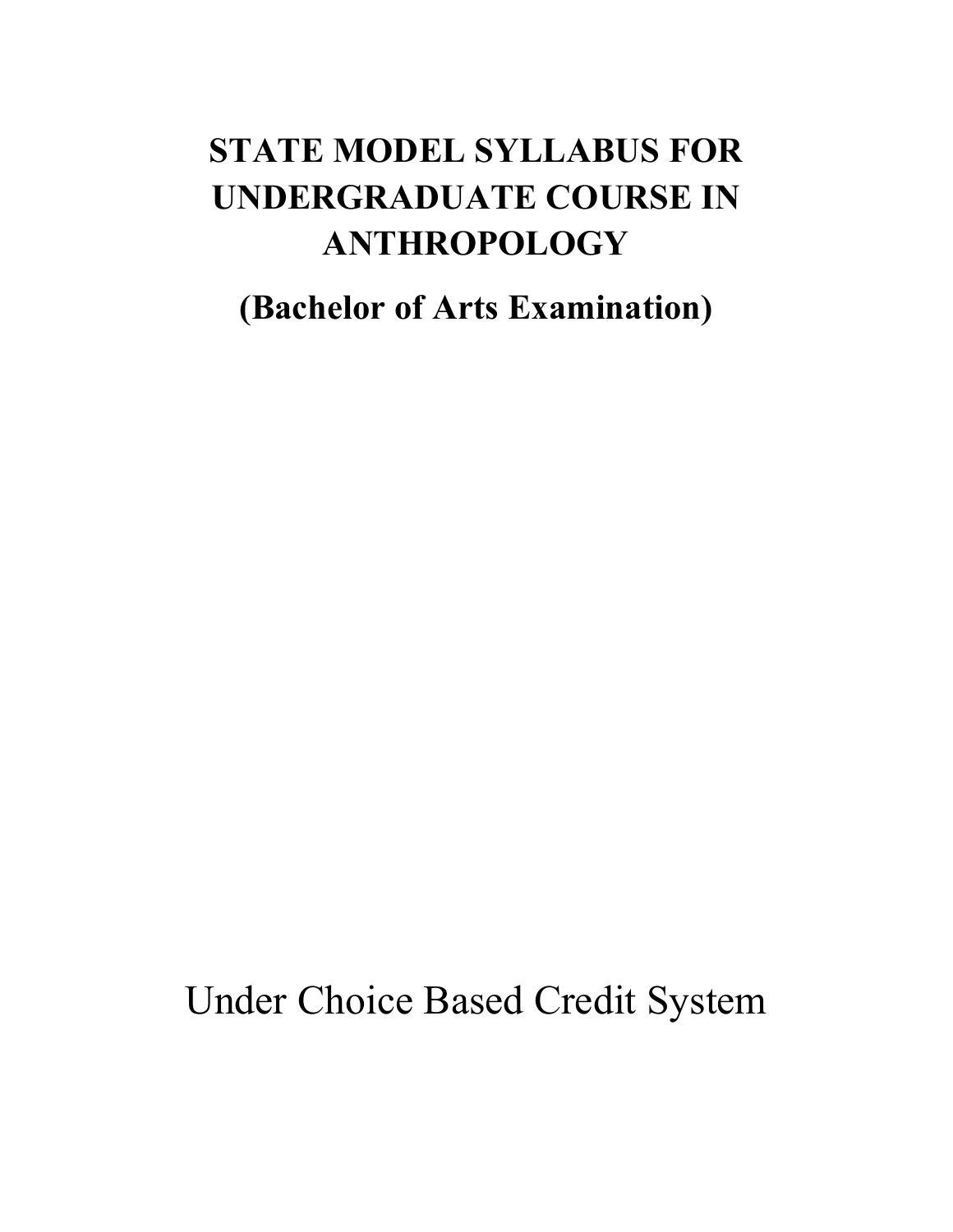# **ANTHROPOLOGY UNDERGRADUATE SYLLABUS FOR HONOURS**

|                |          |                      |                        | Marks        |                | Credit          |  |  |  |
|----------------|----------|----------------------|------------------------|--------------|----------------|-----------------|--|--|--|
| Sl.No          | Semester | Number               | Title of the Course    | Theory-60    |                |                 |  |  |  |
|                |          |                      |                        | Mid-Term-15  | Theory-4       | Practical-2     |  |  |  |
|                |          |                      |                        | Practical-25 |                |                 |  |  |  |
|                |          |                      | Introduction to        |              |                |                 |  |  |  |
|                |          | <b>CORE PAPER-1</b>  | Biological             | 75           | 6              |                 |  |  |  |
| $\mathbf{1}$   |          |                      | Anthropology           |              |                |                 |  |  |  |
|                |          |                      | Practical              | 25           |                |                 |  |  |  |
|                |          |                      | Introduction to Socio- |              | 6              |                 |  |  |  |
| $\overline{2}$ |          | <b>CORE PAPER -2</b> | cultural Anthropology  | 75           |                |                 |  |  |  |
|                |          |                      | Practical              | 25           |                |                 |  |  |  |
|                | 1st      |                      | Introduction to        |              |                |                 |  |  |  |
|                |          |                      | Biological             | 75           |                |                 |  |  |  |
| 3              |          | GE1.                 | Anthropology           |              |                | 6               |  |  |  |
|                |          |                      | Practical              | 25           |                |                 |  |  |  |
|                |          | <b>ABILITY</b>       |                        |              |                |                 |  |  |  |
| 4              |          | <b>ENHANCEMENT</b>   |                        |              | $\overline{4}$ |                 |  |  |  |
|                |          | <b>COMPULSORY</b>    |                        | 100          |                |                 |  |  |  |
|                |          | COURSE-1             |                        |              |                |                 |  |  |  |
|                |          |                      | Archaeological         | 75           |                |                 |  |  |  |
| 5              |          | <b>CORE PAPER -3</b> | Anthropology           |              | 6              |                 |  |  |  |
|                |          |                      | Practical              | 25           |                |                 |  |  |  |
|                | 2nd      |                      |                        |              |                | Fundamentals of |  |  |  |
|                |          | <b>CORE PAPER -4</b> | Human Origin &         | 75           |                |                 |  |  |  |
| 6              |          |                      | Evolution              |              |                | 6               |  |  |  |
|                |          |                      | Practical              | 25           |                |                 |  |  |  |
| $\tau$         |          | GE <sub>2</sub> .    | Introduction to Socio- | 75           |                |                 |  |  |  |
|                |          |                      | Cultural Anthropology  |              | $\sqrt{6}$     |                 |  |  |  |
|                |          |                      | Practical              | 25           |                |                 |  |  |  |
|                |          | <b>ABILITY</b>       |                        |              |                |                 |  |  |  |
| 8              |          | <b>ENHANCEMENT</b>   |                        | 100          |                | $\overline{4}$  |  |  |  |
|                |          | <b>COMPULSORY</b>    |                        |              |                |                 |  |  |  |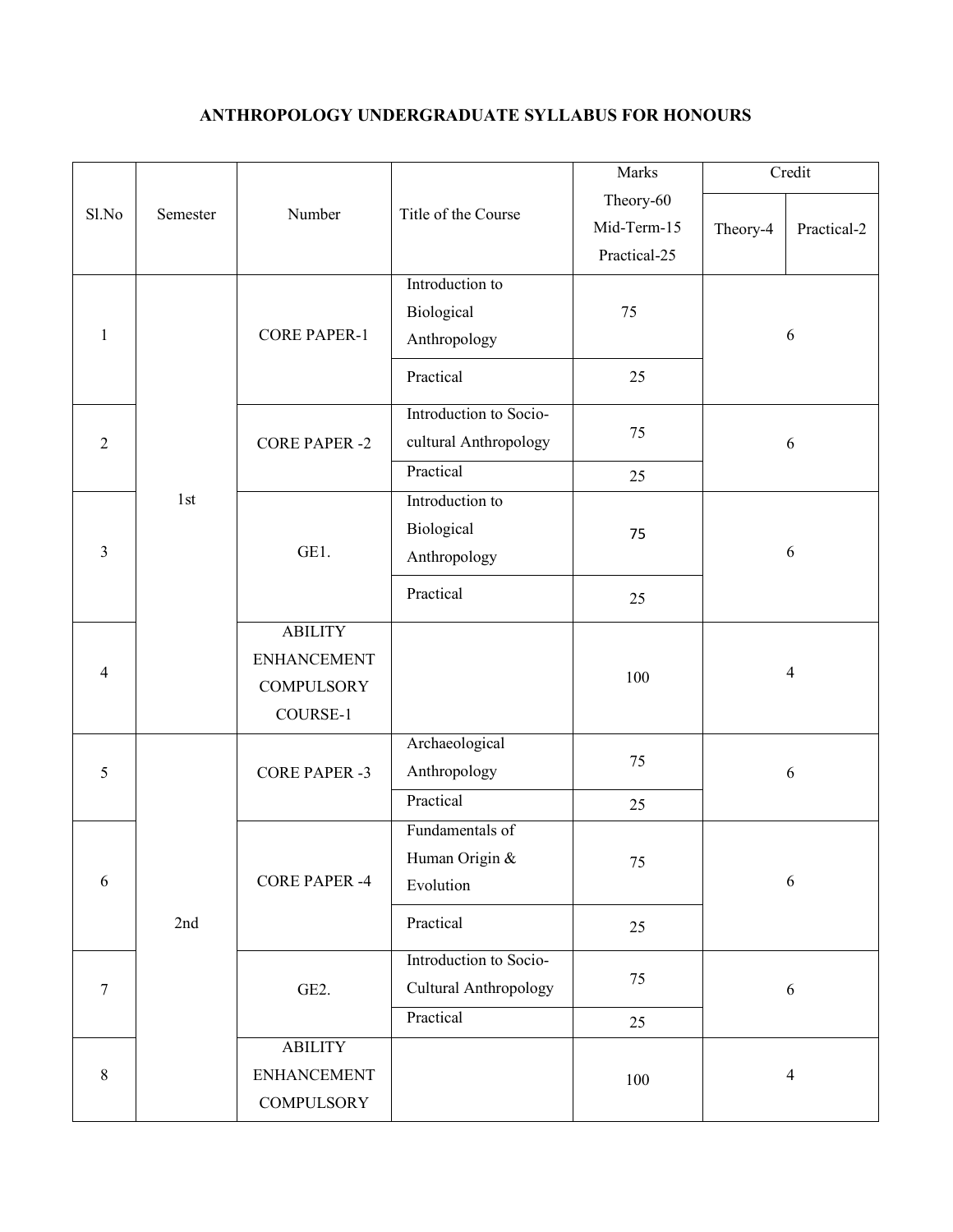|    |     | COURSE-2              |                                    |         |                |
|----|-----|-----------------------|------------------------------------|---------|----------------|
|    |     |                       |                                    |         |                |
|    |     |                       | Tribes and Peasants in             |         |                |
| 9  |     | <b>CORE PAPER -5</b>  | India                              | 75      | 6              |
|    |     |                       | Practical                          | 25      |                |
| 10 |     | <b>CORE PAPER -6</b>  | Human Ecology                      | 75      | 6              |
|    |     |                       | Practical                          | 25      |                |
|    |     |                       | <b>Biological Diversity in</b>     | 75      |                |
| 11 |     | <b>CORE PAPER -7</b>  | Human Populations                  |         | 6              |
|    | 3rd |                       | Practical                          | 25      |                |
|    |     |                       | Archaeological                     | 75      |                |
| 12 |     | GE 3.                 | Anthropology                       |         | 6              |
|    |     |                       | Practical                          | 25      |                |
|    |     | <b>SKILL</b>          |                                    |         | $\overline{4}$ |
| 13 |     | <b>ENHANCEMENT</b>    |                                    | 100     |                |
|    |     | COURSE-1              |                                    |         |                |
|    |     | <b>CORE PAPER -8</b>  | Theories of Culture and            | 75      |                |
| 14 |     |                       | Society                            |         | 6              |
|    |     |                       | Practical                          | 25      |                |
|    |     | <b>CORE PAPER -9</b>  | Human Growth and                   | 75      |                |
| 15 |     |                       | Development<br>Practical           |         | 6              |
|    | 4th |                       |                                    | 25      |                |
| 16 |     | <b>CORE PAPER-10</b>  | <b>Research Methods</b>            | 75      | 6              |
|    |     |                       | Practical<br>Anthropology of India | 25      |                |
| 17 |     | GE4.                  | Practical                          | 75      | 6              |
|    |     | <b>SKILL</b>          |                                    | 25      | $\overline{4}$ |
| 18 |     | <b>ENHANCEMENT</b>    |                                    | $100\,$ |                |
|    |     | COURSE-2              |                                    |         |                |
|    |     |                       | Prehistoric Archaeology            |         |                |
| 19 |     | <b>CORE PAPER -11</b> | of India                           | 75      | $\sqrt{6}$     |
|    |     |                       | Practical                          | 25      |                |
|    | 5th | <b>CORE PAPER-12</b>  | Anthropology in                    |         |                |
| 20 |     |                       | Practice                           | 75      | $\sqrt{6}$     |
|    |     |                       | Practical                          | 25      |                |
|    |     |                       |                                    |         |                |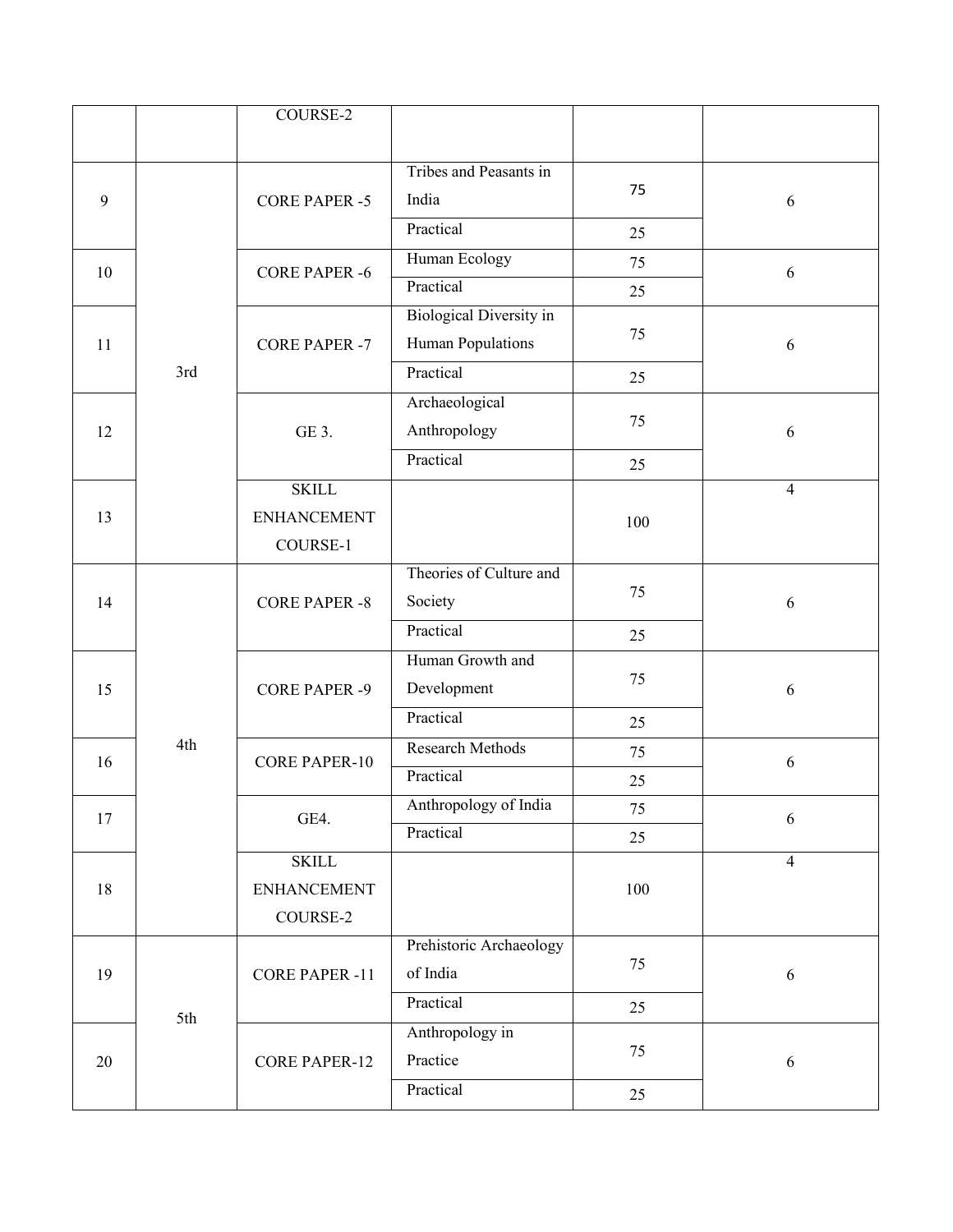| 21           |     | DSE1                                                                             | Anthropology of<br>Religion, Politics and<br>Economy<br>(Compulsory)<br>Practical | 75<br>25 | 6 |
|--------------|-----|----------------------------------------------------------------------------------|-----------------------------------------------------------------------------------|----------|---|
| 22           |     | DSE2.                                                                            | Tribal Cultures of<br>India(Compulsory)<br>Practical                              | 75       | 6 |
|              |     |                                                                                  | Forensic Anthropology                                                             | 25       |   |
| 23           |     | <b>CORE PAPER-13</b>                                                             |                                                                                   | 75       | 6 |
|              |     |                                                                                  | Practical                                                                         | 25       |   |
| 24           |     | <b>CORE PAPER -14</b>                                                            | Fieldwork and<br>Dissertation                                                     | 100      | 6 |
|              | 6th | DSE-3(Any one<br>paper from these<br>three options i.e.<br>from $3.1$ to $3.3$ ) | DSE 3.1 Anthropology<br>of India (Optional)                                       | 75       | 6 |
|              |     |                                                                                  | Practical                                                                         | 25       |   |
| 25           |     |                                                                                  | DSE 3.2 Human<br>Genetics(Optional)                                               | 75       | 6 |
|              |     |                                                                                  | Practical                                                                         | 25       |   |
|              |     |                                                                                  | DSE 3.3 Demographic<br>Anthropology (Optional)                                    | 75       | 6 |
|              |     |                                                                                  | Practical                                                                         | 25       |   |
| 26           |     | DSE-4                                                                            | Museum and Museology                                                              | 75       | 6 |
|              |     |                                                                                  | Practical                                                                         | 25       |   |
| <b>TOTAL</b> |     |                                                                                  | 2600                                                                              | 148      |   |

## HONOURS PAPERS:

Core Papers – 14 papers Discipline Specific Elective (DSE) – 4 papers Generic Elective (GE) for non Anthropology students – 4 papers, If the university prescribes two papers Please take GE1 and GE2 Marks per paper - Midterm : 15 marks, End term : 60 marks, Practical: 25 Total – 100 marks Credit per paper – Theory : 4 , Practical : 2 Total- 6 Teaching hours per paper – 40 hours (theory) + 10 hours (practical)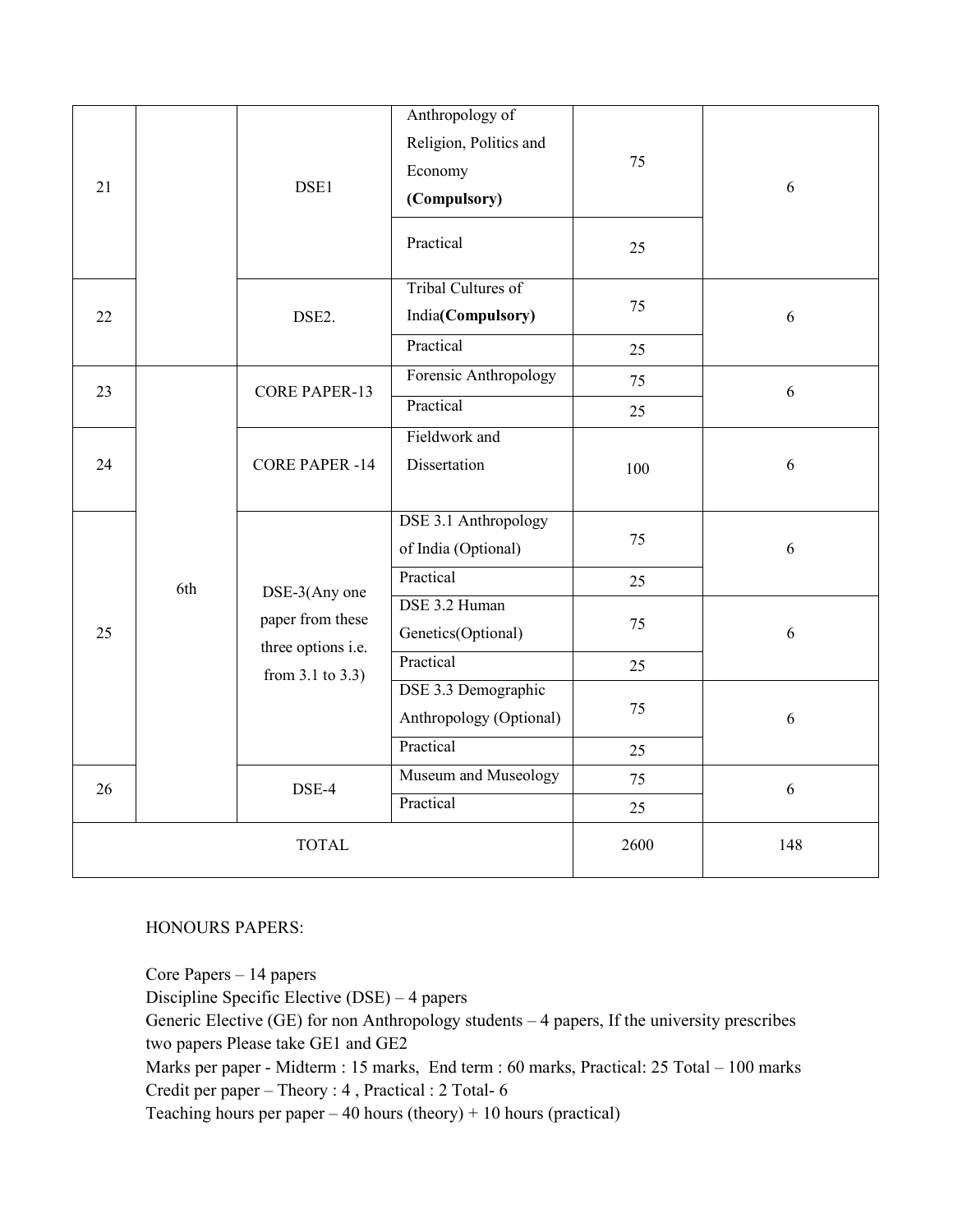#### **CORE PAPER 1**

#### **Introduction to Biological Anthropology**

#### **Theory**

**Unit I**: History of Physical Anthropology and development of Modern Biological anthropology, aim, scope and its relationship with allied disciplines; Difference in the approaches of modern and traditional Biological Anthropology.

**Unit II**: History and development of understanding human evolution (pre-19th and post-19th Century); Theories of evolution: Lamarckism, Darwinism, Synthetic theory, and Mutation theory.

**Unit III**: Primates: General Characteristics, Distribution and Classification of Non human living primates. Comparative anatomy and behaviour of human and non-human primates.

**Unit IV:** Structure and function of an animal cell; cell theory and cell division (Mitosis and Meiosis), Mendel's Laws of inheritance and its application to man.

## **Practical Osteology**

Introduction to Anthropology Laboratory: Dry Lab and Wet Lab, Calibration and Standardization of Instruments, Demonstration of Instruments: Anthropometry, Spreading Calliper, Sliding Calliper, Weighing Machine and Steel tape.

#### Somatometry

- 1. Stature 6. Maximum bizygomatic breadth
- 2. Sitting height 7. Bigonial breadth
- 3. Body weight 8. Morphological facial height
- 4. Maximum head length 9. Head circumference
- 5. Maximum head breadth 10. Minimum frontal breadth

#### **Text book recommended:**

1. Shukla B.R.K. & Rastogi, S. 1990. *Physical Anthropology & Human Genetics: An Introduction*. PlakaPrakashan. Delhi.

2. Das B.M. 2008. *Outlines of Physical Anthropology*. Kitab Mahal, New Delhi.

3. Sarkar, R. M. 2004. *Fundamentals of Physical Anthropology* (New Edition).Book World. Kolkata.

4. Mukherji, D., D. Mukherjee and P. Bharti and A .Mukhopadhya. 2018. *Laboratory Manual for Biological Anthropology: Revised and Enlarged 2nd Edition*. SCHOLAR Booksellers & Publishers, Kolkata.

## **Suggested Readings**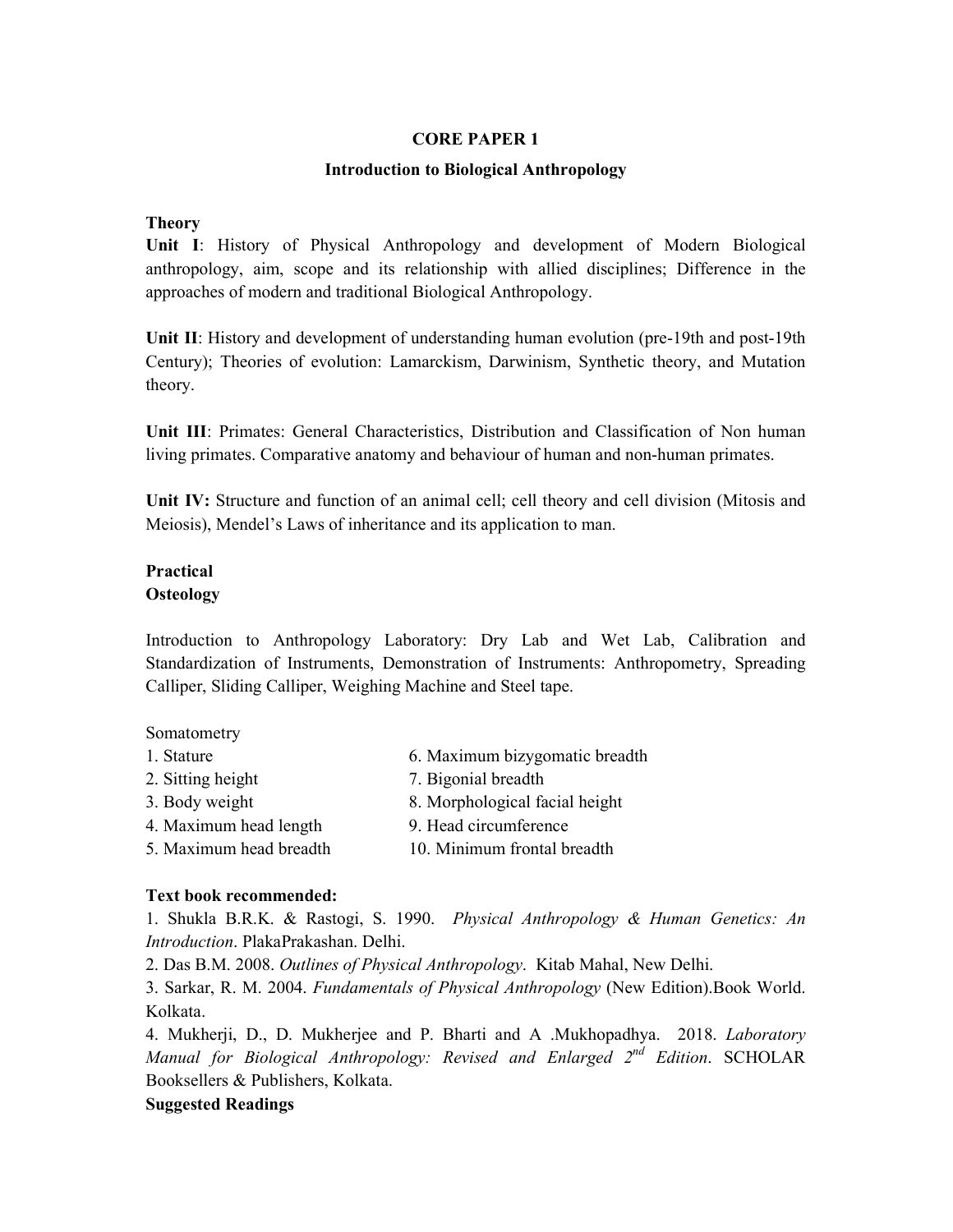1. Jurmain R., Kilgore L., Trevathan W., Ciochon R.L. (2012). Introduction to Physical Anthropology Wadsworth Publ., USA.

2. Stanford C., Allen J.S. and Anton S.C. (2010). Exploring Biological Anthropology. The Essentials. Prentice Hall Publ, USA.

## **CORE PAPER 2 Introduction to Socio-cultural Anthropology**

## **Theory**

**Unit I:** Anthropological perspective and orientation; Scope and relevance of Social Anthropology;Relationship of Social Anthropology with other disciplines. Its distinction from sociology.

Unit II: Concepts of society and culture; status and role; groups and institution, social stratification,and civil society.

**Unit III:** Social organization; social structure; social function; social system.

**Unit IV:** Theory and practice of ethnographic fieldwork; survey method; comparative and historical methods.

# **Practical**

Methods and Techniques of Social Anthropology: The practical will include the following techniques and methods in collection of data in Social Anthropology.

- 1. Observation
- 2. Interview
- 3. Questionnaire and Schedule
- 4. Case study
- 5. Life history

## **Text book recommended:**

1. Ember C. R. et al. (2011). *Anthropology.* New Delhi: Dorling Kindersley.

2.Haviland, Prins, Walrath, McBride (2008).Cultural Anthropology. Cengage Learning India Pvt. Ltd., New Delhi.

3.Kapadia,K.M,1966,Marriage and Family in India, Oxford University Press,London 4.Murdock,G.P.1949,Social structure, Macmillan Co. London

5. Tylor, E. B. 1920 (originally in 1871), Primitive Culture, New York: J.

## **Suggested Readings**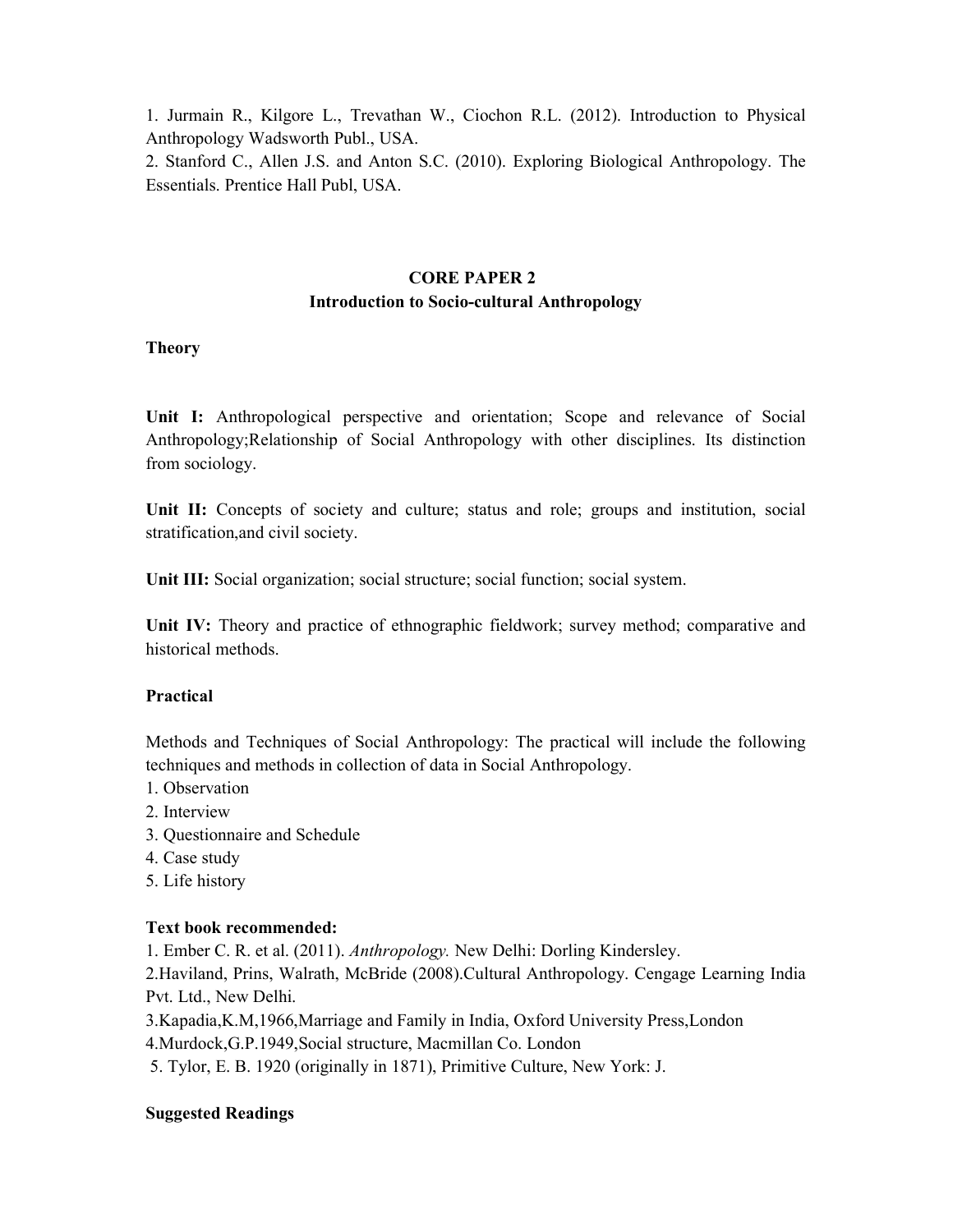1. Beattie J. (1964). Other Cultures. London: Cohen & West Limited.

2. Bernard H.R. (1940). Research Methods in Cultural Anthropology. Newbury Park: Sage Publications.

3. Davis K. (1981). *Human Society.* New Delhi: Surjeet Publications.

*4.* Delaney C. (2004). *'Orientation and disorientation' In Investigating Culture: An Experiential Introduction to Anthropology.* Wiley-Blackwell.

5. Ferraro G. and Andreatta S. (2008). In *Cultural Anthropology: An Applied Perspective.*  Belmont: Wadsworth.

6*.* Karen O'reilly. (2012). *'Practical Issues in Interviewing' Ethnographic Methods.*  Abingdon: Routledge

8. Lang G. (1956). 'Concept of Status and Role in Anthropology: Their Definitions and Use. *The American Catholic Sociological Review,* 17(3): 206-218

8. O'reilly K. (2012). *Ethnographic Methods.* Abingdon: Routledge.

9. Parsons T. (1968). *The Structure of Social Action*. New York: Free Press

10*.* Rapport N. and Overing J. (2004). *Key Concepts in Social and Cultural Anthropology.*  London: Routledge.

11*.* Royal Anthropological Institute of Great Britain and Ireland (1971). *'Methods' In Notes and Queries on Anthropology*. London: Routledge & Kegan Paul Ltd.

#### **CORE PAPER 3**

#### **Archaeological Anthropology**

#### **Theory**

**Unit I:** Introduction, Definition and scope of archaeological anthropology; Relation with other disciplines; Methods of studying archaeological anthropology.

**Unit II:** Methods of Estimation of Time and Reconstruction of the Past; Absolute dating methods: Radiocarbon<sup>14</sup> dating  $(C^{14})$ , Potassium-Argon, Dendochronology, Fission Track Dating; Relative dating methods: Stratigraphy, Palaeontology, Palynology.

**Unit III:** Geochronology of Pleistocene Epoch; Glacial and Interglacial; Pluviation and Inter Pluviation; Different types of geoclimatic events.

**Unit IV:** Understanding Culture; Technique of tool manufacture and estimation of their relative efficiency; Classification of tools: primary and combination of fabrication techniques; Earliest evidence of culture in the World: Konso, Olorgesaille, Olduvai Gorge, Pirro Nord, Dmanisi, Attirampakkam, Isampur, Kuliana.

#### **Practical**

Typo-technological Analysis of Prehistoric Tools: Identification, Interpretation and Drawings of the tool Types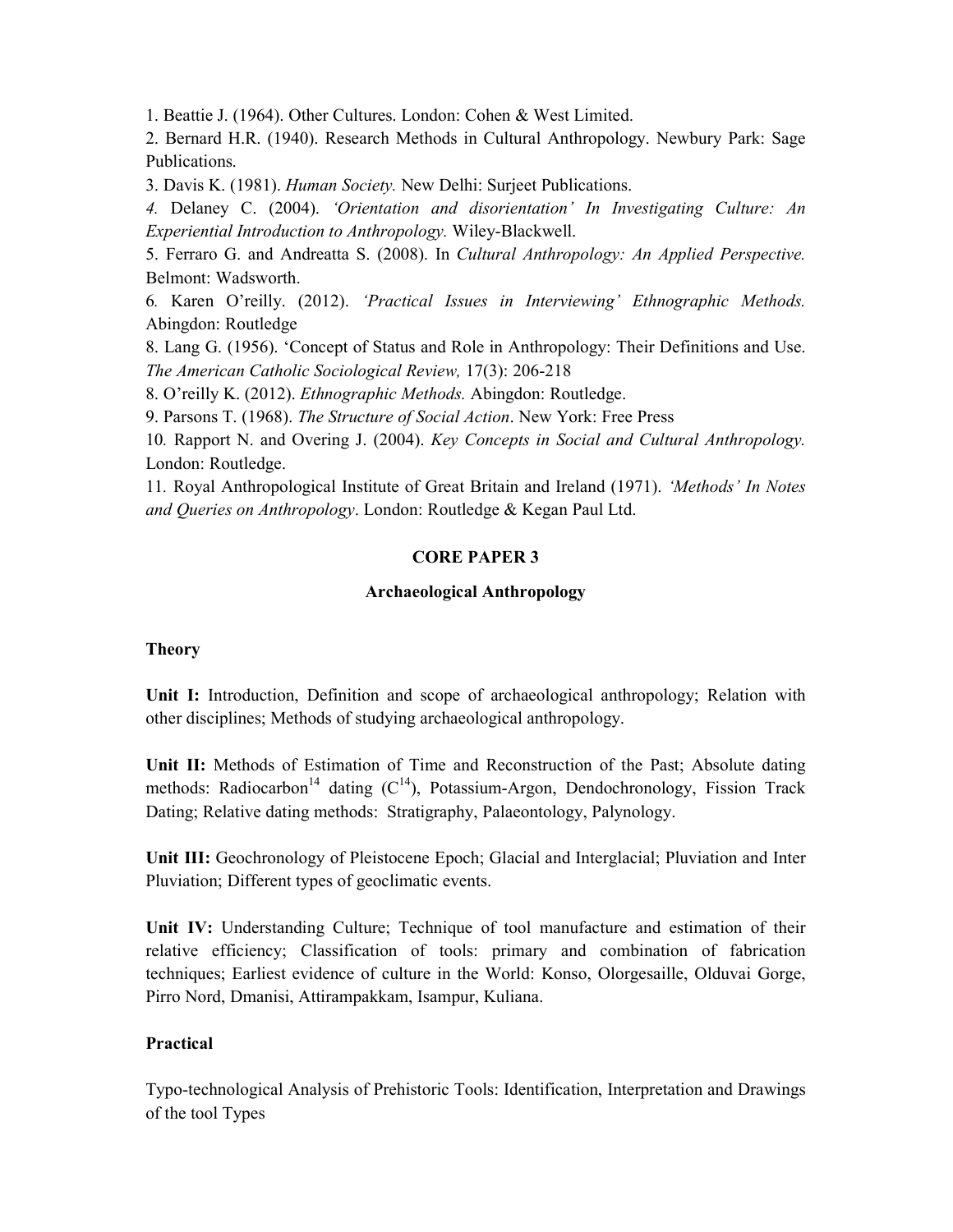- 1. Core Tool Types
- 2. Flake Tool Types
- 3. Blade Tool Types
- 4. Microlithic Tool Type
- 5. Neolithic Tool Type

# **Text book recommended:**

1. Bhattacharya D.K. (1990). *An introduction to Prehistoric Archaeology, Delhi,* Hindustan Publishing Corporation..

2. Rammi Reddy, V. 1987.Elernents of Prehistory, New Delhi: Mittal Publications

3. Sankalia H.D. (1964). *Stone Age Tools.* Poona Deccan College

# **Suggested Readings**

1. Allchin and Allchin (1993). *The Rise of Civilization of India and Pakistan*. Cambridge University Press

2. Bhattacharya D.K. (1978). *Emergence of Culture in Europe*, Delhi, B.R. Publication.

3. Bhattacharya D.K. (1979). *Old Stone Age Tools and Techniques*. Calcutta, K.P. Bagchi Company

4. Bhattacharya D.K. (1996). *Palaeolithic Europe*. Netherlands, Humanities Press.

5. Champion et al. (1984). *Prehistoric Europe.* New York, Academic Press.

6. Fagan B.M. (1983). *People of Earth: An Introduction*. Boston, Little, Brown & Company.

7. Phillipson D. W. (2005). *African Archaeology*. Cambridge, Cambridge University Press.

8. Renfrew, C. and Paul Bahn 1996, Archaeology: Theory, Method and Practice:Thames & Hudson ... London

# **CORE PAPER-4 Fundamentals of Human Origin & Evolution**

# **Theory**

Unit-I: Primate origin, evolution and radiation: Ramapithecus,Dryopithecus,distribution, features and their phylogenetic relationships.

**Unit-II:** Australopithecines: distribution, features and their phylogenetic relationships.Appearance of genus Homo (Homo habilis) and related finds.Homo erectus from Asia, Europe and Africa: Distribution, features and their phylogeneticstatus.

**Unit-III:** The origin of Homo sapiens: Fossil evidences of Neanderthals and Archaic *Homo sapiens sapiens,* Origin of modern humans (*Homo sapiens sapiens*): Distribution and features

**Unit-IV:** Theories of human evolution:Multiregional and Out of Africa theory; Hominisation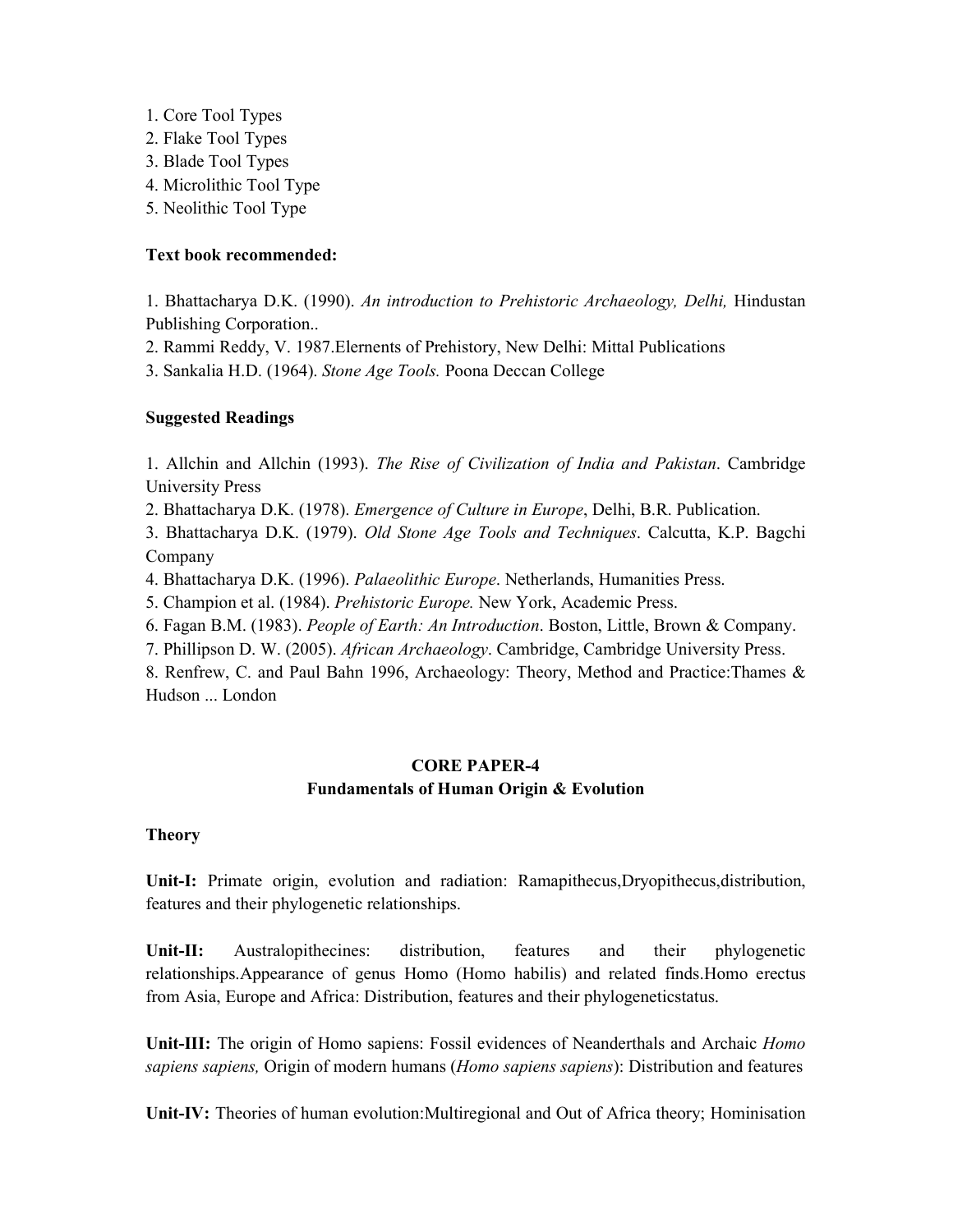process**.** 

#### **Practical**

| 1. Craniometry: Maximum cranial length | Maximum cranial breadth |
|----------------------------------------|-------------------------|
| Maximum bizygomatic breadth            | Maximum frontal breadth |
| Minimum frontal breadth                | Nasal height            |
| Nasal breadth                          | Bi-mastoid breadth      |
| Greatest occipital breadth             | Upper facial height     |
| Cranial index                          | Nasal index             |

2. Osteometry: Measurements of long bones: lengths, minimum/least circumference and caliber index

3. Identification of casts of fossils of family hominidae: Drawing and comparison of characteristics.

#### **Text book recommended:**

1.Shukla B.R.K. & Rastogi, S. 1990. *Physical Anthropology & Human Genetics: An Introduction*. PlakaPrakashan. Delhi.

2. Das B.M. 2008. *Outlines of Physical Anthropology*. Kitab Mahal, New Delhi.

3.Sarkar, R. M. 2004. *Fundamentals of Physical Anthropology* (New Edition).Book World. Kolkata.

4.Singh I.P. and M.K. Bhasin. 1989. *A Laboratory Manual on Biological Anthropology: Anthropometry*. Kamal-Raj Entreprises, Delhi.

#### **Suggested Readings**

1. Buettner-Janusch, J. (1966). *Origins of Man: Physical Anthropology*. John Wiley & Sons, Inc., New York, London, Sydney.

2. Conroy, G.C. (1997)*. Reconstructing Human Origins: A Modern Synthesis*. W. W. Norton & Company, New York, London.

3. Howell F.C. (1977). *Horizons of Anthropology*. Eds. S. Tax and L.G. Freeman, Aldine Publishing House, Chicago.

4. Nystrom P. and Ashmore P. (2011). *The Life of Primates*. PHI Learning Private Limited, New Delhi.

5. Seth P. K. and Seth S. (1986). *The Primates.* Northern Book Centre, New Delhi, Allahabad.

6. Singh I. P. and Bhasin M.K. (1989). *Anthropometry: A Laboratory Manual on Biological Anthropology.*Kamla-Raj Enterprises, Chawri Bazar, Delhi.

7. Standford C.; Allen J.S. and Anton S.C. (2012). *Biological Anthropology: The Natural History of Mankind.* PHI Learning Private Limited, New Delhi.

8. Swindler D. R. (2009). *Introduction to the Primates*. Overseas Press India Pvt. Ltd., New Delhi.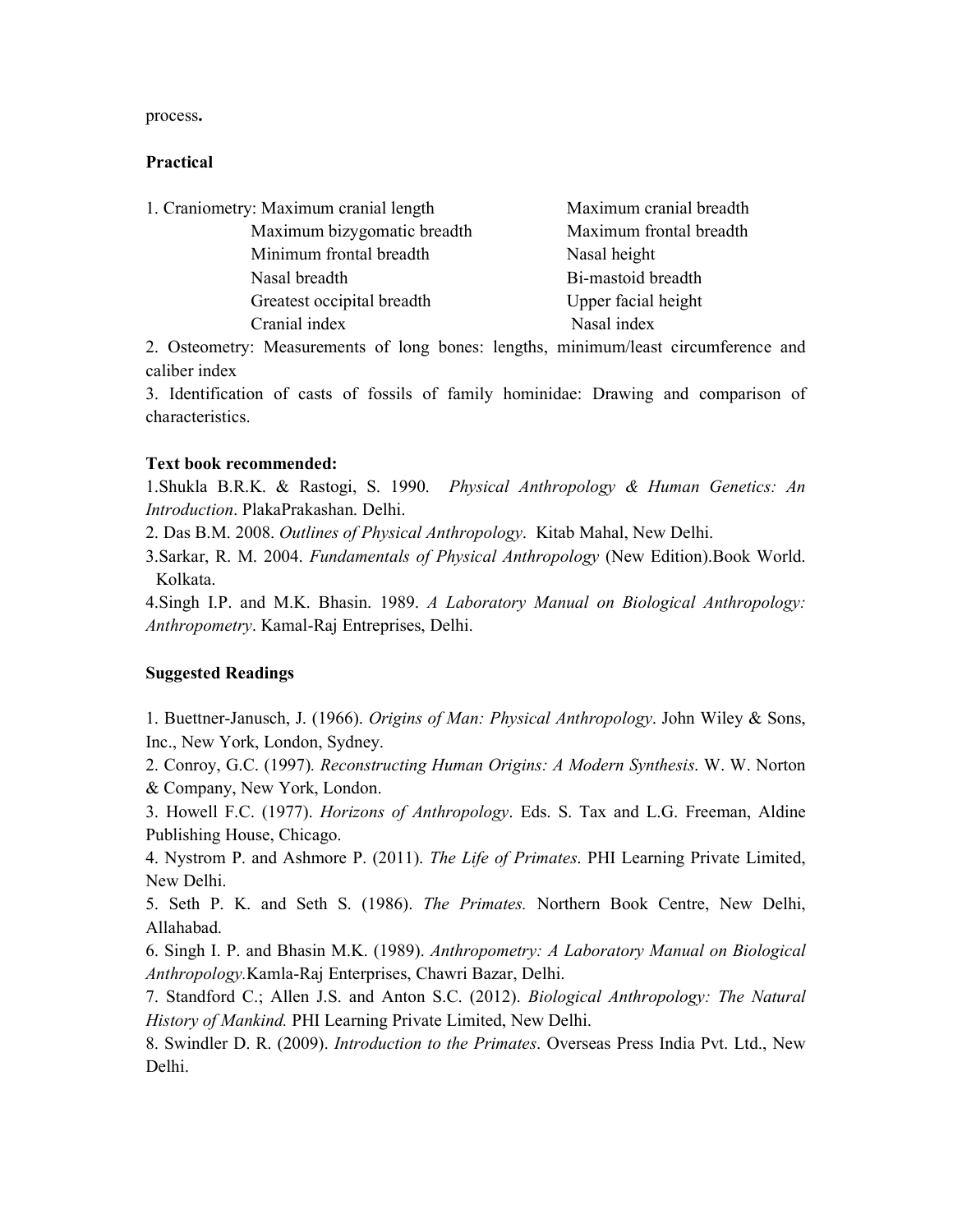## **CORE PAPER 5 Tribes and Peasants in India**

## **Theory**

**Unit I:** Definition and Concept of Tribe; Problems of nomenclature, distribution and classification; Features of tribes in India.

**Unit II:** Tribes in India. The history of tribal administration; Constitutional safeguards; Draft of National Tribal Policy, Issues of acculturation assimilation and integration; Impact of development schemes and programme on tribal life.

**Unit III:** Concept of Indian Village; The concept of peasantry; Approaches to the study of peasants – economic, political and cultural. Characteristics of Indian village: social organization; economy and changes. Caste system and its changes in the Indian society.

Unit IV: Ethnicity Issues: Tribal and peasant, movements; Identity issues.

## **Practical**

Reading of Ethnography: Students are required to read and analyze any two of the ethnographies (as listed below) and prepare a report based upon it. The report should clearly link up the study with the concept of tribe and peasantry and delineate clearly the concept used in the text.

- 1. Research questions/objectives of the study and their relevance.
- 2. Theoretical schema.
- 3. Methods and techniques used in the study.
- 4. Key findings and their significance in the context of the objectives of the study.
- 5. Critical analysis of the finding on the basis of contemporary available resources.

## **List of Ethnographies**:

- 1. Walker A. (1986). *The Todas.*Delhi : Hindustan Publishing Corporation
- 2. Verrier Elwin (1992). The *Muria and their Ghotul.* USA: Oxford University Press.
- 3. Malinowski M. (1922). *Argonauts of the Western Pacific.* London: Routledge and Kegan Paul Ltd.
- 4. Furer-Haimendorf C.V. (1939). *The Naked Nagas.* London: Methuen and Co.
- *5.* Evans-Pritchard E.E. (1940). *The Nuer: A Description of the Modes of Livelihood and Political Institutions of a Nilotic* People*.*Oxford : Clarendon Press.
- 6. Majumdar D. N. (1950). *Affairs of tribes.* Lucknow: Universal Publishers Ltd.
- 7. Dube S.C. (1955). *Indian Village*. London*:* Routledge and Kegan Paul Ltd.
- 8. Berreman G.D. (1963). *Hindus of the Himalayas.* Berkeley: California University Press.

# **Suggested Readings**

- 1. Gupta D. (1991). Social Stratification. Oxford University Press: Delhi.
- 2. Madan V. (2002). The Village in India. Oxford University Press: Delhi.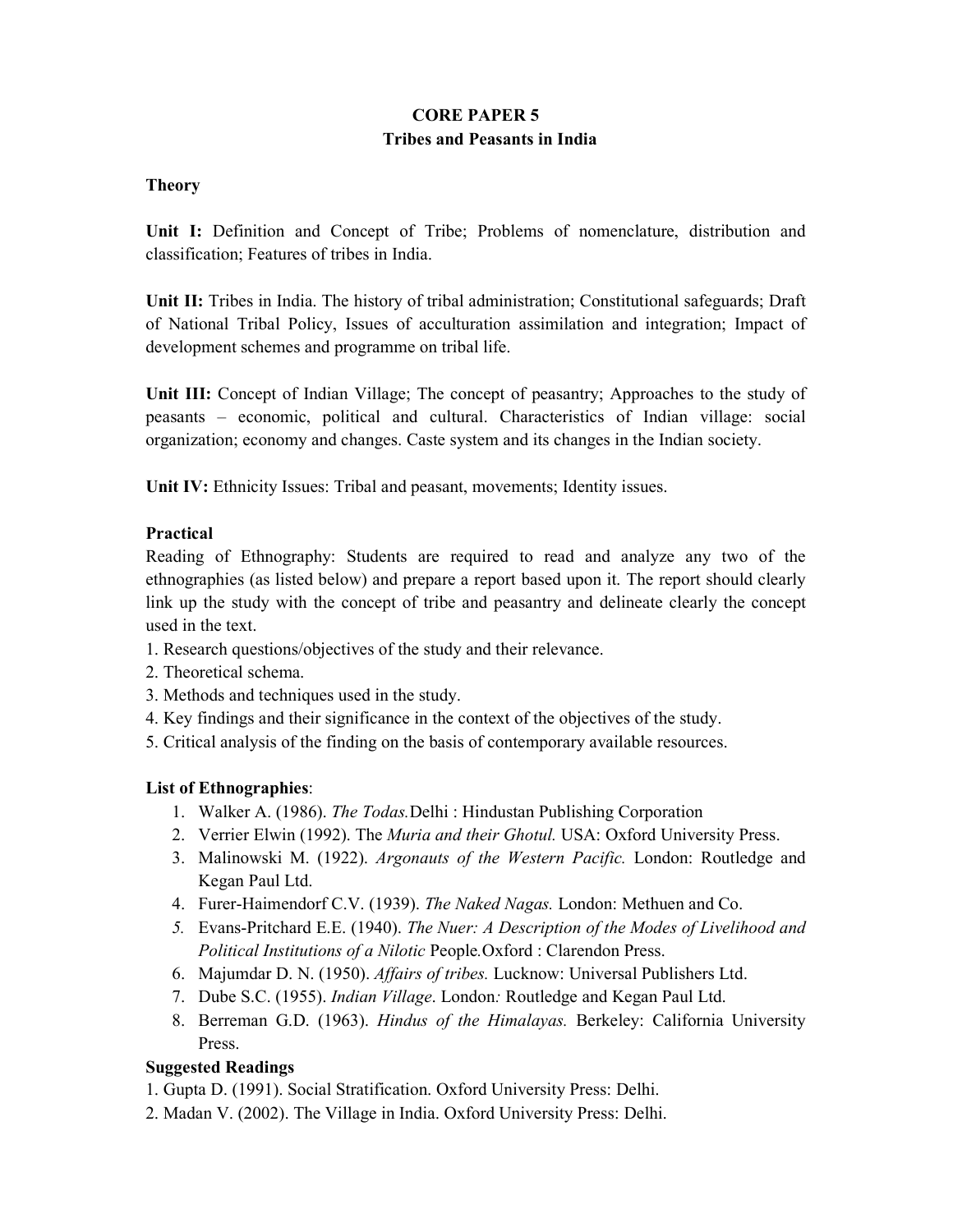3. Nathan D. (1998). Tribe-Caste Question. Simla: IIAS.

4. National Tribal Policy (draft). (2006). Ministry of Tribal Affairs. Government of India.

5. Patnaik S.M. (1996). Displacement, Rehabilitation and Social change. Inter India Publication, Delhi.

6. Shah G. (2002). Social Movement and the State. Delhi: Sage.

7. Shanin T. (1987). Peasants and Peasantry. New York, Blackwell.

8. Vidyarthi L.P. and Rai B.K. (1985) Tribal Culture in India, New Delhi, Concept Publishing Company.

9. Wolf E. (1966). Peasants. NJ, Prentice Hall.

## **CORE PAPER 6**

## **Human Ecology**

#### **Theory**

**Unit 1:** Concepts in Ecology: Definition, Ecosensitivity, adaptation, acclimation, acclimatization, Ecosystem: Types and Components (biotic and abiotic).

**Unit II:** Methods of studying human ecology. Adaptation to various ecological stresses: heat, cold and high altitude; Ecological rules and their applicability to human populations.

**Unit III:** Culture as a tool of adaptation; various modes of human adaptation in pre-state societies; (i) Hunting and food gathering (ii) Pastoralism and (iii) Shifting cultivation and Agriculture and peasantry.

**Unit VI:** Ecological themes of state formation: i. Neolithic revolution, ii. Hydraulic Civilization, Impact of urbanization and industrialization on Man.

#### **Practical**

Biological Dimensions *Size and Shape Measurements*  1. Stature 5. Total Lower Extremity Length 2. Sitting Height 6. Nasal Breadth 3. Body Weight 7. Nasal Height 4. Total Upper Extremity Length *Size and Shape Indices (Any two)*  1. Body Mass Index 4. Relative Upper Extremity Length 2. Ponderal Index 5. Relative Total Lower Extremity Length

3. Relative Sitting Height 6. Nasal Index

## **Cultural Dimensions**

1. Make a research design pertaining to any environmental problem and do a project based on it.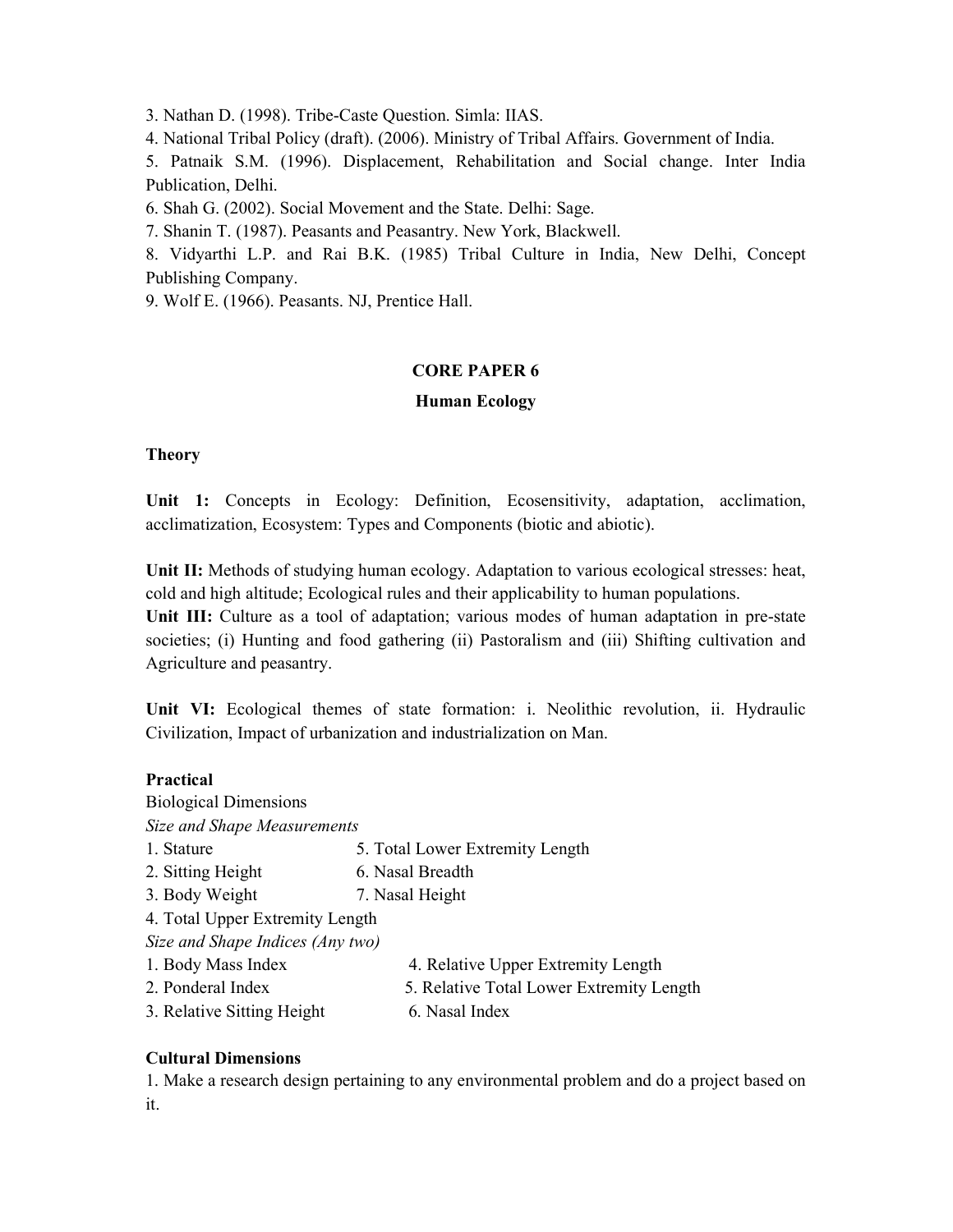#### **Text book recommended:**

1. Mukherji, D., D. Mukherjee and P. Bharti and A .Mukhopadhya. 2018. *Laboratory Manual for Biological Anthropology: Revised and Enlarged 2nd Edition*. SCHOLAR Booksellers & Publishers, Kolkata.

#### **Suggested Reading**

1. Human ecology: biocultural adaptation in human communities. (2006) Schutkowski, H. Berlin. Springer Verlag.

2. Human ecology and cognitive style: comparative studies in cultural and physical adaptation. (1976).Berry, J.B. New York: John Wiley.

3. Human ecology. (1964) Stapledon. Faber & Faber.

4. Studies in Human Ecology. (1961) Theodorson, G.A. Row, Peterson & Company Elmsford, New York.

5. Human ecology: (1973) Problems and Solutions. Paul R. Ehrlich, Anne H. Ehrlich and John P. Holdress.W.H. Freeman & Company, San Francisco.

6. Cohen, Yehudi A. 1968. Man in adaptation; the cultural present. Chicago: Aldine Pub. Co.

7. Redfield, Robert. (1965). Peasent society and culture an anthropological approach to civilization. Chicago [u.a.]: Univ. of Chicago Press.

8. Symposium on Man the Hunter, Richard B. Lee, and Irven DeVore. 1969. Man the hunter. Chicago:Aldine Pub. Co.

9. Dave Deeksha& S.S. Katewa (2012). Text Book of Environmental Studies. Cengage Learning India Pvt. Ltd., Delhi

10. Eugene P. Odum and Gary W. Barrett (2004). Fundamentals of Ecology. Cengage Learning; 5 edition.

# **CORE PAPER 7 Biological Diversity in Human Populations**

## **Theory**

**Unit I**: Concept of Biological Variability; Sources of Genetic Variation; Structuring Genetic Variation; Interpretation of Human Variation, Genetic Polymorphism (Serological, Biochemical and DNA Markers).

**Unit II**: Concept of Race and UNESCO Statement on Race, A Comparative account of various races of the world. A critical appraisal of contribution of Risley, Guha, Rickstett and Sarkar towards understanding ethnic elements in the Indian populations.

**Unit III**: Demographic Anthropology: meaning and scope, Sources of Demographic Data, Demographic Processes, Demographic profile of Indian populations and its growth structure. National population policy.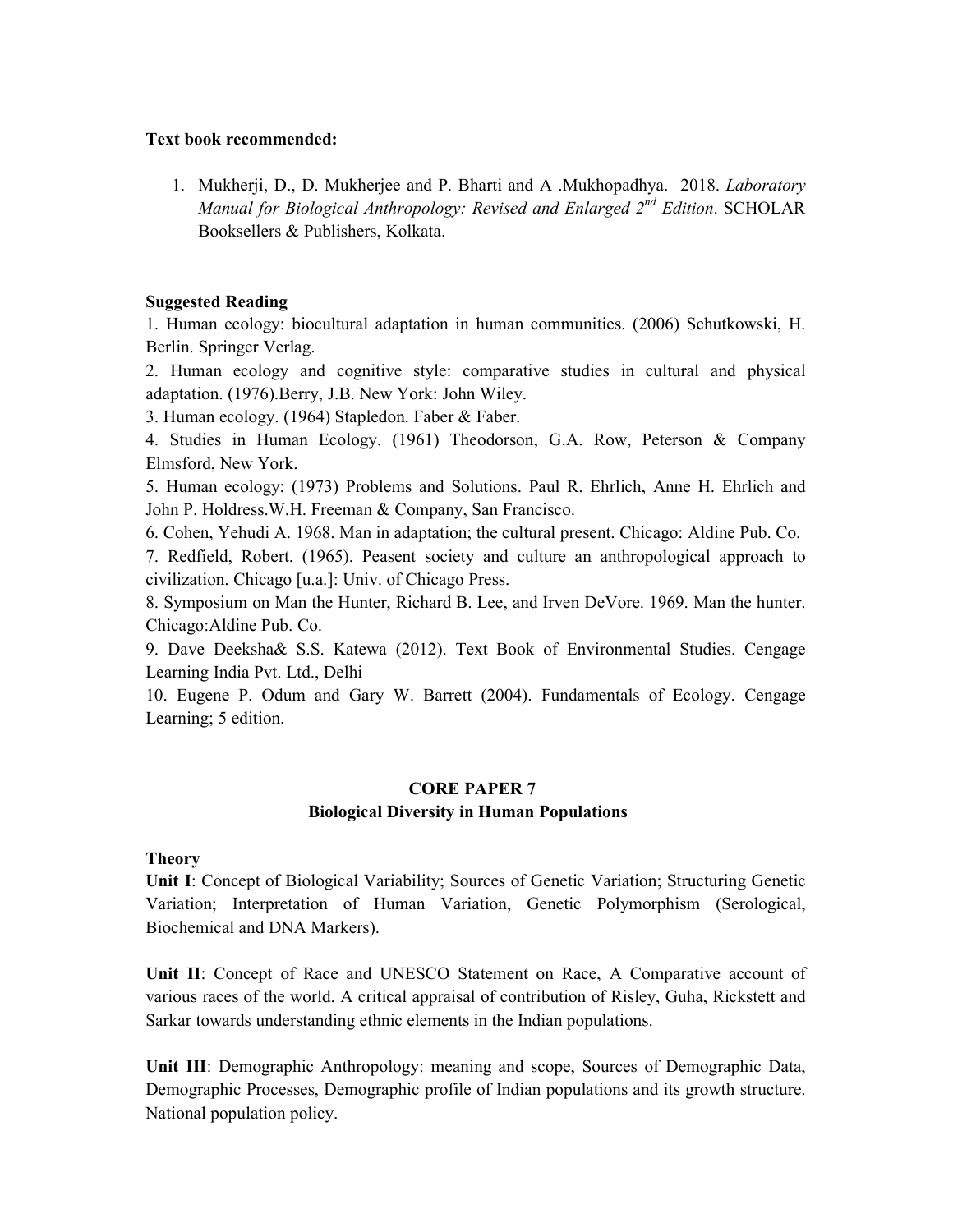**Unit IV**: Role of Bio-cultural Factors: Bio-cultural factors influencing the diseases and nutritional status; Evolution of Human diet, biological perspectives of ageing process among different populations.

#### **Practical (Any Two)**

1. Craniometric Measurements (Skull & Mandible)

2. Determination of A,B, O; and Rh blood groups of ten subjects.

3. Analysis and interpretation of finger ball pattern types, palmar main lines and pattern index; Finger print classification and development of chance prints and statistical treatment of the data collected (Ten Subjects)

4. Collection of demographic data from secondary sources.

#### **Text book recommended:**

1. Shukla B.R.K. & Rastogi, S. 1990. *Physical Anthropology & Human Genetics: An Introduction*. Plaka Prakashan. Delhi.

2. Das B.M. 2008. *Outlines of Physical Anthropology*. Kitab Mahal, New Delhi.

3. Sarkar, R. M. 2004. *Fundamentals of Physical Anthropology* (New Edition).Book World. Kolkata.

4. Mukherji, D., D. Mukherjee and P. Bharti and A .Mukhopadhya. 2018. *Laboratory Manual for Biological Anthropology: Revised and Enlarged 2nd Edition*. SCHOLAR Booksellers & Publishers, Kolkata.

#### **Suggested readings:**

1. Baker P.T. and J.S. Weiner (ed.) (1996) *The Biology of Human Adaptability*. Oxford & New York, Oxford University Press.

2. Bhende A. and T. Kantikar (2006) *Principles of Population Studies*. Himalayan Publishing House, Mumbai

3. Bogin B. (1999). *Pattern of Human Growth*. 2nd edition CUP.

4. Cameron Noel and Barry Bogin (2012) *Human Growth and development*. Second edition, Academic

Press Elsevier.

5. Eckhardt R.B.(1979) *The Study of Human Evolution*. McGrand Hill Book Company, USA.

6. Frisancho R. (1993) *Human Adaptation and Accommodation*. University of Michigan press

7. Harrison G.A., Tanner, J.M., Pilbeam, D.R., Baker, P.T. (1988) *Human Biology*. Oxford University Press.

8. Jurmain Robert Lynn kilgoreWendaTrevathan and Ciochon (2010). *Introduction to Physical Anthropology*. Wadsworth Publishing, USA.

9. Kapoor A.K. and Satwanti Kapoor (ed) (1995). *Biology of Highlanders*. Jammu, Vinod Publisher & Distributor.

10. Kapoor A.K. and Satwanti Kapoor (eds) (2004) *India's Elderly-A Multidisciplinary*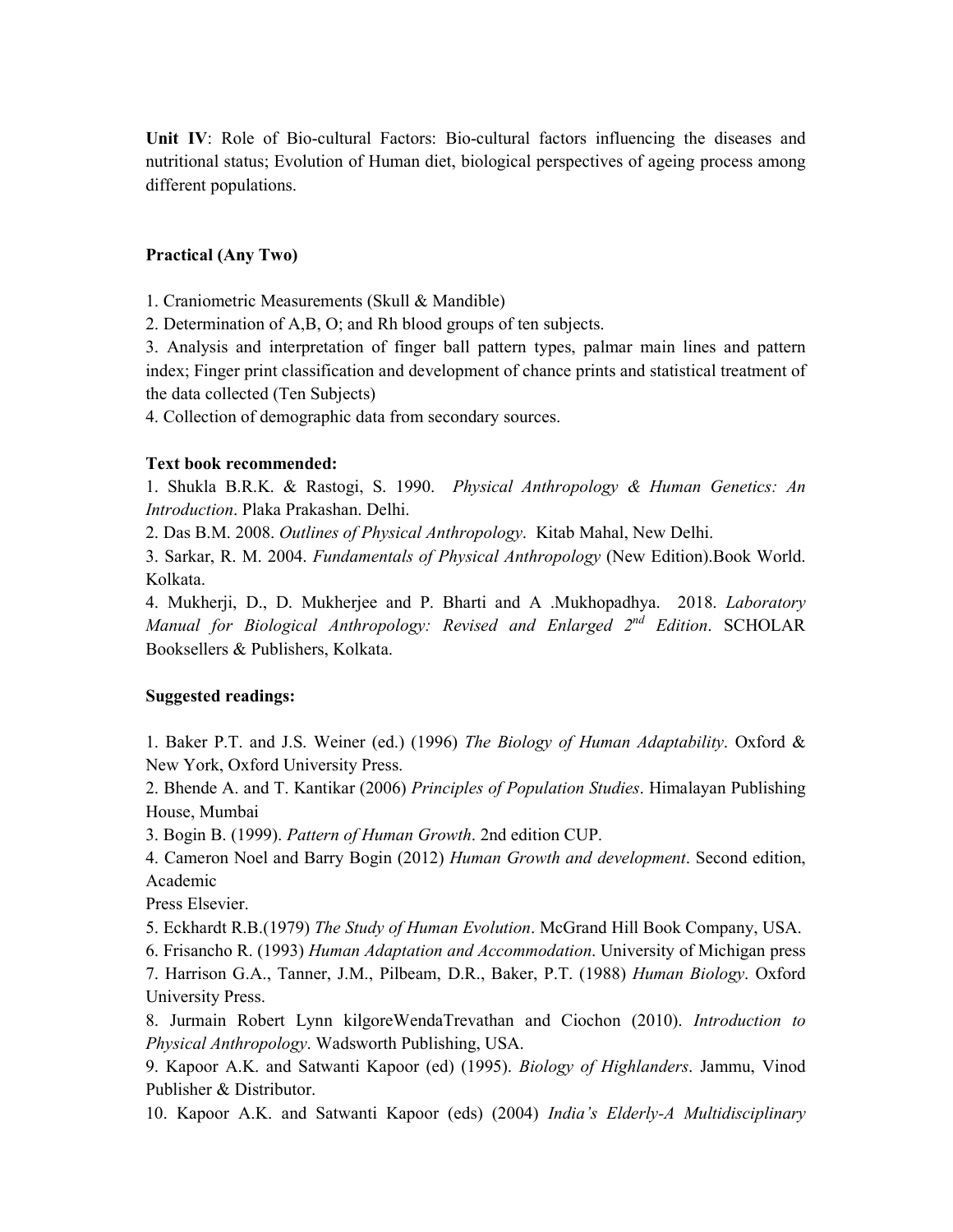*Dimension*. Mittal Publication, New Delhi.

11. Klepinge L.L. (2006). *Fundamentals of Forensic Anthropology*. John Willey &Sons.,New Jersey.

12. Malhotra K.C. and B. Balakrishnan(1996) *Human Population Genetics in India.* 

13. Malina Robert M., Claude. Bouchard, Oded. Bar-Or. (2004) Growth, and Physical Activity. *Human Kinetics*.

14. Stanford C., Allen, S.J. and Anton, C.S. (2013): *Biological Anthropology*. 3rd edition, Pearson, USA.

15. Bhende A. and Kaniikar, T. (2010) *Principles of Population Studies. Himalaya Publishing House.* Mumbai

## **CORE PAPER 8 Theories of Culture and Society**

## **Theory**

**Unit I**: Emergence of Anthropology: Interface with evolutionary theory and colonialism, Evolutionism, Diffusionism and Culture area theories.

**Unit II**: Emergence of Fieldwork tradition; Historical Particularism, American Cultural Tradition.

**Unit III**: Durkheim and Social integration; Functionalism and Structural-functionalism and British Social Anthropology.

**Unit IV**: Structuralism: Claude Levi-Strauss and Edmund Leach; Symbolism and Interpretative approach.

## **Practical**

As a part of the practical following exercises will be undertaken by the students so as to enable them to connect the theories they learn with things of everyday living.

1. To identify a topic relating to contemporary issue and formulate research questions and clearly identify the theoretical perspectives from which they are derived.

- 2. Identification of variables of a study.
- 3. Various types of hypotheses.
- 4. Formulation of hypothesis.
- 5. Distinction between hypothesis testing and exploratory research.
- 6. Identification of universe and unit of study with justifications.

7. Choice of appropriate research technique and method in the context of theoretical framework.

8. Data collection and analysis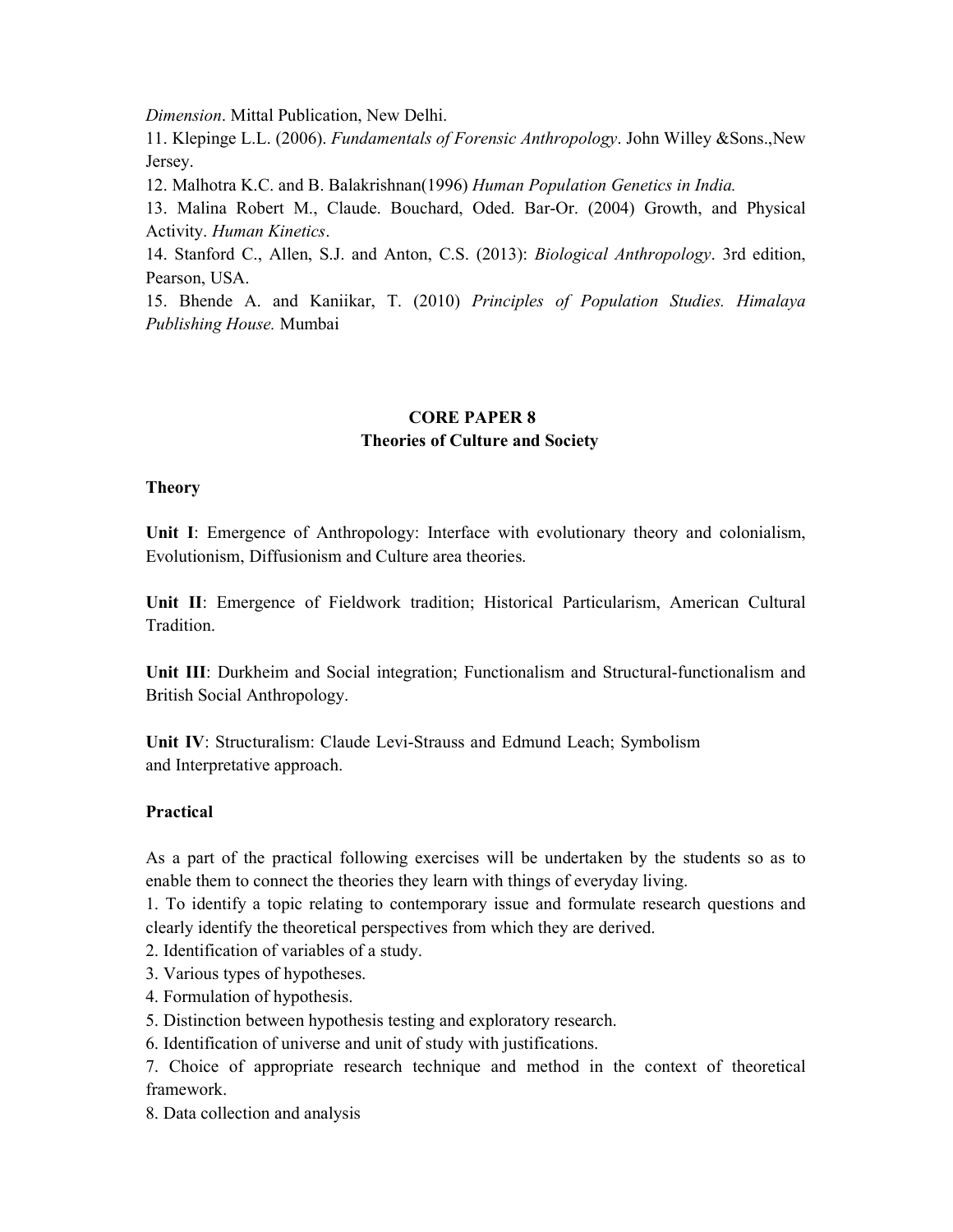#### **Suggested Readings**

1. Applebaum H.A. (1987) *Perspectives in Cultural Anthropology*. Albany: State University of New York.

2. Barnard A. (2000). *History and Theory in Anthropology*. Cambridge: Cambridge University.

3. McGee R.J. and Warms R.L. (1996) *Anthropological Theories: An Introductory History***.** 

4. Moore M. and Sanders T. (2006). *Anthropology in Theory: Issues in Epistemology*, Malden, MA: Blackwell Publishing

#### **Text Book Recommended:**

1.. Behura, N.K. Anthropological thought and Theories ,New Delhi

2. Geertz, C. 1973. *The Interpretation of Culture*, New York: Basic Books.

 3.. Harris, M. 1969. *The Rise of Anthropological Theory*, London: Routledge and Kegan paul.

 4. Honnigman, J. J. (Ed). 1997, *A Hand Book of Social and Cultural Anthropology*, Vol-II, University

of North Carolina, New Delhi: Rawat Publications

5. Kroeber, A. L. 1953. *Anthropology Today: An Encyclopedic Inventory*. Chicago

6. Levi-Strauss, C. 1983, *Structural Anthropology*, Chicago: University of Chicago Press

7. Manners and Kaplan (Ed). 1968. *Theory in Anthropology: A Course Book*, Chicago: Aldine

Publishing Company

8. Morgan, L. H. 1963. (Originally 1877), *Ancient Society*, New York

9. Merton, R. K. 1957, *Social Theory and Social Structure*, New York

10. Radcliffe-Brown, A. R. 1952, *Structure and Function in Primitive Society.* New York: Free Press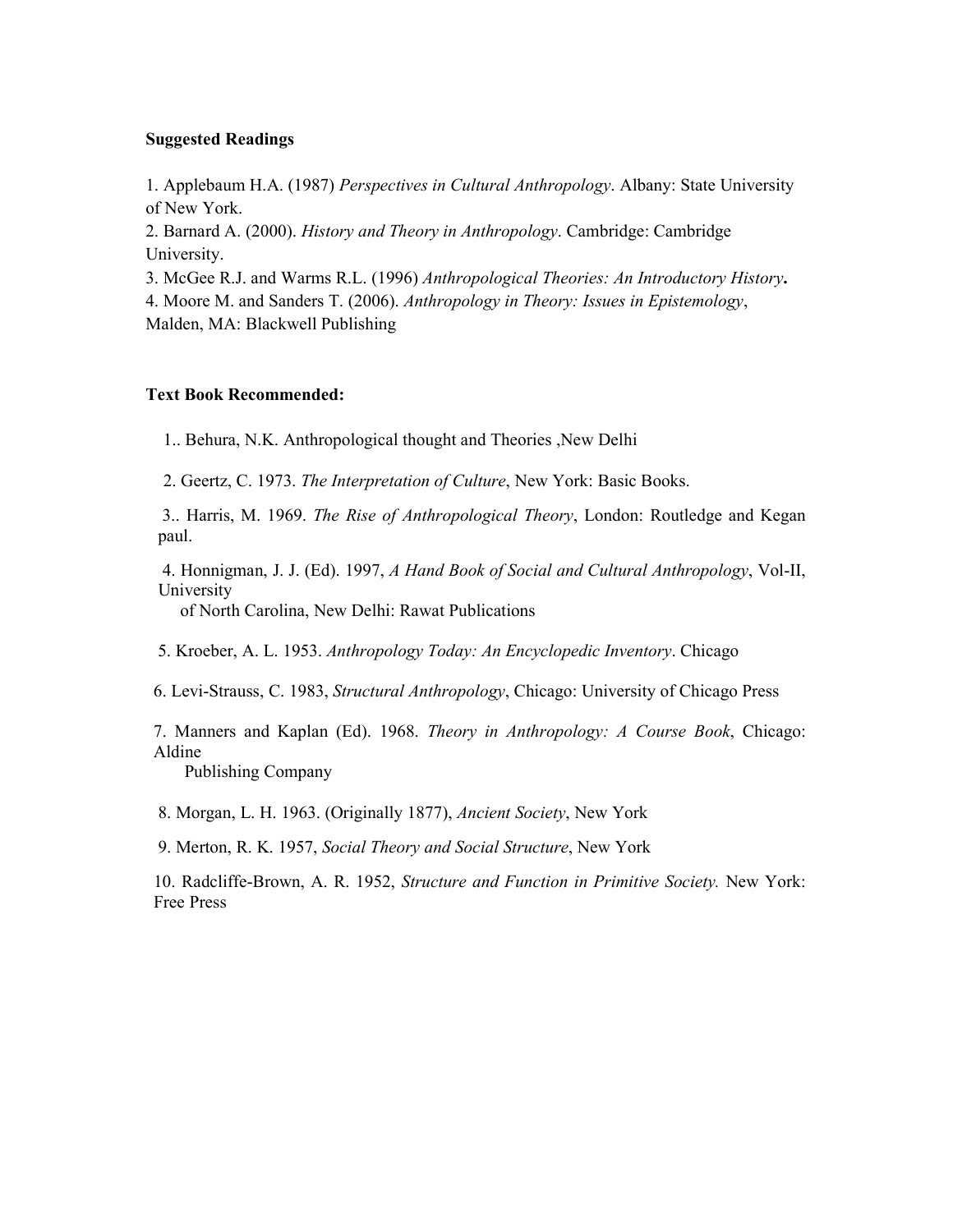# **CORE PAPER 9 Human Growth and Development**

## **Theory**

**Unit I:** Concept of human growth, development, differentiation and maturation; Evolutionary perspective on human growth.

**Unit II:** Prenatal (conception till birth) and postnatal (birth till senescence) period of growth, pattern of normal growth curves, variation from normal growth (canalization, catch-up growth and catch-down growth), ethnic and gender differences in growth curves, secular trend.

**Unit III:** Bio-cultural factors (genetic, social, and ecological factors) influencing patterns of growth and variation, methods and techniques to study growth, significance/ applicability of growth studies

 Nutritional epidemiology-concept of balanced diet, impact of malnutrition (over and under) with special reference to obesity, Kwashiorkor and Marasmus. Assessment of nutritional status.

**Unit IV:** Human physique and body composition – models and techniques; gender and ethnic differences; Somatotyping and human physique with reference to Sheldon, Parnell, Heath and Carter methods.

## **Practical (Any two)**

1. Growth status: Somatometry (stature, body weight, mid upper arm circumference etc), assessment of chronological age, percentile, z-score, height for age, weight for age, BMI for age

2. Obesity assessment: General (BMI, body fat %, Conicity index, body adiposity indices) and regional adiposity indices (WC, WHR, WHtR)

3. Estimation of body composition (fat percentage and muscle mass) with skinfold thickness and bioelectric impedance

4. Nutritional assessment through dietary pattern and anthropometric indices

## **Text book recommended:**

1. Das B.M. 2008. *Outlines of Physical Anthropology*. Kitab Mahal, New Delhi.

2. Mukherji, D., D. Mukherjee and P. Bharti and A .Mukhopadhya. 2018. *Laboratory Manual for Biological Anthropology: Revised and Enlarged 2nd Edition*. SCHOLAR Booksellers & Publishers, Kolkata.

## **Suggested Readings**

1. Bogin B. (1999) Patterns of human growth. Cambridge University Press.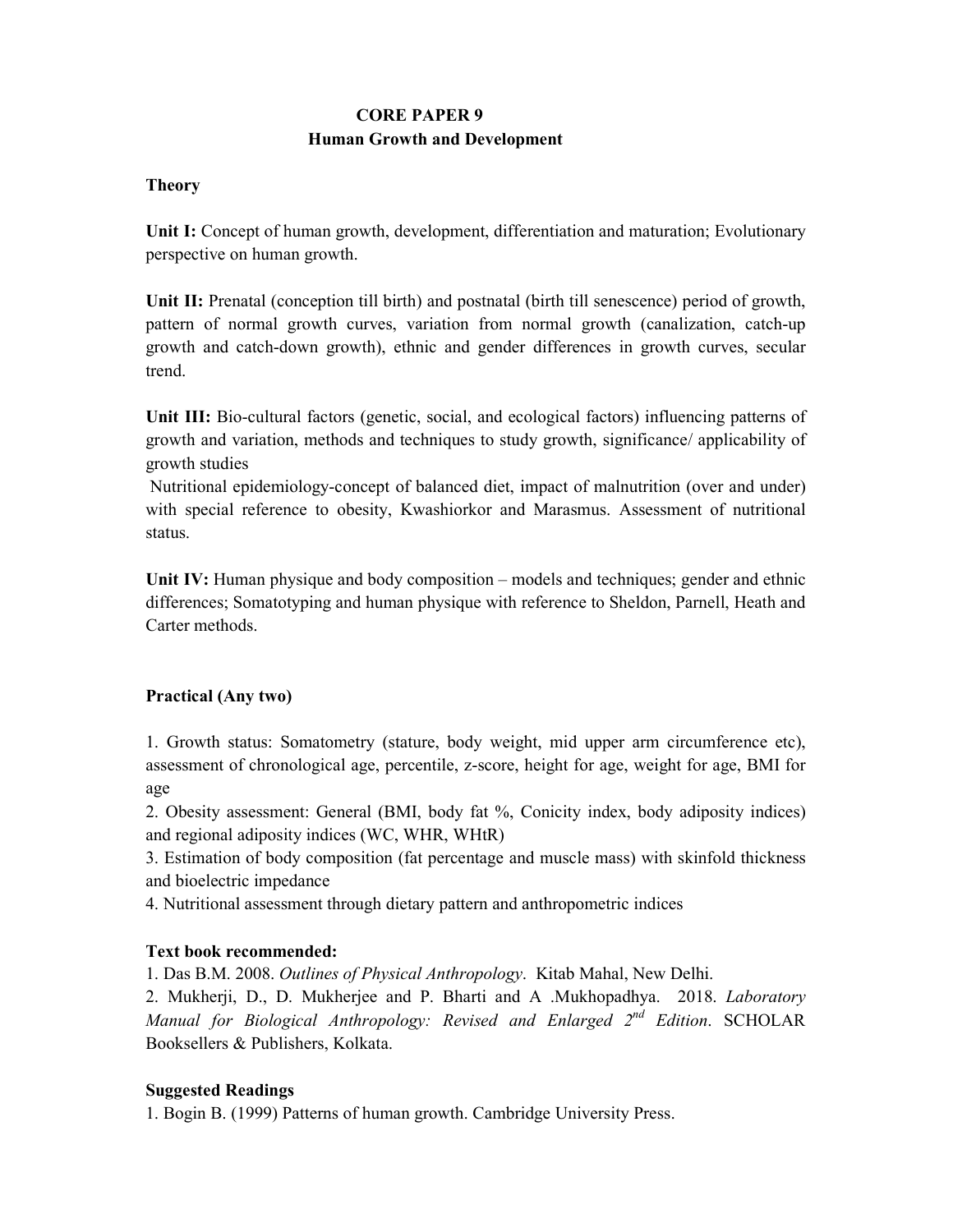2. Frisancho R. (1993) Human Adaptation and Accommodation. University of Michigan Press.

3. Cameron N and Bogin B. (2012) Human Growth and Development. Second edition, Academic press Elsevier.

4. Harrison GA and Howard M. (1998). Human Adaptation. Oxford University Press.

5. Harrison GA, Tanner JM, Pibeam DR, Baker PT. (1988). Human Biology. Oxford University Press.

6. Jurmain R, Kilgore L, Trevathan W. Essentials of physical anthropology. Wadsworth publishing.

7. Kapoor AK and Kapoor S. (1995) Biology of Highlanders. Vinod Publisher and Distributor.

8. Kathleen K. (2008). Encyclopedia of Obesity. Sage.

9. Malina RM, Bouchard C, Oded B. (2004) Growth, Maturation, and Physical Activity. Human Kinetics.

10. McArdle WD, Katch FI, Katch VL. (2001) Exercise Physiology: Energy, Nutrition, and Human Performance.

11. Singh I, Kapoor AK, Kapoor S. (1989). Morpho-Physiological and demographic status of the Western Himalyan population. In Basu and Gupta (eds.). Human Biology of Asian Highland Populations in the global context.

12**.** Sinha R and Kapoor S. (2009). Obesity: A multidimensional approach to contemporary global issue. Dhanraj Publishers. Delhi.

#### **CORE PAPER 10 Research Methods**

#### **Theory**

**Unit I**: Field work tradition in Anthropology; Ethnographic approach, contribution of Malinowski, Boas and other pioneers; cultural relativism, ethnocentrism, etic and emic perspectives, comparative and historical methods, techniques of rapport establishment identification of representative categories of informants, maintenance of field diary and logbook.

**Unit II**: Research Design, Review of literature, conceptual framework, formulation of research problem, formulation of hypothesis, sampling and reference. Genealogy; data analysis and report writing- Chapterization, preparing a text for submission and publication, concepts of preface, notes (end and footnotes), bibliography (annotated) and references cited, review and index.

**Unit III:** Ethics and Politics of Research, ethical issues in the context of human subject research; privacy and confidentiality in research; Issues of academic fraud and plagiarism, conflicts of interest, authorship and publication.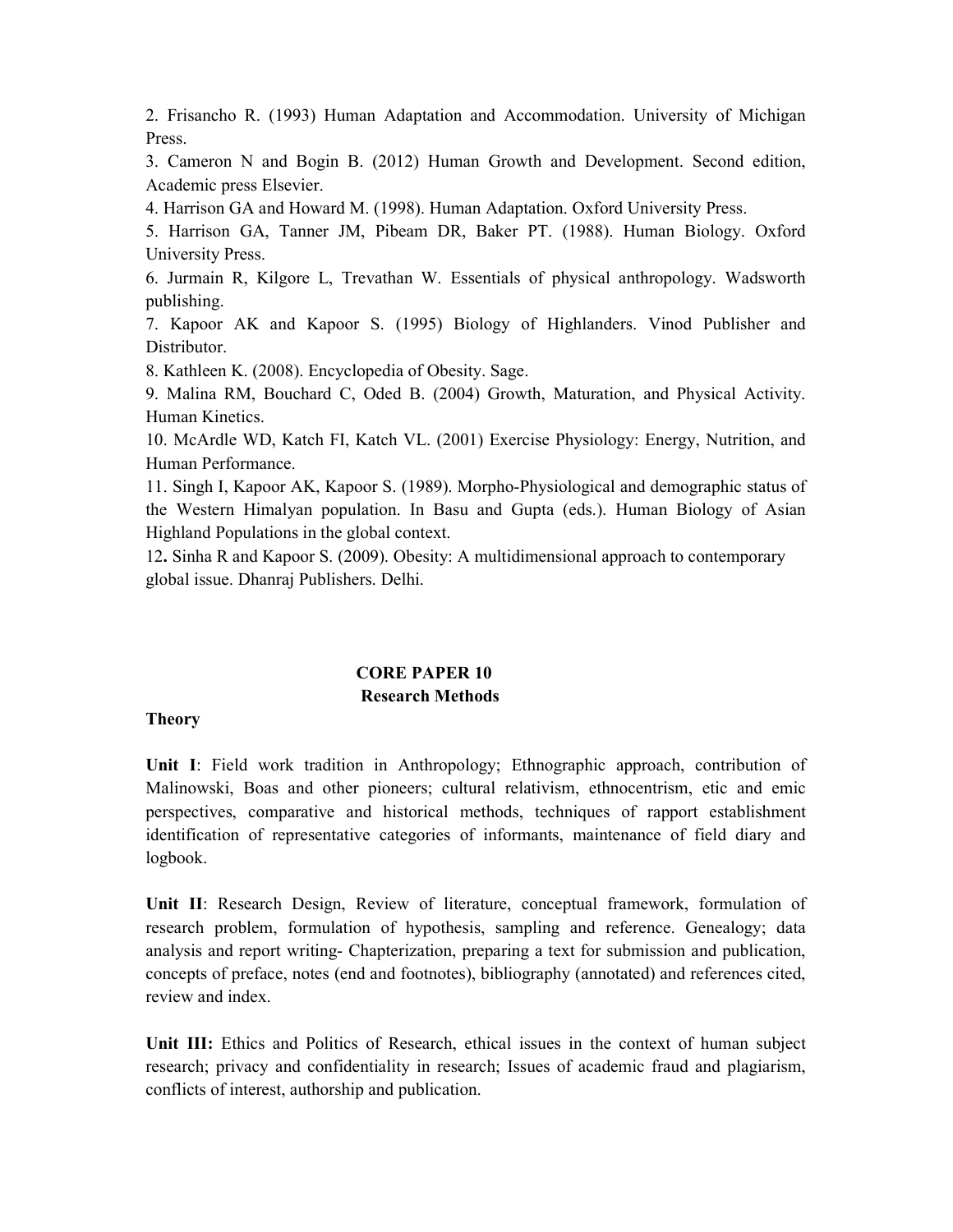Unit IV: Basic tenets of qualitative research and its relationship with quantitative research; Types of variables, presentation and summarization of data (tabulation and illustration). Descriptive statistics- Measurers of Central Tendency, standard deviation,

#### **Practical**

1. Construction of Genealogy &Pedigree Analysis.

2. Observation: Direct, Indirect, Participant, Non-participant, Controlled

3. Questionnaire and Schedule, Interview- Unstructured, Structured, Key informant interview, Focussed Group Discussion, and Free listing, pile sorting

4. Case study and life history.

#### **Text book Recommended**

1.Garrard E and Dawson A. What is the role of the research ethics committee? Paternalism

#### **Suggested Readings**

- 1. Bernard H.R. Research Methods in Anthropology, Qualitative and Quantitative Approaches. Jaipur: Rawat Publications. 2006.
- 2. Madrigal L. Statistics for Anthropology. Cambridge: Cambridge University Press. 2012.
- 3. Zar JH. Biostatistical Analysis. Prentice Hall. 2010.
- 4. Michael A. The Professional Stranger. Emerald Publishing. 1996.
- 5. Emerson RM, Fretz RI and Shaw L. Writing Ethnographic Field Notes. Chicago, University of Chicago Press. 1995.
- 6. Lawrence NW. Social Research Methods, Qualitative and Quantitative Approaches.

Boston: Allyn and Bacon. 2000.

- 7. O'reilly K. Ethnographic Methods. London and New York: Routledge. 2005.
- 8. Patnaik S.M. Culture, Identity and Development: An Account of Team Ethnography among the Bhil of Jhabua. Jaipur: Rawat Publications. 2011.
- 9. Pelto PJ and Pelto GH. Anthropological Research, The Structure of Inquiry. Cambridge: Cambridge University Press. 1978.
- 10. Sarantakos S. Social Research. London: Macmillan Press. 1998

## **CORE PAPER 11 Prehistoric Archaeology of India**

#### **Theory**

#### **Unit I: Pleistocene chronology of India; Palaeolithic cultures in India.**

Palaeolithic cultures in India: Lower Palaeolithic cultures – evidences from Kashmir Valley and Peninsular India), Middle Palaeolithic culture in India, Upper Palaeolithic culture in India (characteristic features, major tool types, important sites, chronology with stratigraphic evidences). Some important sites of Odisha may be discussed on the above cultural periods.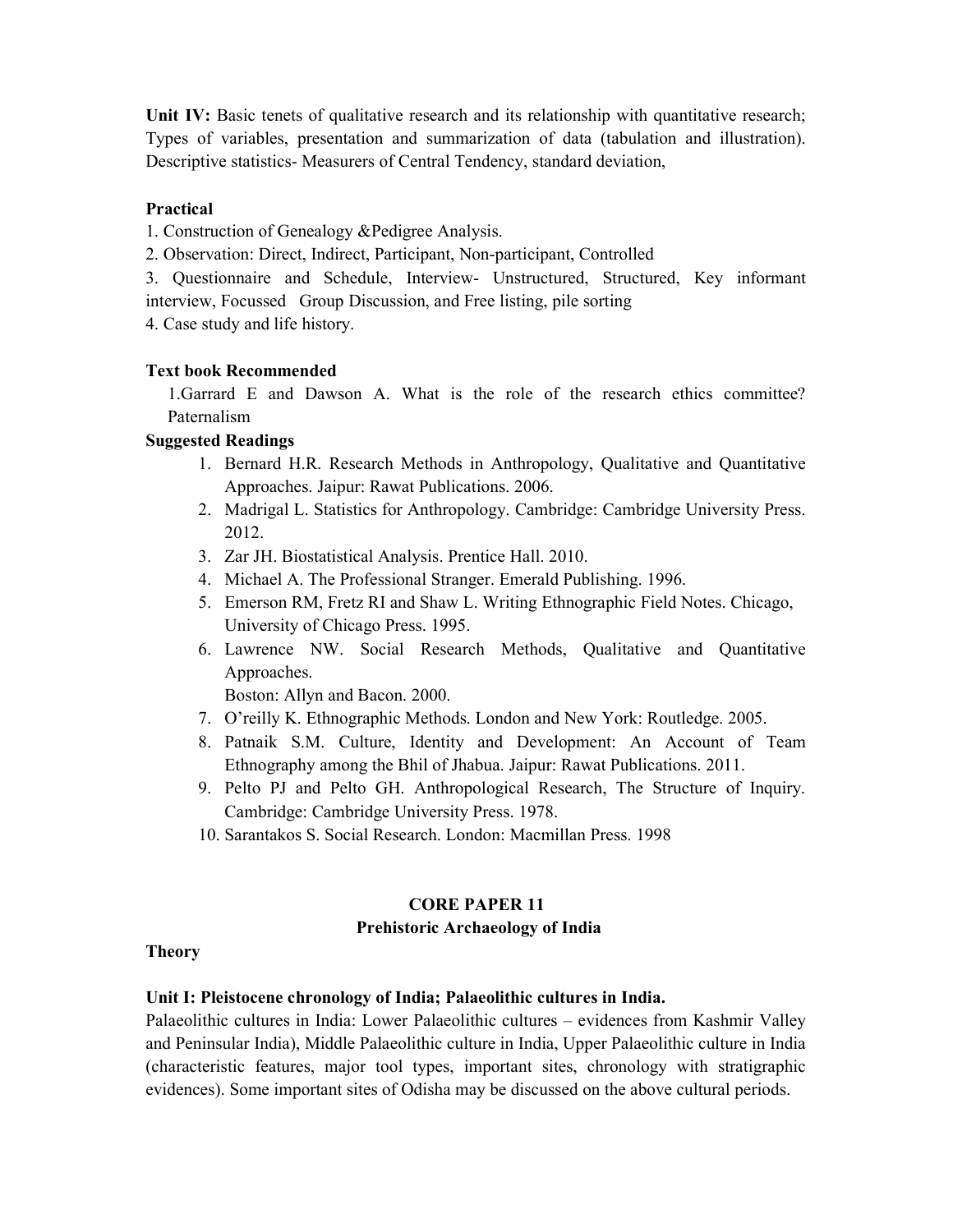## **Unit II: Mesolithic cultures in India.**

Mesolithic cultures in India (characteristic features, major tool types, important regions and sites, chronology with stratigraphic evidences (some important sites of Odisha may be discussed on above cultural periods).

#### **Unit III: Neolithic cultures in India.**

Neolithic culture in India (characteristic features, major tool types, important regions and sites, chronology with stratigraphic evidences (some important sites of Odisha may be discussed on above cultural periods).

#### **Unit IV: Rock art of India.**

Prehistoric Art in India with special reference to Central India and Odisha.

#### **Practical**

- 1. Identification of tools:
- (a) Hand axe varieties, chopper/chopping tools
- (b) Cleaver varieties
- (c) Side scraper varieties
- (d) Knives e) Burins(f) End scrapers(g) Borer(h) Microlithic tools
- (i) Bone tools
- 2. Identification of lithic technology.

## **Text Books Recommended:**

1. Bhattacharya, D. K.1990, *An Introduction to Prehistoric Archaeology. Delhi: Hindustan Publishing Corporation.* 

2. Bhattacharya, D. K.1990, *An Outline of Indian Prehistory. Delhi: Palaka Prakashan.* 

## **Suggested Reading:**

- 1. Agarwal, D. P.1984, *Archaeology of India*. New Delhi: Select Book Services Syndicate.
- 2. Allchin, Briget. and Raymond Allchin,1982. *The Rise of Civilization in India and Pakistan.Cambridge*: Cambridge University Press.
- 3. Allchin, B. and R. Allchin, 1997. *Origins of Civilization: The Prehistory and Early Archaeology of South Asia*. New Delhi. Viking by Penguin Books India (P) Ltd.
- 4. Basa, K.K and P. Mohanty . Archaeology of Odisha(Orissa), Delhi Pratibha Prakasan
- 5. Chakrabarti, D.K. 2001. *India: An Archaeological History: Palaeolithic Beginning to Early Historic Foundation*. New Delhi: Oxford University press.
- 6. Jain, V.K.2009, *Prehistory and Protohistory of India*. New Delhi: D.K. Printworld (P) Ltd.
- 7. Paddayya, K. (Ed.), 2002, *Recent Studies in Indian Archaeology*. New Delhi.
- 8. Pappu R. S.2001, *Aheulian Culture in Peninsular India-- An Ecological Perspective*, New Delhi: D.K. Printworld (P) Ltd.
- 9. .Rammi Reddy, V.1987, *Elements of Prehistory*. New Delhi: Mittal Publications.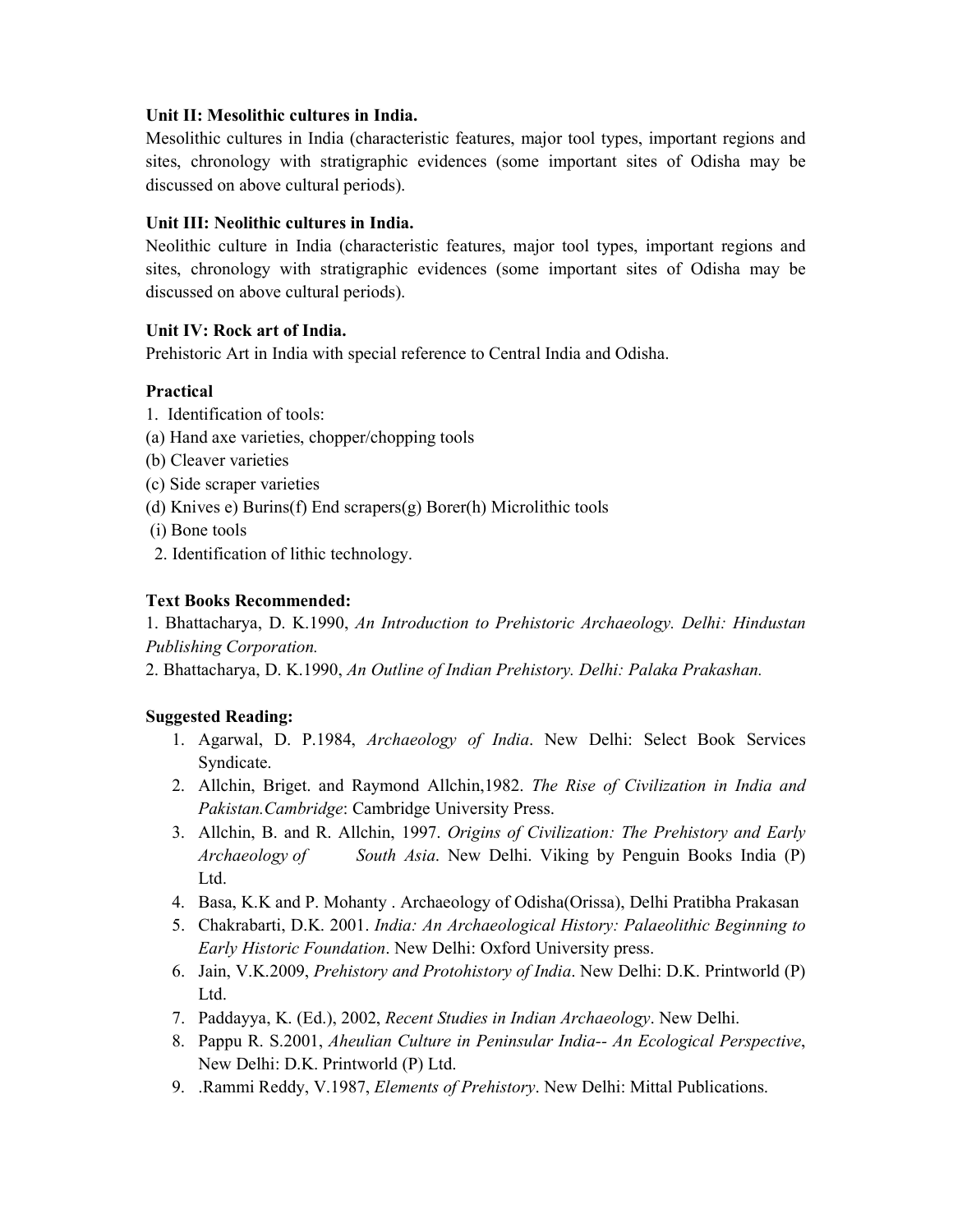- 10. 11.Rammi Reddy, V.1989, *Palaeolithic and Mesolithic Cultures*. New Delhi: Mittal Publications.
- 11. 12.Rammi Reddy, V.1991, *Neolithic and Post-Neolithic Cultures*. New Delhi: Mittal Publications.
- 12. 13.Sankalia, H.D.1974. *Prehistory and Protohistory of India and Pakistan*. Pune: Deccan College.
- 13. 14.Sankalia (1982) Stone Tool Type and Technology. Delhi, B.R.Publication.
- 14. 15.Settar, S. and R. Korisettar (Ed), 2001, *Indian Archaeology in Retrospect,* Vol.1: PREHISTORY Archaeology of South Asia. New Delhi: Manohar in association with Indian Council of Historical Research.

## **CORE PAPER 12 Anthropology in Practice**

#### **Theory**

**Unit I:** Academic Anthropology; Academics and Practitioners: Differences, Structure, Activities, Controversies and Issues: Applied Anthropology, Action Anthropology and Development Anthropology.

**Unit II:** Role of Anthropology in Development; Anthropology and Public Policy, Need Assessment and Community Development, Anthropology of NGO's, Business Anthropology, Environment and Community Health, Social and economic sustainability, Cultural resource management.

**Unit III:** Future Dynamics in Anthropology; Trends in Anthropology: Anthropology of Tourism, Anthropology in Census; Designing And Fashion, Visual Anthropology.

**Unit IV**: Biosocial anthropology in practice; Bio-social elements of human development at national and international level, application of conceptual framework of Forensic Anthropology in judicial settings both criminal and civil, Population Dynamics and relationship between population growth and various aspects of culture such as means of subsistence, kinship, social complexity, social stratification and political organization, Biosocial counselling of an individual or population.

## **Practical**

1. The students will visit a NGO or corporate office or census office in Odisha and its adjoining areas and write principal observations on the same.

2. Write a project on constitutional provisions or evaluation of any development project/report.

3. Draw a scene of crime and identify the various evidences in a portrayed crime scene.

4. Write a project on Religious Tourism / Tribal Tourism / Health Tourism / Fashion /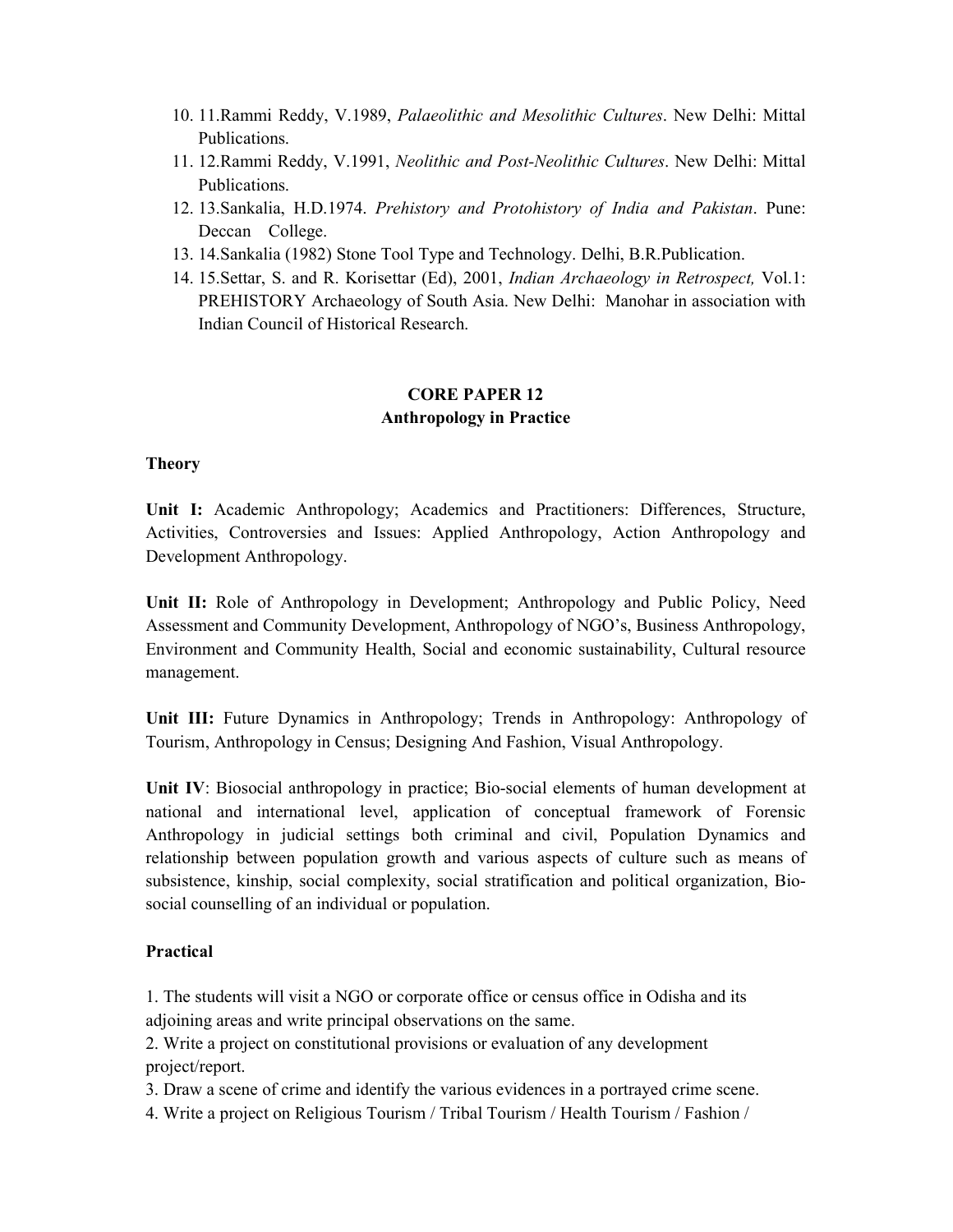Human Rights / Ecotourism.

5. Write a project on the demographic profile from secondary data.

6. Collect data on bio-social problem and design counselling and give the analysis and interpretation.

## **Text Books Recommended:**

1. Vidyarthi V (1981). Tribal Development and its Administration. Concept Publishing Company, New Delhi.

2. Vidyarthi LP. (1990). Applied Anthropology in India – Principles, Problems and Case Studies. Kitab Mahal, U.P.

3. Vidyarthi LP and BN Sahay (2001). Applied Anthropology and Development in India, National Publishing House, New Delhi.

## **Suggested Readings**

1. Arya A and Kapoor AK. (2012). Gender and Health Management in Afro-Indians. Global Vision Publishing House, New Delhi.

 2. Ervic, Alxander M., (2000). Applied Anthropology: Tools and Prespectives for Contemporary Practise, Boston, MA: Allyn and Bacon.

3. Erwin A. (2004). Applied Anthropology Tools and Practice, Allyn and Bacon.

4. Goodale M. (2009). Human Rights: An Anthropological Reader. Wiley Blackwell. 5.Gupta S and Kapoor AK. (2007). Human Rights, Development and Tribe. In : Genes,Environment and Health – Anthropological Prespectives. K. Sharma, R.K. Pathak, S.Mehra and Talwar I (eds.). Serials Publications, New Delhi.

6.Margaret AG. (2003). Applied Anthropology: A Career-Oriented Approach, Boston,MA: Allyn and Bacon.

7.Kapoor AK and Singh D. (1997). Rural Development through NGO's. Rawat Publications, Jaipur.

8.Kumar RK and Kapoor AK. (2009). Management of a Primitive Tribe: Role of Development Dynamics. Academic Excellence, Delhi.

9.Noaln RW. (2002). Anthropology in Practice: Building a Career outside the Academy.Publishing Lynne Reinner.Publications, New Delhi.

10.Patnaik SM (2007). Anthropology of Tourism: Insights from Nagaland. The Eastern Anthropologist. 60(3&4):455-470

11.Srivastav OS (1996). Demographic and Population Studies. Vikas Publishing House,India

# **CORE PAPER 13 Forensic Anthropology**

## **Theory**

**Unit-I:** Introduction to Forensic Anthropology: Definition, Brief History, Scope, Applications and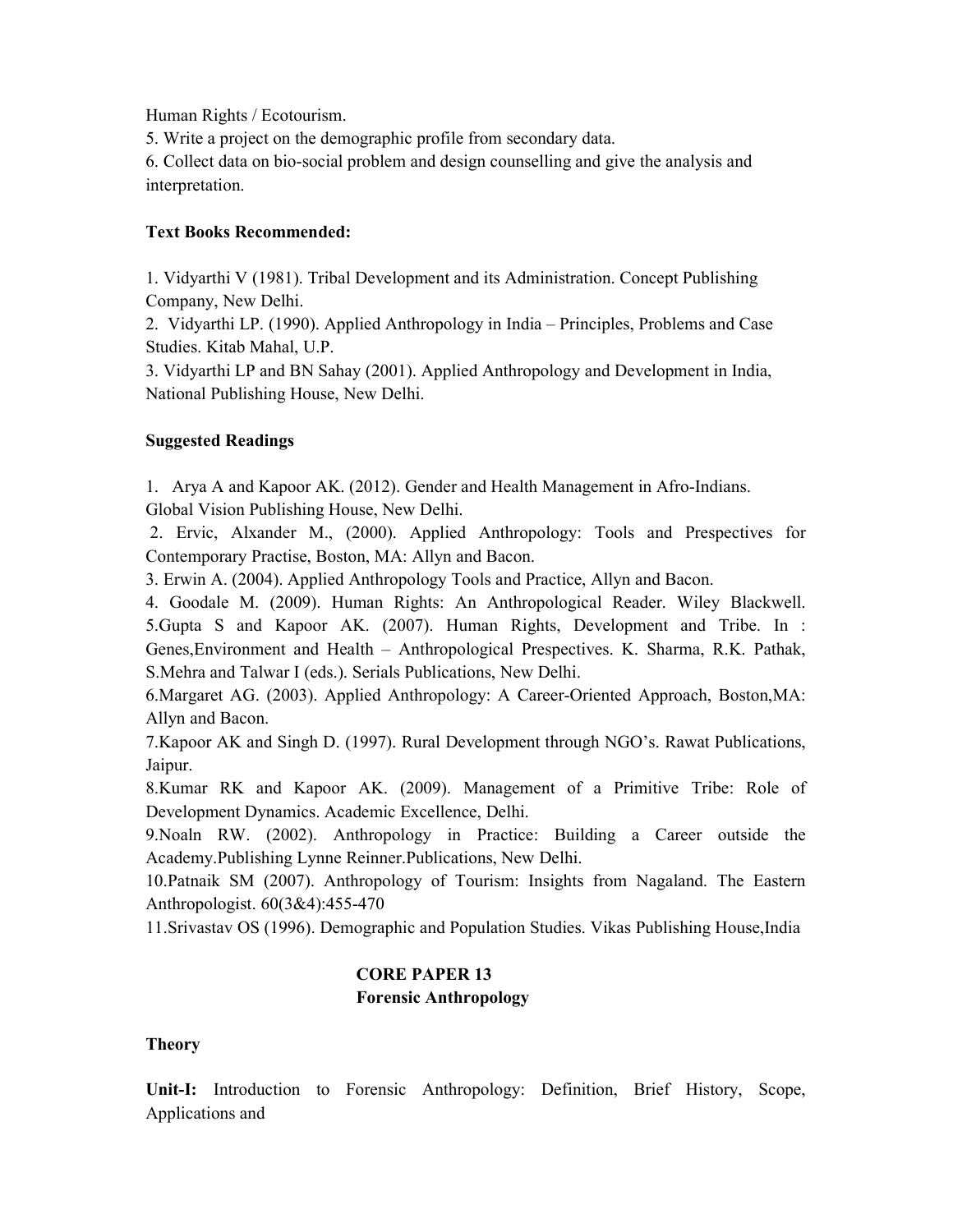Integration of Forensic Anthropology. Crime……

**Unit-II:** Basic Human Skeletal Biology, Identification of Human and Non-Human Skeletal Remains,

Ancestry, age, sex and stature estimation from bones. Discovery and Techniques for recovering skeletal Human Remains.

**Unit-III:** Personal Identification, Complete and Partial Identification, Methods of Identification in

Living Persons: Somatometry, Somatoscopy, Occupational Marks, Scars, Bite Marks, Tattoo Marks, Fingerprints, Footprints, Lip Prints, Nails, Handwriting, Deformities and Others.

**Unit-IV:** Serology: Identification and Individualization of bloodstain, urine, semen and saliva. Forensic Odontology-Tooth Structure and Growth, Bite Marks, and DNA Profiling.

## **Practical**

- 1. Study of Human Long Bones. Estimation of age, sex and stature from bones.
- 2. Somatometric and Somatoscopic Observation on living persons.
- 3. Identification of bloodstain, urine, semen and saliva.
- 4. Examination & of Fingerprints and Handwriting.

#### **Text book recommended:**

1. Mukherji, D., D. Mukherjee and P. Bharti and A .Mukhopadhya. 2018. *Laboratory Manual for Biological Anthropology: Revised and Enlarged 2nd Edition*. SCHOLAR Booksellers & Publishers, Kolkata.

#### **Suggested Readings:**

1. Bass W.M. (1971). Human Osteology: A Laboratory and Field manual of the Human Skeleton. Columbia: Special Publications Missouri Archaeological Society.

2. Black S. and Ferguson E. (2011). *Forensic Anthropology 2000 to 2010.* CRC Press, London.

- 3. Byers, S. N. (2008). Forensic Anthropology. Boston: Pearson Education LTD.
- 4. Gunn A. (2009) *Essential Forensic Biology* (2nd ed). Chichester: Wiley-Blackwell
- 5. Modi, R. B. J. P. (2013). *A Textbook of Medical Jurisprudence and Toxicology*. Elsevier.
- 6. Reddy V. R. (1985). Dental Anthropology, Inter-India Publication, New Delhi.

7. Spencer, C. (2004). Genetic Testimony: A Guide to Forensic DNA Profiling, Pearson, New Delhi.

8. Vats Y., Dhall J.K. and Kapoor A.K. (2011). Gender Variation in Morphological Patterns of Lip Prints among some North Indian Population. *J. Forensic Odontology*, 4: 11-15.

9. Wilkinson, C. (2004). *Forensic facial reconstruction*. Cambridge University Press.

10. Nath, Surendra . Forensic Anthropology. Kitab Mahal, New Delhi.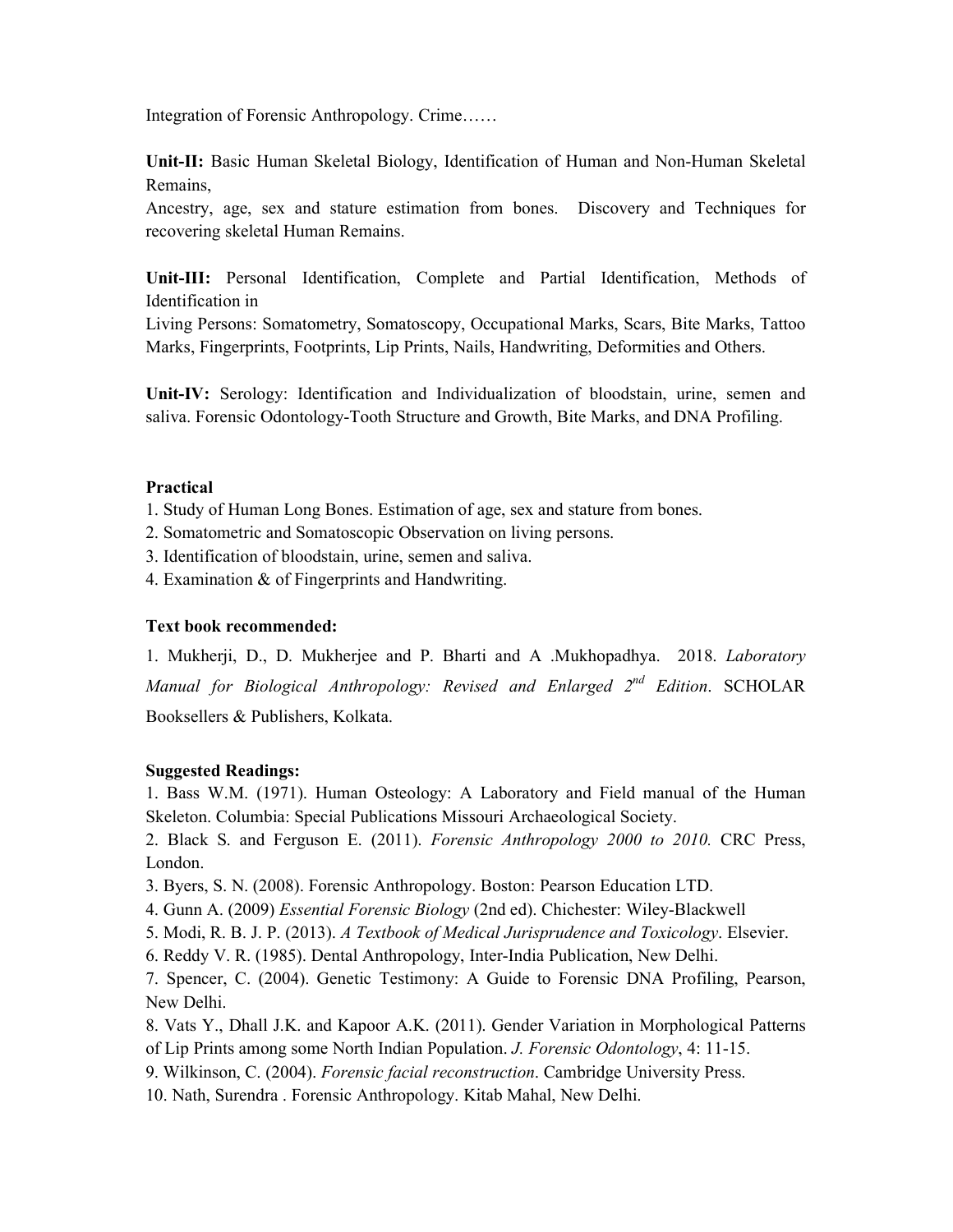# **CORE PAPER 14 Fieldwork and Dissertation**

Empirical study among the tribal, rural and urban communities of Odisha is to be conducted for a minimum period of 21 days in semester VI under the guidance of a teacher or teachers. Two copies of dissertations are to be submitted for examination on the basis of fieldwork and presentation of seminar. The Examination of Dissertation shall be conducted by an internal and an external examiner.

| Mid-term Examination                                                         | $= 15$ marks |  |  |  |
|------------------------------------------------------------------------------|--------------|--|--|--|
| (Seminar presentation by the student based on his/her fieldwork/field topic) |              |  |  |  |
| End-term Examination                                                         |              |  |  |  |
| Dissertation based on 21 days fieldwork                                      | $=60$ marks  |  |  |  |
| Field diary (15 marks) and<br>Viva-voce (10 marks)                           | $=$ 25 marks |  |  |  |

\*The dissertation has to be submitted by the student positively before the end semester examination. The dissertation will be evaluated both by the internal and external examiners

# **DSE 1-COMPULSORY Anthropology of Religion, Politics and Economy**

## **Theory**

**Unit I:** Anthropological approaches to understand religion- magic, animism, animatism,totemism, naturism; witchcraft and sorcery; Religious specialists: shaman, priests,mystics; Overview of Anthropological Theories of Religion; Religion as the sacralityof ecological adaptation and socialness

**Unit II:** Economic institutions: principles of production, distribution, and consumption insimple and complex societies; critical examination of relationship between economyand society through neo-classical, substantivist, and neo-marxist approaches, variousforms of exchange: barter, trade and market; Forms of currencies; reciprocities:generalized, balanced and negative.

Unit III: Political institutions: concepts of power and authority; types of authority; state andstatelesssocieties; law and justice in simple and complex societies; the prospects fordemocracy and tolerance among and within the world's diverse civilizations; themeaning and sources of identity in complex contemporary societies; the origins ofmodern politics, its institutions, and cultures, both Western and non-Western.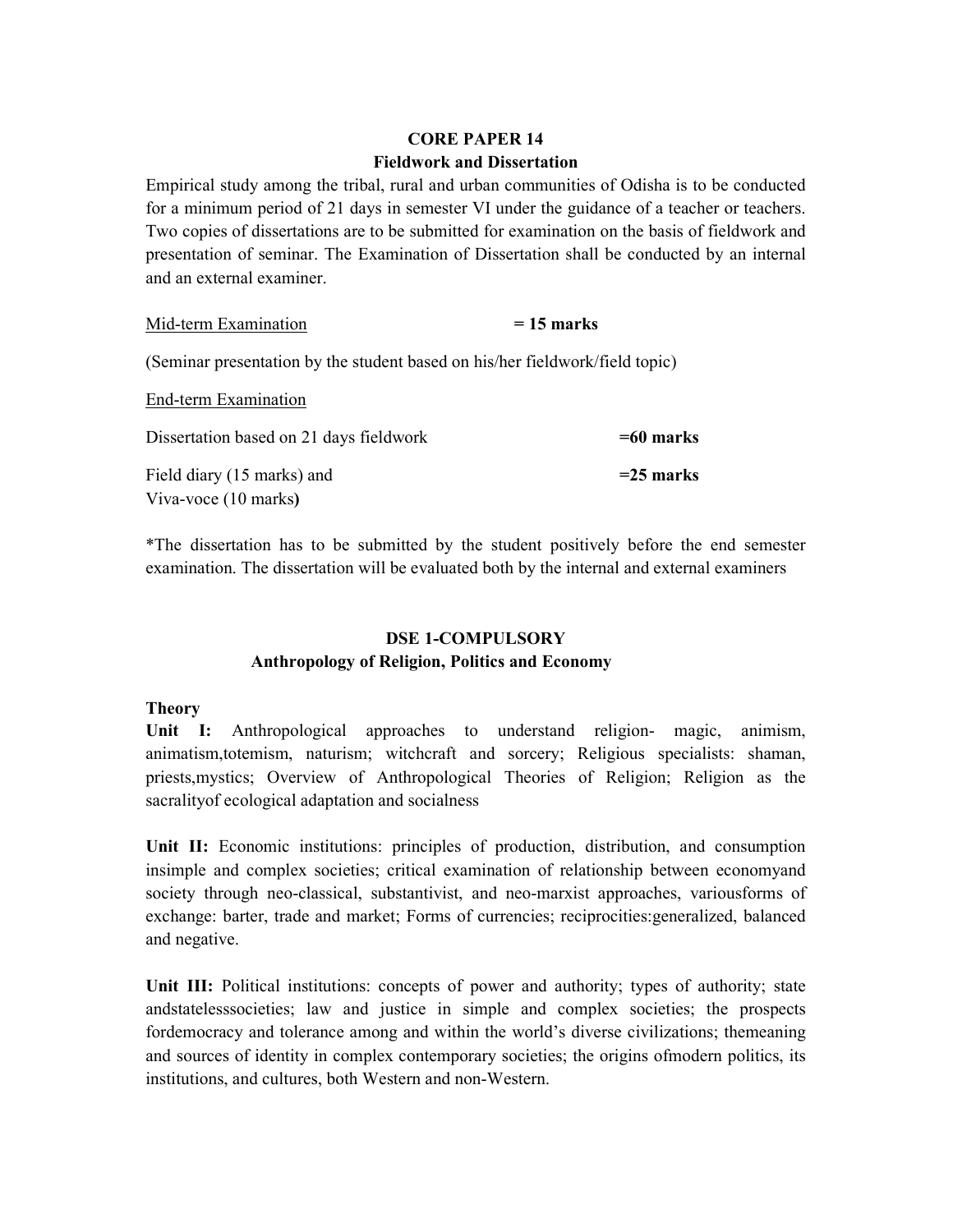**Unit IV:** Interrelationship between religion, politics and economy; religious conversion andmovements, emergence of new religious sects in the global order.

#### **Practical**

1. Case study of any of the social institute (religion, economic, political) with respect to culture perspective

#### **Text book recommended:**

1. Barbara M. (2011). Cultural Anthropology. New Jersey: Pearson Education.

2. Ember C.R. (2011). Anthropology. New Delhi: Dorling Kinderslay

#### **Suggested Readings:**

- 1.Durkheim E. (1986). The elementary forms of the religious life, a study in religious sociology. New York:Macmillan.
- 2. Benedict A. (2006). Imagined Communities: Reflections on the Origin and Spread ofNationalism. Verso
- 3. Gledhill J. (2000). Power and Its Disguises: Anthropological Perspectives on Politics. 2nd ed. London: Pluto Press.
- 4. Henrich J, Boyd R, Bowles S, Camerer C, Fehr E, Gintis H, McElreath R, Alvard M et al. (2005). 'Economic Man' in cross-cultural perspective: Behavioral experiments in 15 small-scale societies. Behavior and Brain Science. 28(6):795-815;
- 5. Henrich J. (2002). Decision-making, cultural transmission, and adaptation in economic anthropology. In: J. Ensminger (Ed.), Theory in Economic Anthropology (pp. 251-295). Walnut Creek, CA: Altamira Press.
- 6. Lambek. M. (2008) A Reader in the Anthropology of Religion.
- 7. Eller JD. (2007). Introducing Anthropology of Religion. New York: Routledge.
- 8. Barbara M. (2011). Cultural Anthropology. New Jersey: Pearson Education.
- 9. Herskovits MJ. (1952). Economic Anthropology: A Study in Comparative Economics. New York: Alfred A Knopf Inc.
- 10. Malinowski B. (1922) Argonauts of the Western Pacific. London: Routledge.
- 11. Balandier G. (1972). Political Anthropology. Middlesex: Penguine

## **DSE-2-COMPULSORY**

## **Tribal Cultures of India**

## **Theory**

**Unit I**: Concept of tribes and its problematic nature, General and specific characteristics of tribes, Classification and distribution of tribes based on their economy, occupation and religion, Racial elements among the tribes, Scheduled and non-scheduled categories of tribes, Particularly Vulnerable Tribal Groups (PVTGs).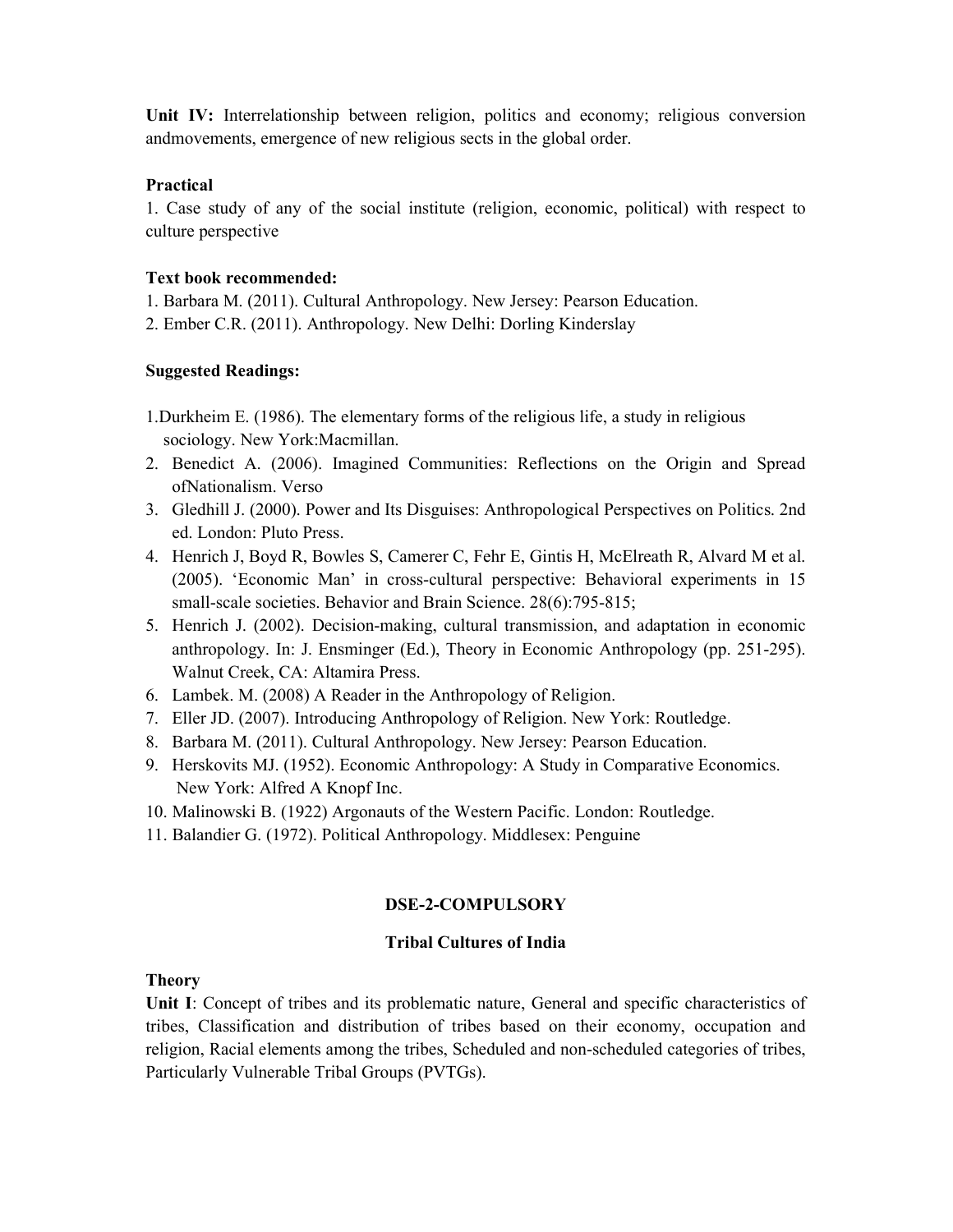**Unit II**: Tribe- caste continuum, Gender and Tribe, Distribution of tribes in India.

**Unit III**: Tribes: Nomenclature- emic and etic differences; Tribal movements, Problems of tribal development.

**Unit IV**: Forest policies and tribes, Migration and occupational shift, Tribal arts and aesthetics Displacement, rehabilitation and social change Globalization among Indian tribes.

#### **Practical**

- 1. Distribution of Indian Tribes: PVTGs, ST
- 2. Location of different tribes on the map of India
- 3. Write an annotated bibliography on any one tribe
- 4. Write the social structure of any one tribe of India

#### **Text book recommended:**

1.Vidyarthi L.P and Rai B.K.. (1976). The tribal culture of India. Concept Publishing Co,Delhi

#### **Suggested Readings:**

- 1. Behera, D.K and Georg pfeffer. Contemporary Society Tribal Studies, Volume I to VII. New Delhi: Concept Publishing Company
- 2. Georg Pfeffer. Hunters, Tribes and Peasant: Cultural Crisis and Comparison. Bhubaneswar: Niswas.
- 3. Vidarthy, L.P. and Rai. Applied Anthropology in India.
- 4. Vidarrthy.L.P. and B.N. Sahay . Applied Anthropology and Development in India. New Delhi: National Publishing House.
- 5. Bhende A. and Kaniikar, T. (2010) *Principles of Population Studies. Himalaya Publishing House.* Mumbai (All Units, It covers most topics)
- 6. Caldwell J.C. (2006). *Demographic Transition Theory*. Springer.
- 7. Census of India (2001,2011), SRS bulletin (2013), NFHS (2006 ), CRS, NSSO ( Can be seen from browsing net)
- *8.* Gautam R.K., Kshatriya, G.K. and Kapoor A.K. (2010) *Population Ecology and Family Planning*. Serials publications*. New* Delhi*.*
- 9. Howell N. (1986) Demographic Anthropology. Ann. Rev. Anthropol. 15: 219-246
- *10.* Kshatriya G.K*.* (2000). Ecology and health with special reference to Indian tribes*. Human Ecology special volume 9:229-245.*
- *11.* Misra BD (1982). *An introduction to the study of population. South Asia publ. ltd. New Delhi.*
- 12. Park K. (2000) *Text book of Preventive and Social Medicine*. BanarsidasBhanot, Jabalpur.
- *13.* Patra P.K. and Kapoor, A.K. (2009*) Demography And Development Dynamics in a Primitive Tribe of Himalayas.* International Book Distributors, Dehradun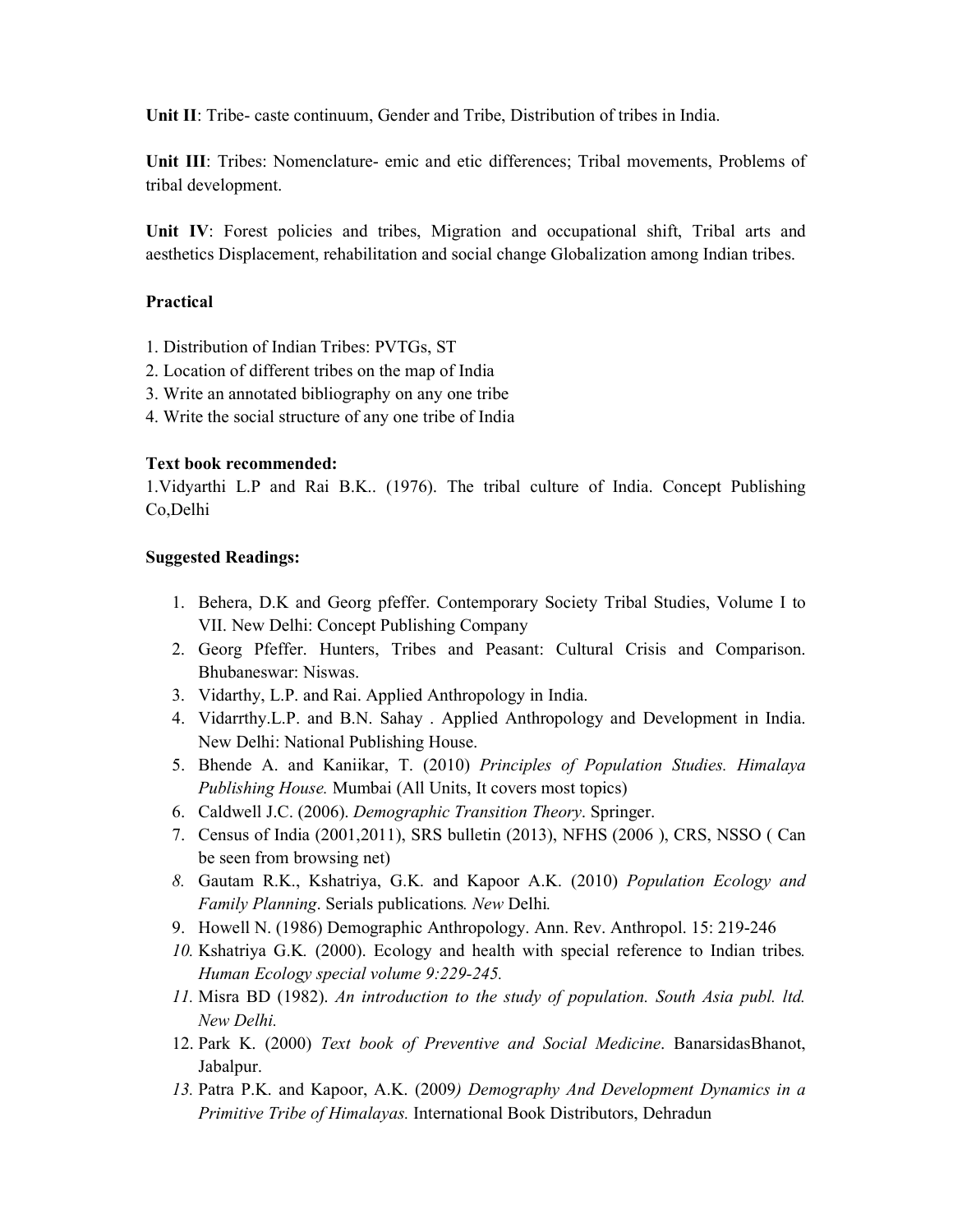14. Riley N.E. and Mc Carthy, J. (2003) *Demography in the Age of the Postmodern*. Cambridge University press. UK. Pages 1-13 and 32-98

#### **DSE-3.1-OPTIONAL**

#### **Anthropology of India**

#### **Theory**

Unit I: Origin, history and development of Anthropology in India, approaches to study Indiansociety and culture- traditional and contemporary Racial and linguistic elements in Indian population.Understanding the diversity of Indian social structure - concept of Varna, Jati, Caste, Ashram or purusharatha, gender hierarchies - their economic and cultural impact, origin and evolution of social structures andtheir underlying philosophies; Contribution of contemporary biological, social and archaeologicalanthropologists in India.

**Unit II:** Aspects of Indian Village –social organisation, agriculture and impact of marketeconomy on villages**;** Tribal situation in India- biogenetic variability, linguistic and socio-economiccharacteristics; Problems of tribal peoples, land-alienation, indebtedness, lack ofeducational facilities, shifting-cultivation, migration, forests and tribal unemployment,health and nutrition, tribal movement and quest for identity

**Unit-III:** Developmental projects- tribal displacements and rehabilitation problem; Impact of culture-contact, urbanization and industrialization on tribal and rural Population ; Basic concepts -Great tradition and little tradition, sacred complex, Universalization andparochialization, Sanskritization and Westernization, Dominant caste, Tribe-caste; continuum, Nature-Man-Spirit complex, pseudotribalism.

**Unit IV:** Problems of exploitation and deprivation of scheduled caste/ tribe and Other Backward Classes. Constitutional Provisions for the Scheduled caste and scheduled tribes, Evaluation and Development of Indian Population; Human Rights, Protection and enforcement of human rights, Human rights of special category and marginal groups, Emerging trends of human rights with respect to terrorism, globalization and environment.

## **Practical**

1. Identify various traits/variables which can be used in racial classification and comment on its relevance.

2. Review a book/edited volume on Indian social structure such as caste, religion, tribe or rural population and give its salient features.

3. Explore the biological diversity of any population group considering a minimum of five genetic traits.

4. Highlight the contributions of any two contemporary Indian anthropologists.

#### **Text book recommended:**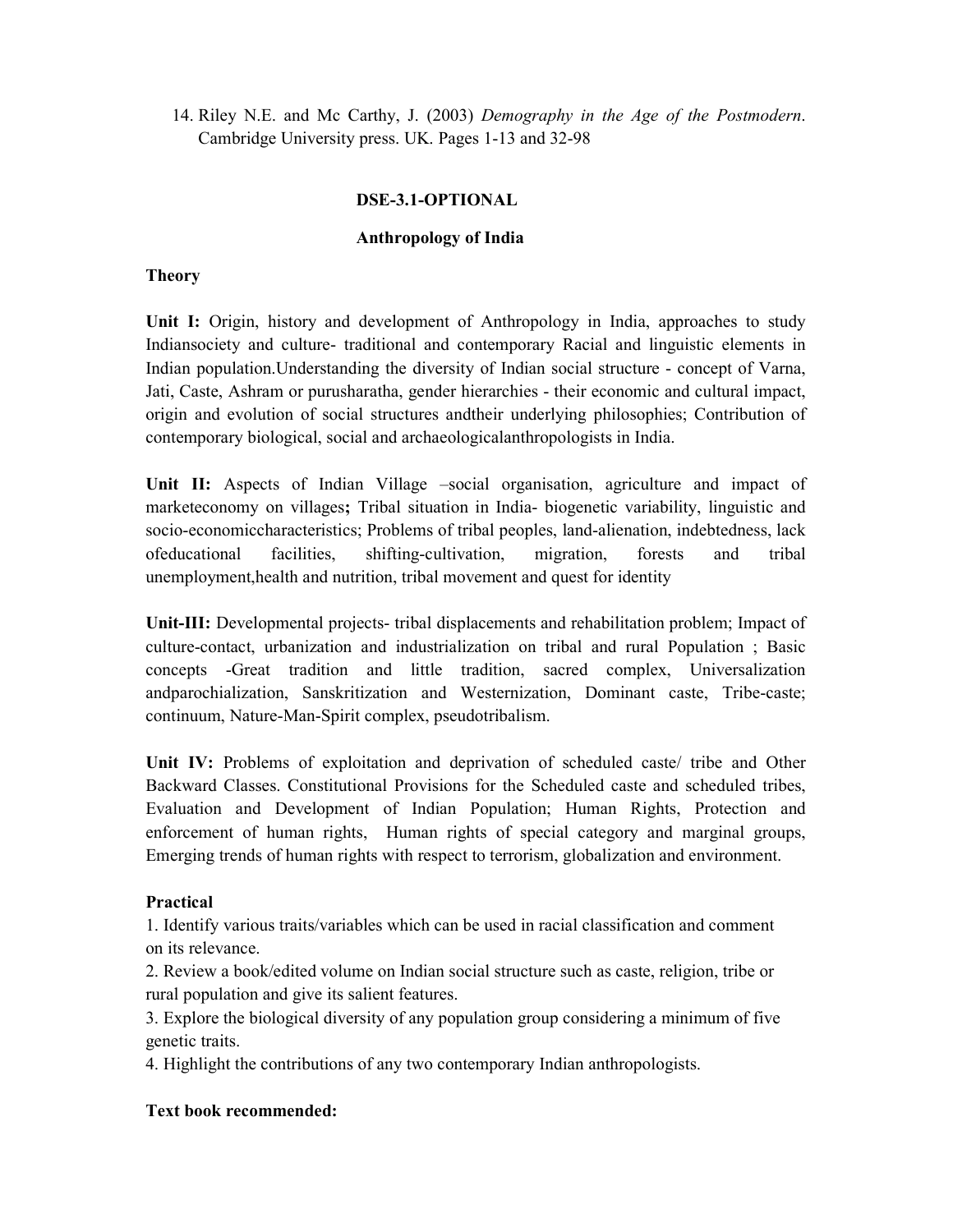1. Dube SC. (1992). Indian Society. National Book Trust, India : New Delhi.

2. Malhotra K.C. (1978). Morphological Composition of people of India. J. Human Evolution.

3. Trautmann T.R (2011). India: Brief history of Civilization. Oxford University Press : Delhi

## **Suggested Reading**

- 1. Nichola,s D. (2001). Castes of Mind: Colonialism and the Making of Modern India. Princeton University Press.
- 2. Bernard C.S. (2000). India: The Social Anthropology of Civilization. Delhi: Oxford University Press.
- 3. Bhasin M.K, Watter H and Danker-Hopfe H. (1994). People of India An Investigation of Biological variability in Ecological, Ethno-economic and Linguistic Groups. Kamla Raj Enterprises, Delhi
- 4. Lopez D.S. (1995). Religions of India in Practice. Princeton University Press
- 5. Gupta D. Social Stratification. Delhi: Oxford University Press.
- 6. Karve I. (1961). Hindu Society: An Interpretation. Poona : Deccan College
- 7. Guha BS. (1931). The racial attributes of people of India. In: Census of India, 1931, vol I, Part III (BPO, Simla)
- 8. Vidyarthi L.P and Rai B.K.. (1976). The tribal culture of India. Concept Publishing Co,Delhi.
- 9. Haddon AC. (1929). Races of man. Cambridge University, London.
- 10. Kapoor A.K. (1992). Genetic Diversity among Himalayan Human Populations. M/S Vinod Publishers, Jammu
- 11. Majumdar, D.N. (1901). Races and Culture of India. Asia Publishing House, Bombay
- 12. Dumont, L. (1980). Homo Hierachicus. University of Chicagon Press.
- 13. Guha B.S. (1931). The racial attributes of people of India. In : Census of India, 1931, vol I, Part III (BPO, Simla)

# **DSE-3.2-OPTIONAL Human Genetics**

## **Theory**

**Unit I:** Human Genetics: Meaning and Scope; Structure and Function DNA and RNA, DNA replication, repair and recombination, Concept of Human genome and codon.

**Unit II:**Gene expression, Expression of genetic information from Transcription to Translation, RNA processing, encoding genetic information

**Unit III:**Methods of studying heredity: Twin method, Pedigree method and Sib- pair method; Heritability estimate; Human Cytogenetics: Chromosome Karyotypes, Banding Techniques and Molecular cytogenetic,Polygenic Inheritance in Man , Concept of non-mendelian inheritance and complex diseases.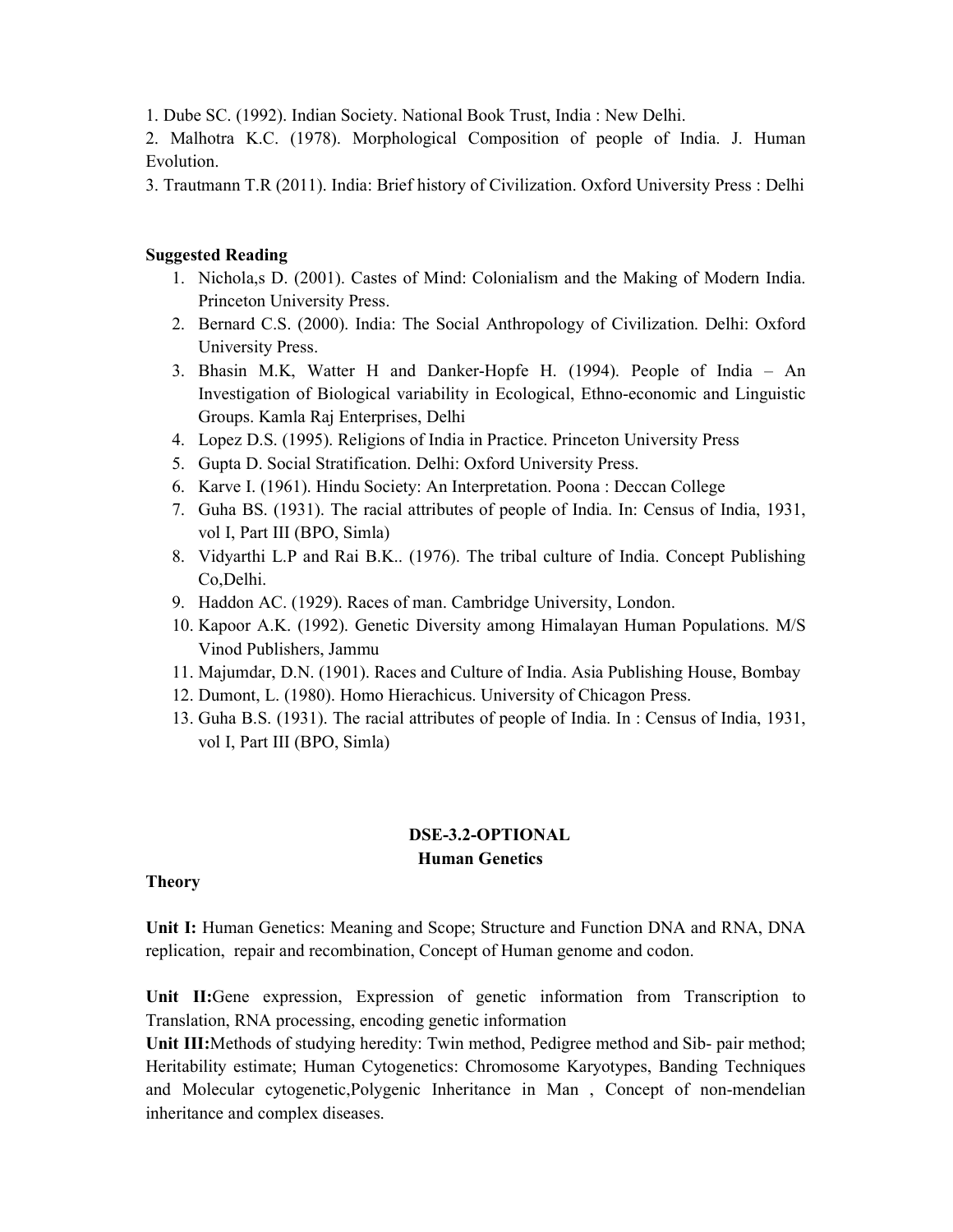**Unit IV:**Population Genetics: Hardy-Weinberg Law and its application.Genomic Diversity & Human Evolution Genomic Variation: Genomic Polymorphisms (SNPs, VNTR, CNVs, etc); haplotypes and haplogroups; genotype-phenotype correlations, epigenetics, Peopling of the Indian Subcontinent: Evidence from *mt*DNA and Y-chromosome.

## **Practical (Any two)**

- 1. Blood group typing-A1, A2, B, O, MN and Rh (D) blood groups
- 2. Color Blindness
- 3. Glucose-6-phosphate dehydrogenase deficiency (G6PD)
- 4. PTC tasting ability
- 6. Gel Documentation
- 5. Biochemical markers-DNA isolation and polymerase chain reaction (PCR)

## **Text book recommended:**

1. Shukla B.R.K. & Rastogi, S. 1990. *Physical Anthropology & Human Genetics: An Introduction*. Plaka Prakashan. Delhi.

2. Das B.M. 2008. *Outlines of Physical Anthropology*. Kitab Mahal, New Delhi.

3. Mukherji, D., D. Mukherjee and P. Bharti and A .Mukhopadhya. 2018. *Laboratory Manual for Biological Anthropology: Revised and Enlarged 2nd Edition*. SCHOLAR Booksellers & Publishers, Kolkata.

## **Suggested Readings:**

1. Strachan T and Read AP. (2004). Human Molecular Genetics. Garland Science

2. Brown TA. (2007). Genomes. Garland Science.

3. Griffiths AJF. (2002). Modern Genetic Analysis: Integrating Genes and Genomes. WH Freeman Press.

4. Griffiths AJF, Wessler SR, Carroll SB, Doebley J. (2011). An Introduction to Genetic Analysis. Macmillan Higher Education.

5. Cavalli-sforza LL, Menozzi P, Piazza A (1994). History and Geography of Human Genes. Princeton University.

6. Cummings Michael R. (2009). Human Genetics. Cengage Learning India Pvt. Ltd, Delhi.

7. Cummings MR (2011). Human Heredity: Principles and Issues. Brooks/Cole, Cengage Learning

8. Giblett, ER. (1969). Genetic Markers in Human Blood. Blackwell Scietific, Oxford.

9. Jobling M, Hurls M and Tyler-Smith C. (2004). Human Evolutionary Genetics: Origins, Peoples & Disease. New York: Garland Science.

10. Lewis R. (2009). Human Genetics: Concepts and Application. The McGraw−Hill Companies, Inc.

11. Patch C. (2005). Applied Genetics in Healthcare. Taylor & Francis Group

12. Snustad .D.P. and Simmons M.J. (2006). Principles of Genetics, Fourth Edition, John Wiley & Sons USA

13. 14. Verma, P.S. and V.K. Aggarwal (1974). Cell Biology, Genetic, Molecular Biology, Evolution and Ecology. S.Chand and Company Pvt. Ltd., New Delhi.

14. Vogel F. and Motulsky A.G. (1996). Human Genetics. Springer, 3rd revised edition**.**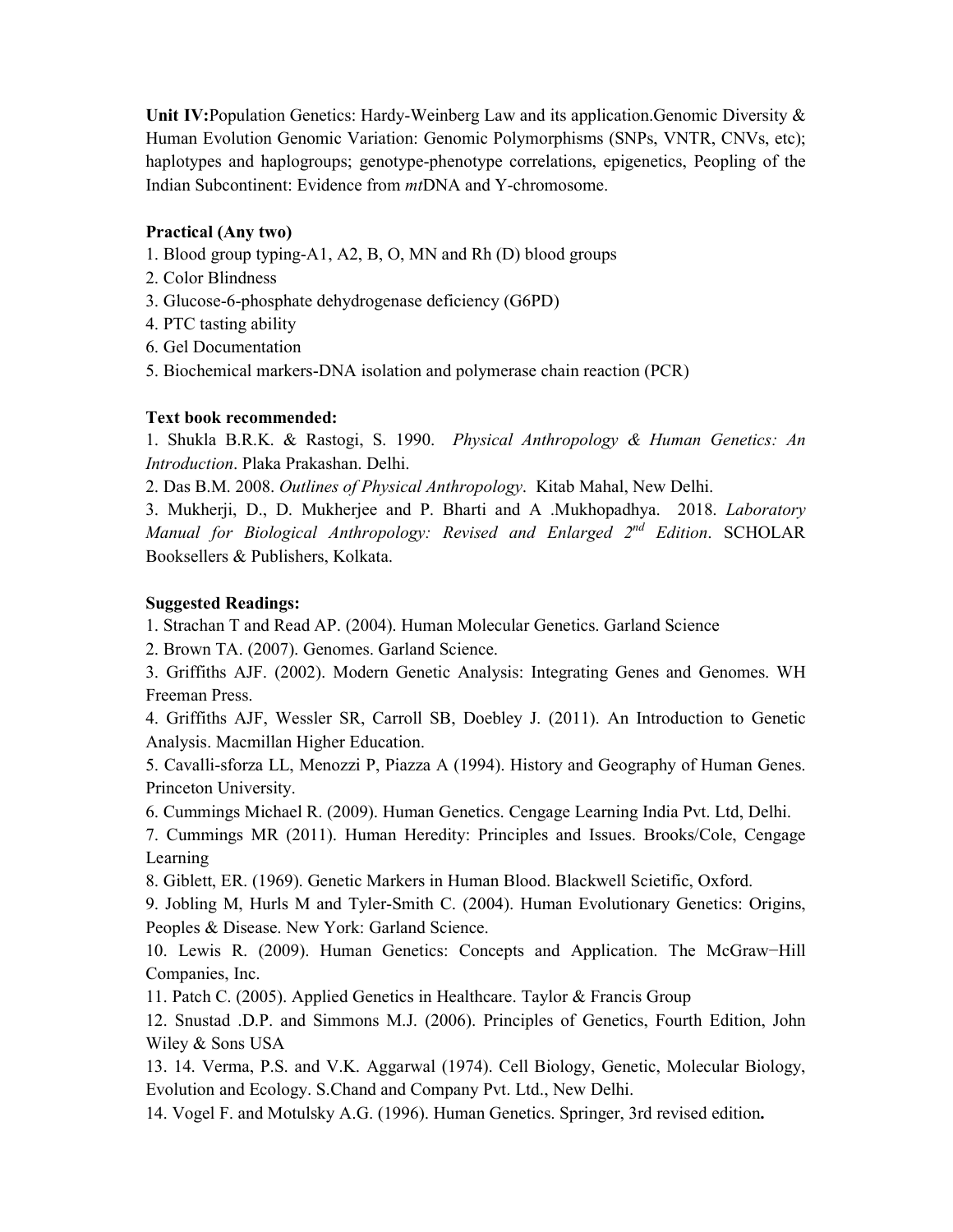# **DSE-3.3-OPTIONAL Demographic Anthropology**

#### **Theory**

**Unit I:** Demographic Anthropology; Introduction, definition and basic concepts Relationship between demography, population studies and anthropology Population Theories: John Graunt, Thomas R. Malthus; Biological theory of population; Theory of demographic transition.

**Unit II:** Tools of Demographic Data; Measures of population composition, distribution and growth; Measures of fertility; Measures of mortality; Measures of migration.

**Unit III:** Population of India; Sources of demographic data in India; Growth of Indian population; Demography of Indian tribal and non-tribal groups; Anthropological determinants of population growth; Impact of urbanization on the migration of tribal groups.

**Unit IV:** National policies; National Population Policy; National Health Policy; National Policy on Reproductive Health Care.

## **Practical**

A student will collect and compile demographic data from different secondary sources on any given topic by the concerned teacher and a project report will be submitted for its evaluation.

## **Text book recommended:**

1. Bhende A. and Kanitkar, T. (2010) *Principles of Population Studies. Himalaya Publishing House.* Mumbai (All Units, It covers most topics)

2. Sinha V C and Zacharia E, (2010). *Elements of Demography*, 2nd Ed. New Delhi: Allied Publishers

## **Suggested Readings**

- 1. Caldwell J.C. (2006). *Demographic Transition Theory*. Springer.
- 2. Census of India (2001,2011), SRS bulletin (2013), NFHS (2006 ), CRS, NSSO ( Can be seen from browsing net)
- 3. Howell N. (1986) Demographic Anthropology. Ann. Rev. Anthropol. 15: 219-246
- *4.* Kshatriya G.K*.* (2000). Ecology and health with special reference to Indian tribes*. Human Ecology special volume 9:229-245.*
- 5. Kshatriya G.K., Rajesh,G. and Kapoor , A.K. (2010) Population Characteristics of Desert Ecology.VDM Verlag Dr. Muller Gmbh and Co., Germany.
- *6.* Misra BD (1982). *An introduction to the study of population. South Asia publ. ltd. New Delhi.*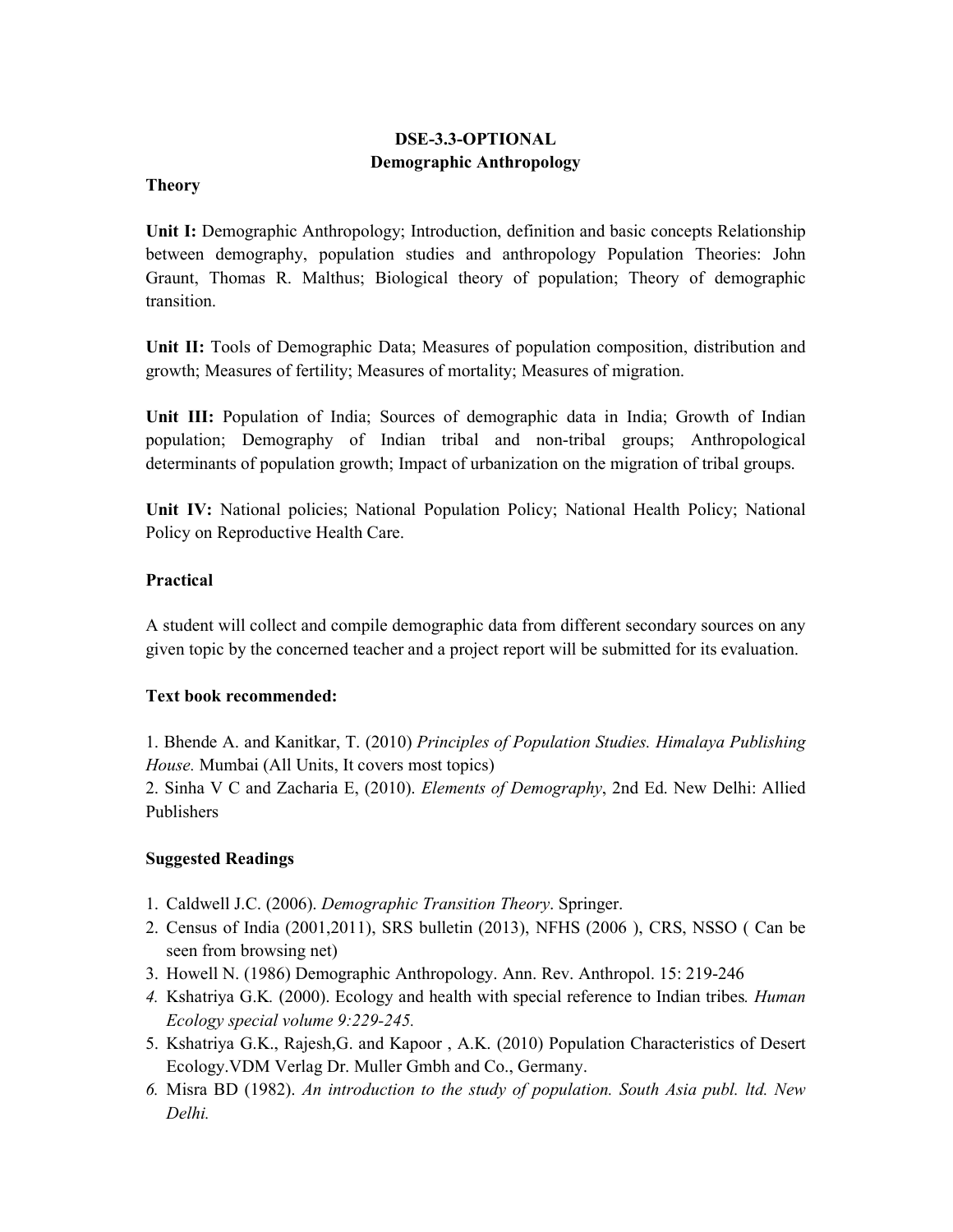- 7. Park K. (2000) *Text book of Preventive and Social Medicine*. BanarsidasBhanot, Jabalpur.
- 8. Riley N.E. and Mc Carthy, J. (2003) *Demography in the Age of the Postmodern*. Cambridge University press. UK. Pages 1-13 and 32-98
- 9. Sharma A.K. (1979) Demographic transition: A Determinant of Urbanization*. Social Change* 9: 13-14. Srivastava O.S. (1996) *Demographic and Population Studies*. Vikas Publishing House, India
- 10. Zubrow E.B.W. (1976) *Demographic anthropology. Quantitative approaches.* University of New Mexico Press, Albuquerque.

#### **SEMESTER – VI**

#### **DSE-:4- MUSEUM AND MUSEOLOGY**

#### **DSE-:4- MUSEUM AND MUSEOLOGY**

A report will be prepared by visiting an Anthropological Museum and doing empirical study on ethnographic specimens of material cultures of tribal, rural communities of Odisha . The museum visit is to be conducted for a minimum period of 10 days in semester  $V^{th}$  under the guidance of a teacher or teachers. Two copies of report are to be submitted for examination on the basis of museum visit. The Examination of Report shall be conducted by an internal and an external examiner.

**Mid- term Examination** (Each student has to answer one elective question of **15 marks** from the two units On Museum and Museology given below for the Mid Term Examination)=15 marks

#### **End – term Examination=85 marks**

|  | Report* on 10 days Museum visit of anthropological /tribal/cultural museums=60 marks |  |
|--|--------------------------------------------------------------------------------------|--|
|  |                                                                                      |  |

| Practical Record on ethnographic Specimens of material culture | $=15$ marks |
|----------------------------------------------------------------|-------------|
|----------------------------------------------------------------|-------------|

Viva- Voce =**10 marks** 

\*The Report\* on 10 days Museum visit of an Anthropological Museum has to be submitted by the student positively before the end semester examination. The Report\* will be evaluated both by the internal and external examiners.

**MUSEOLOGY**: The students are to be taught on the following aspects **Museum and of Museology** pertaining to perspectives of Museology and the basic principles of museum:

**Unit – I : Museums** : Meaning and scope; History and development of museums in India;

Types of Museums in India; Role of Anthropological museums in education.

**Unit –II: Museology and Basic Principles of Museum**: Modes and ways of acquisition of museum specimens; Principles of display and arrangement in museum; Basic principles of museum, Documentation , labeling, display of the museum specimens of material cultures of tribal and rural people.

Each student has to answer one elective question of **15 marks** from the above aspects of Museum and Museology in the Mid Term Examination.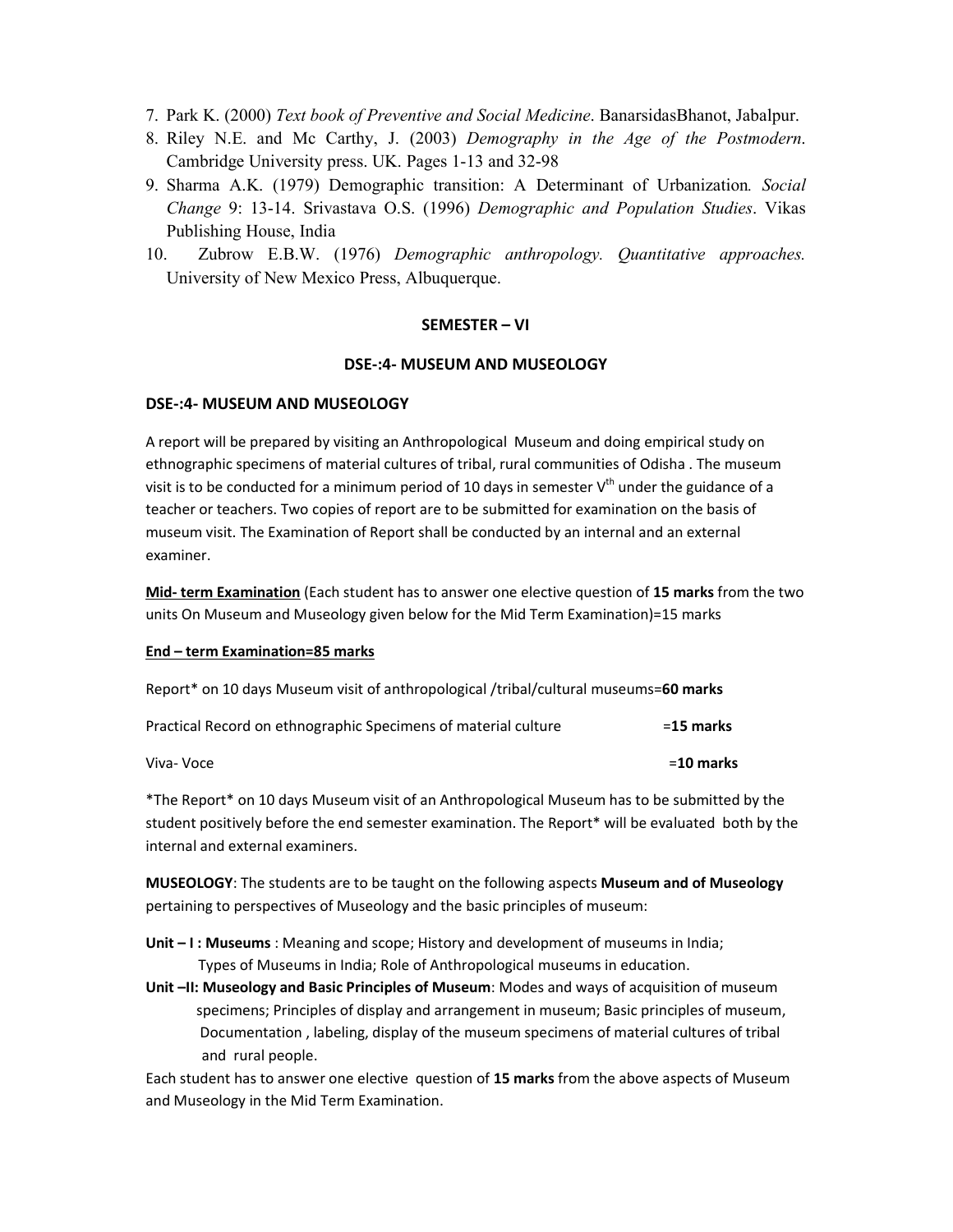The students are required to learn the basic principles of museum, documentation, labelling and display of the museum specimens of material cultures of tribal and rural people. Each student has to apply the above methods, whichever is applicable , on specimens of following materials.

- a. Plant remains: Wood, Bamboo
- b. Fibre remains: Cloth/ Linen
- c. Metal remains: iron,brass, copper, silvers.
- d. Animal remains: Bone, antler, horn, leather/hide

Maintaining proper **Laboratory Record** is compulsory . Each student has to submit a proper and complete Laboratory Record is compulsory. Each student has to submit a proper and complete laboratory record duly signed by the teacher who is assigned to teach this aspect. The students are required to submit their Laboratory Records at least five days before the conduct of practical examination. Defaulters of the same are neither allowed to appear the practical examination nor entitled to get the marks assigned to Practical Records.

#### **Books Recommended:**

- 1. Basa K.K., Md. Rehan, R.K. Gupta 2007, *Museology A Comprehensive Bibliography and Webliography* , Serial Publications, New Delhi.
- 2. Behera B.K. and S.K. Mohanty, 2007 *Museology and Museum Management in India*, Mayur Publications, Bhubaneswar, Odisha
- 3. Bhatnagar, A. 1999, *Museum, Museology and new Museology, Sandeep Prakashan*, New\ Delhi.

#### **Suggested Readings:**

- 1. Aiyappan, A. and S.T. Satyamurti (Ed), 1960, *Handbook of Museum Technique*, Government Museum ,Madras.
- 2. Diwvedi ,V.P. and G.N Pant (Ed) 1980 ,*Museum and Museology :New Horizon*, Agam Kala Prakashan ,New Delhi.
- 3. Ghoshmaulik , and S.K Mishra 1987 ,*Practical Anthropology* ,SAAS, Orissa.
- 4. Ghoshmaulik ,S.K and K.K Basa (Ed)2001 ,*Understanding Heritage ;Role of Museum ,Academic staff college*, Utkal University ,Bhubaneswar, India.
- 5. Nair,S.M.,*Bio-Deteriorations of Museum Materials*, Agam Kala Prakashan, New Delhi.
- 6. Nigam,M.L.1985 *Fundamentals of Museology*, Deva Publications, Hydrabad.
- 7. Renfraw,C. and P.Bahn *Archaeology; Theories ,Methods and Practice*
- 8. Shankalia, H.D. *Stone Age Tools and Techniques*, Deccan college Poona .India

## **GENERIC ELECTIVE-1**

#### **Introduction to Biological Anthropology**

#### **Theory**

**Unit I**: History of Physical Anthropology and development of Modern Biological anthropology, aim, scope and its relationship with allied disciplines; Difference in the approaches of modern and traditional Biological Anthropology.

**Unit II**: History and development of understanding human evolution (pre-19th and post-19th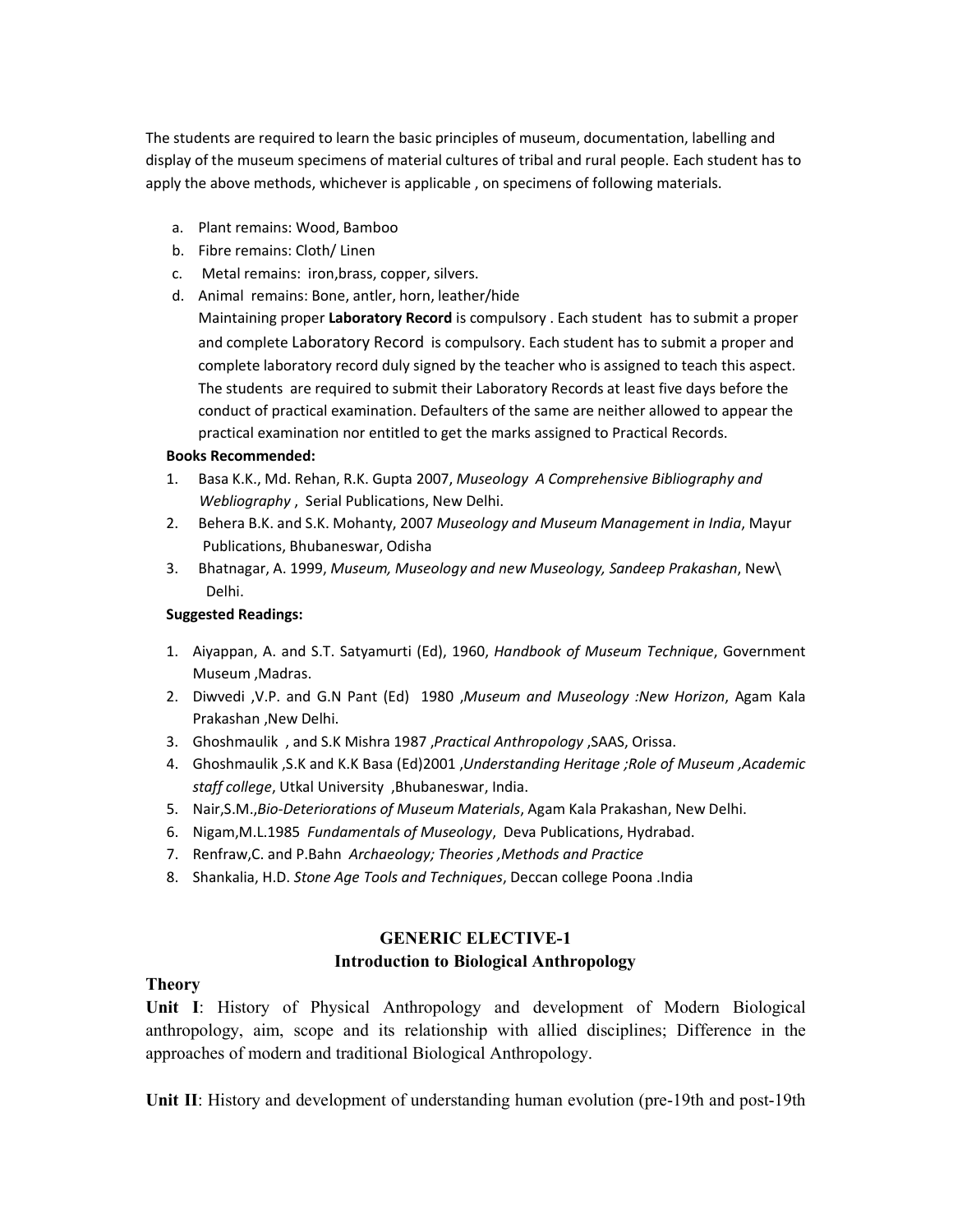Century); Theories of evolution: Lamarckism, Darwinism, Synthetic theory, and Mutation theory.

**Unit III**: Primates: General Characteristics, Distribution and Classification of Non human living primates. Comparative anatomy and behaviour of human and non-human primates.

**Unit IV:** Structure and function of an animal cell; cell theory and cell division (Mitosis and Meiosis), Mendel's Laws of inheritance and its application to man.

#### **Practical**

#### **Osteology**

Introduction to Anthropology Laboratory: Dry Lab and Wet Lab, Calibration and Standardization of Instruments, Demonstration of Instruments: Anthropometry, Spreading Calliper, Sliding Calliper, Weighing Machine and Steel tape.

#### **Somatometry**

1. Stature 6. Maximum bizygomatic breadth 2. Sitting height 7. Bigonial breadth 3. Body weight 8. Morphological facial height 4. Maximum head length 9. Head circumference 5. Maximum head breadth 10. Minimum frontal breadth

## **Text book recommended:**

1. Shukla B.R.K. & Rastogi, S. 1990. *Physical Anthropology & Human Genetics: An Introduction*. PlakaPrakashan. Delhi.

2. Das B.M. 2008. *Outlines of Physical Anthropology*. Kitab Mahal, New Delhi.

3. Sarkar, R. M. 2004. *Fundamentals of Physical Anthropology* (New Edition).Book World. Kolkata.

4. Mukherji, D., D. Mukherjee and P. Bharti and A .Mukhopadhya. 2018. *Laboratory Manual for Biological Anthropology: Revised and Enlarged 2nd Edition*. SCHOLAR Booksellers & Publishers, Kolkata.

#### **Suggested Readings**

1. Jurmain R., Kilgore L., Trevathan W., Ciochon R.L. (2012). Introduction to Physical Anthropology Wadsworth Publ., USA.

2. Stanford C., Allen J.S. and Anton S.C. (2010). Exploring Biological Anthropology. The Essentials. Prentice Hall Publ, USA.

# **GENERIC ELECTIVE-2 Introduction to Socio-cultural Anthropology**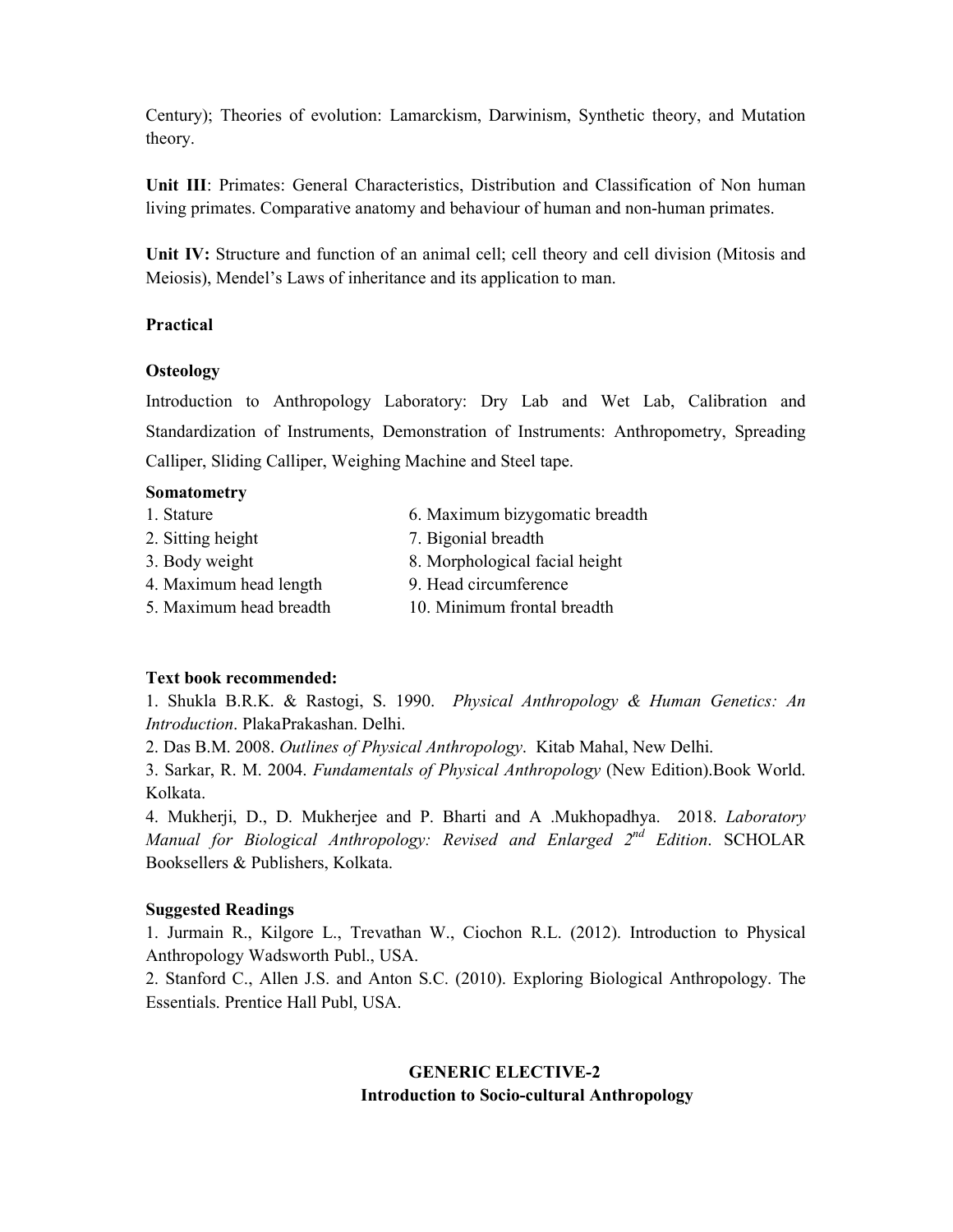## **Theory**

**Unit I:** Anthropological perspective and orientation; Scope and relevance of Social Anthropology;Relationship of Social Anthropology with other disciplines.Its distinction from sociology.

Unit II: Concepts of society and culture; status and role; groups and institution, social stratification,and civil society.

**Unit III:** Social organization; social structure; social function; social system.

**Unit IV:** Theory and practice of ethnographic fieldwork; survey method; comparative and historical **Methods** 

## **Practical**

Methods and Techniques of Social Anthropology: The practical will include the following techniques and methods in collection of data in Social Anthropology.

- 1. Observation
- 2. Interview
- 3. Questionnaire and Schedule
- 4. Case study
- 5. Life history

## **Text book recommended:**

1. Ember C. R. et al. (2011). *Anthropology.* New Delhi: Dorling Kindersley.

2. Haviland, Prins, Walrath, McBride (2007). Introduction to Anthropology. Cengage Learning India Pvt. Ltd., New Delhi

3. Haviland, Prins, Walrath, McBride (2008).Cultural Anthropology. Cengage Learning India Pvt. Ltd., New Delhi

## **Suggested Readings**

1. Beattie J. (1964). Other Cultures. London: Cohen & West Limited.

2. Bernard H.R. (1940). Research Methods in Cultural Anthropology. Newbury Park: Sage Publications.

3. Davis K. (1981). *Human Society.* New Delhi: Surjeet Publications.

*4.* Delaney C. (2004). *'Orientation and disorientation' In Investigating Culture: An Experiential Introduction to Anthropology.* Wiley-Blackwell.

*6.* Ferraro G. and Andreatta S. (2008). In *Cultural Anthropology: An Applied Perspective.*  Belmont: Wadsworth.

7*.* Karen O'reilly. (2012). *'Practical Issues in Interviewing' Ethnographic Methods.*  Abingdon: Routledge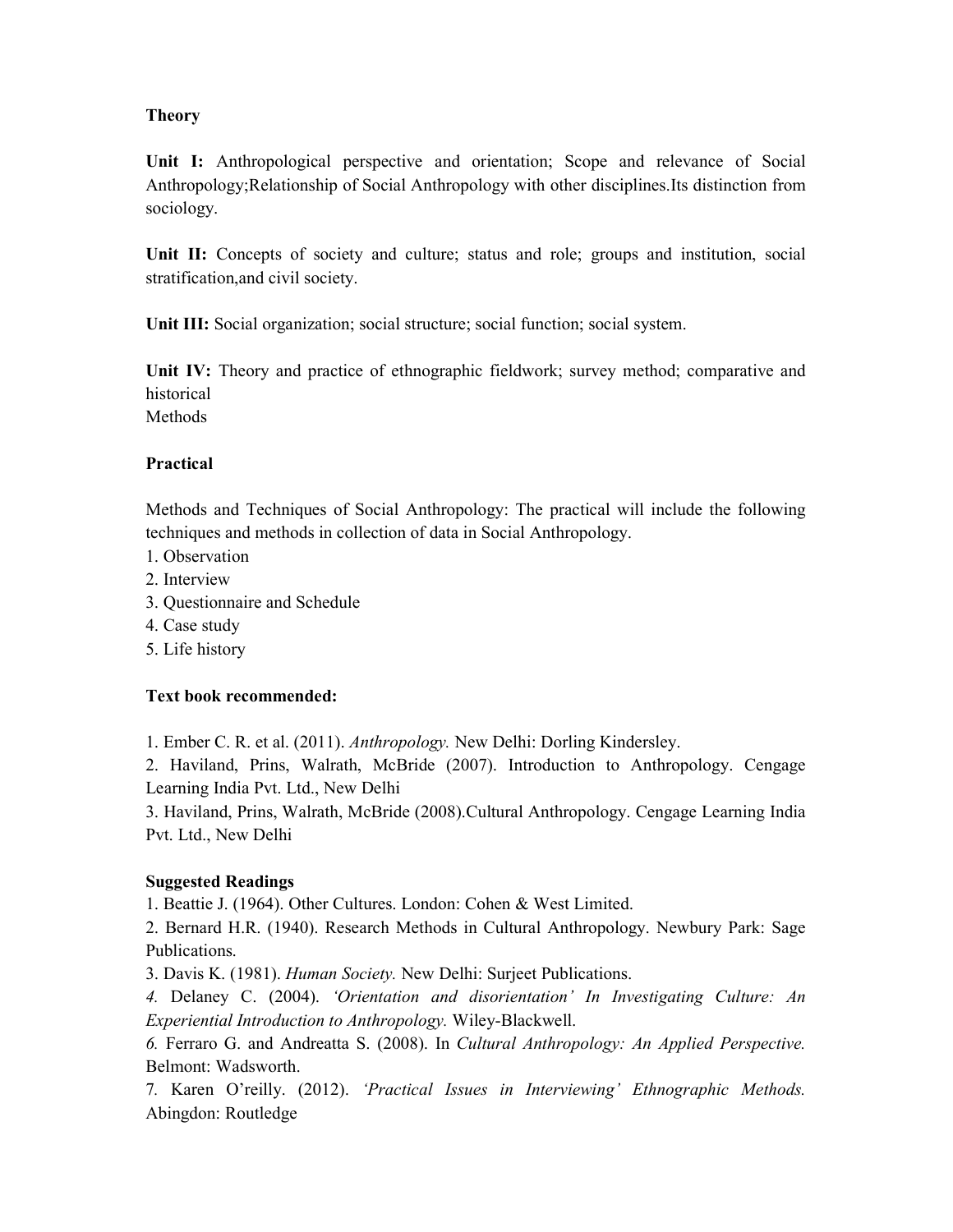8. Lang G. (1956). 'Concept of Status and Role in Anthropology: Their Definitions and Use. *The American Catholic Sociological Review,* 17(3): 206-218

9. O'reilly K. (2012). *Ethnographic Methods.* Abingdon: Routledge.

10. Parsons T. (1968). *The Structure of Social Action*. New York: Free Press

11*.* Rapport N. and Overing J. (2004). *Key Concepts in Social and Cultural Anthropology.*  London: Routledge.

12*.* Royal Anthropological Institute of Great Britain and Ireland (1971). *'Methods' In Notes and Queries on Anthropology*. London: Routledge & Kegan Paul Ltd.

# **GENERIC ELECTIVE-3**

## **Archaeological Anthropology**

## **Theory**

**Unit I:** Introduction, Definition and scope of archaeological anthropology; Relation with other disciplines; Methods of studying archaeological anthropology.

**Unit II:** Methods of Estimation of Time and Reconstruction of the Past; Absolute dating methods: Radiocarbon<sup>14</sup> dating  $(C^{14})$ , Potassium-Argon, Dendochronology, Fission Track Dating; Relative dating methods: Stratigraphy, Palaeontology, Palynology.

**Unit III:** Geochronology of Pleistocene Epoch; Glacial and Interglacial; Pluviation and Inter Pluviation; Different types of geoclimatic events.

**Unit IV:** Understanding Culture; Technique of tool manufacture and estimation of their relative efficiency; Classification of tools: primary and combination of fabrication techniques; Earliest evidence of culture in the world: Konso, Olorgesaille, Olduvai Gorge, Pirro Nord, Damanisi, Attirampakkam, Isampur, Kuliana.

# **Practical**

Typo-technological Analysis of Prehistoric Tools: Identification, Interpretation and Drawings of the tool Types

- 1. Core Tool Types
- 2. Flake Tool Types
- 3. Blade Tool Types
- 4. Microlithic Tool Type
- 5. Neolithic Tool Type

# **Text book recommended:**

1 Bhattacharya D.K. (1990). *An introduction to Prehistoric Archaeology, Delhi,* Hindustan Publishing Corporation..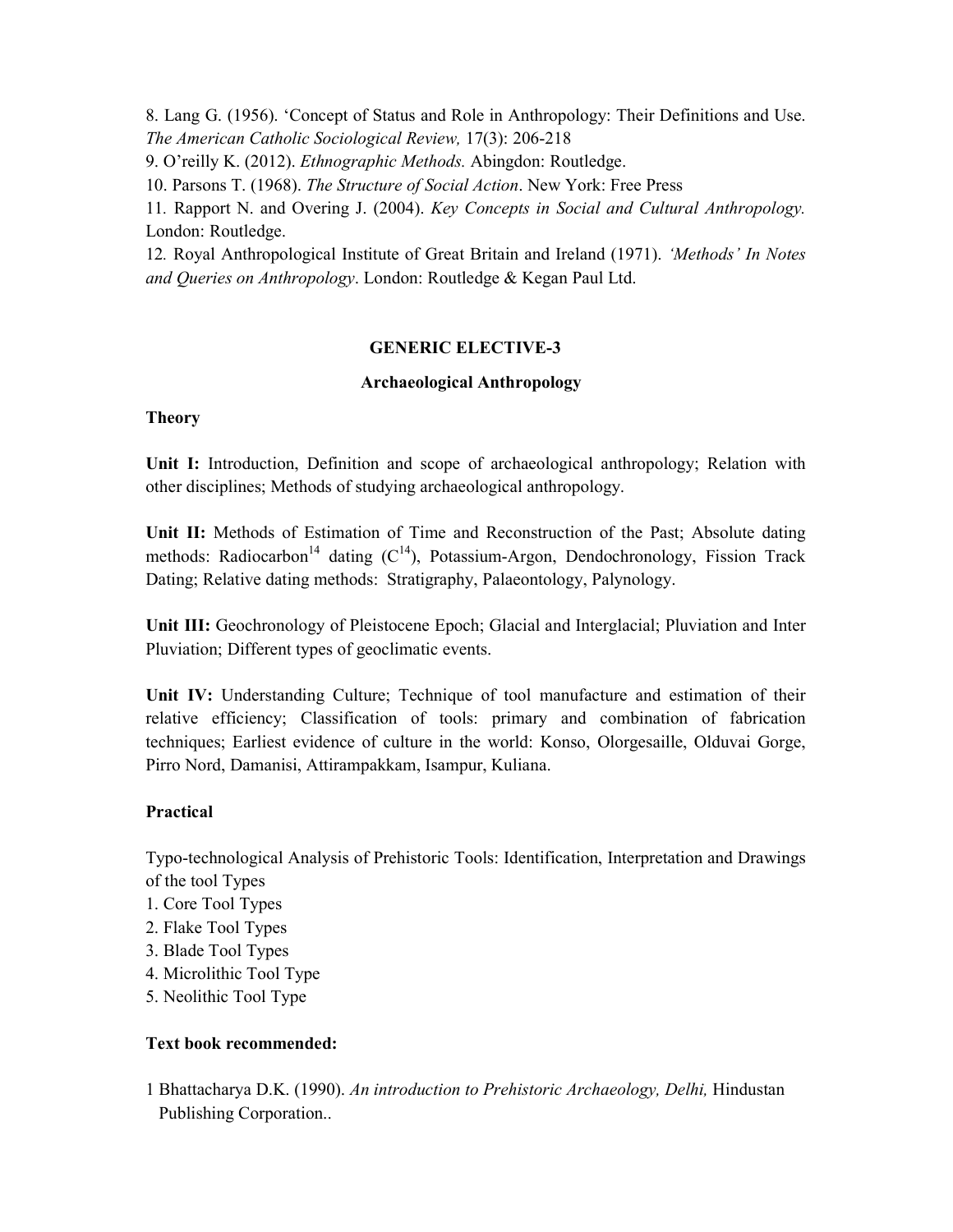2. Rammi Reddy, V. 1987.Elernents of Prehistory, New Delhi: Mittal Publications

3. Sankalia H.D. (1964). *Stone Age Tools.* Poona Deccan College

#### **Suggested Readings**

1. Allchin and Allchin (1993). *The Rise of Civilization of India and Pakistan*. Cambridge University Press

2. Bhattacharya D.K. (1978). *Emergence of Culture in Europe*, Delhi, B.R. Publication.

3. Bhattacharya D.K. (1979). *Old Stone Age Tools and Techniques*. Calcutta, K.P. Bagchi Company

4. Bhattacharya D.K. (1996). *Palaeolithic Europe*. Netherlands, Humanities Press.

- 5. Champion et al. (1984). *Prehistoric Europe.* New York, Academic Press.
- 6. Fagan B.M. (1983). *People of Earth: An Introduction*. Boston, Little, Brown & Company.
- 7. Phillipson D. W. (2005). *African Archaeology*. Cambridge, Cambridge University Press.

8. Renfrew, C. and Paul Bahn Archaeology 1996

9. Sankalia H.D. (1964). *Stone Age Tools.* Poona Deccan College

# **GENERIC ELECTIVE-4 Anthropology of India**

#### **Theory**

**Unit I:** Origin, history and development of Anthropology in India, approaches to study Indiansociety and culture- traditional and contemporary Racial and linguistic elements in Indian population.Understanding the diversity of Indian social structure - concept of Varna, Jati, Caste, Ashram or purusharatha, gender hierarchies - their economic and cultural impact, origin and evolution of social structures andtheir underlying philosophies; Contribution of contemporary biological, social and archaeologicalanthropologists in India.

Unit II: Aspects of Indian Village –social organisation, agriculture and impact of marketeconomy on villages**;** Tribal situation in India- biogenetic variability, linguistic and socio-economiccharacteristics; Problems of tribal peoples, land-alienation, indebtedness, lack ofeducational facilities, shifting-cultivation, migration, forests and tribal unemployment,health and nutrition, tribal movement and quest for identity

**Unit-III:** Developmental projects- tribal displacements and rehabilitation problem; Impact of culture-contact, urbanization and industrialization on tribal and rural Population ; Basic concepts -Great tradition and little tradition, sacred complex, Universalization andparochialization, Sanskritization and Westernization, Dominant caste, Tribe-caste; continuum, Nature-Man-Spirit complex, pseudotribalism.

**Unit IV:** Problems of exploitation and deprivation of scheduled caste/ tribe and Other Backward

Classes. Constitutional Provisions for the Scheduled caste and scheduled tribes, Evaluation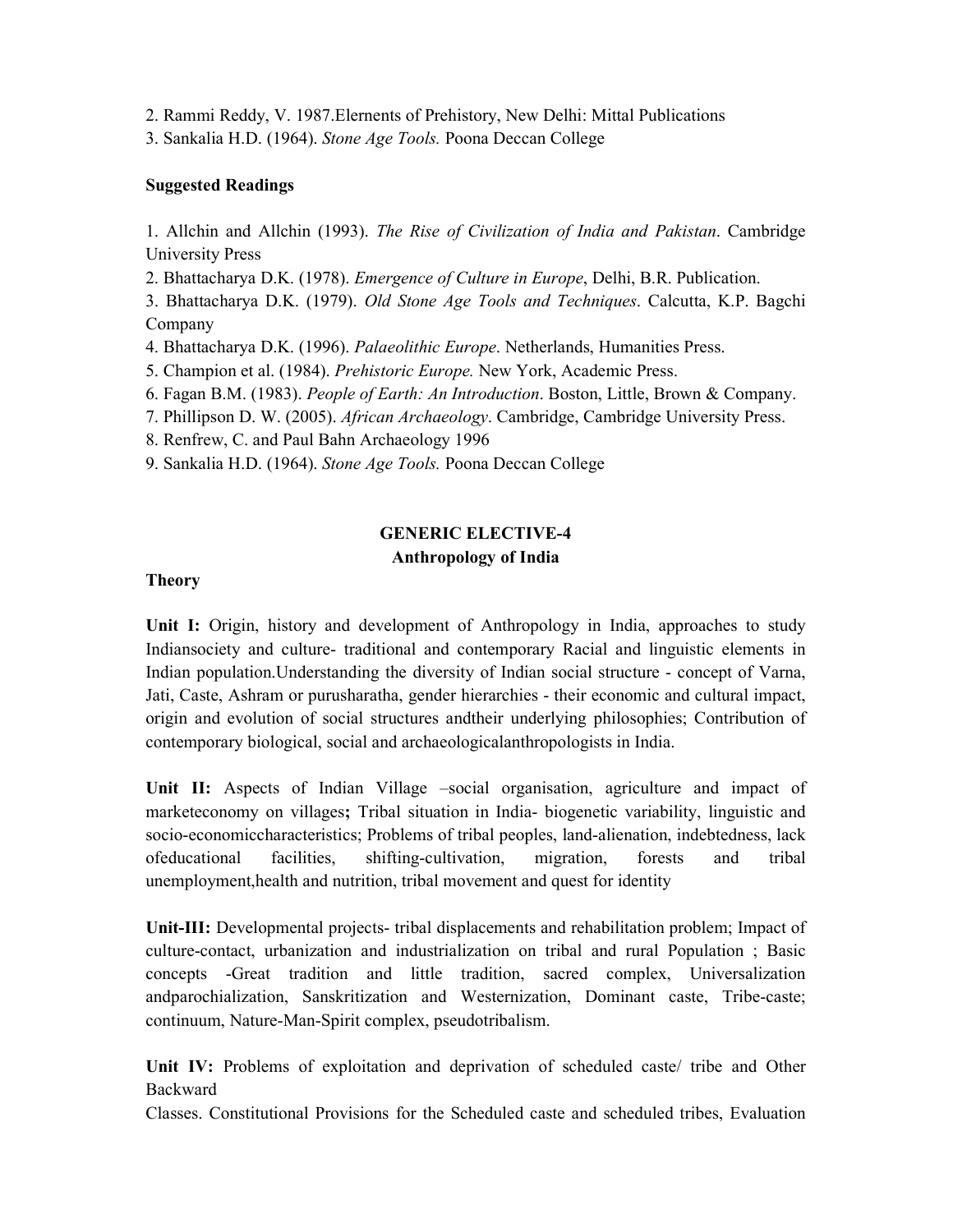and Development of Indian Population; Human Rights, Protection and enforcement of human rights, Human rights of special category and marginal groups, Emerging trends of human rights with respect to terrorism, globalization and environment.

## **Practical**

1. Identify various traits/variables which can be used in racial classification and comment on its relevance.

2. Review a book/edited volume on Indian social structure such as caste, religion, tribe or rural population and give its salient features.

3. Explore the biological diversity of any population group considering a minimum of five genetic traits.

4. Highlight the contributions of any two contemporary Indian anthropologists.

# **Suggested Reading**

1. Nicholas D. (2001). Castes of Mind: Colonialism and the Making of Modern India. Princeton University Press.

2. Bernard CS. (2000). India: The Social Anthropology of Civilization. Delhi: Oxford University Press.

3. Bhasin MK, Watter H and Danker-Hopfe H. (1994). People of India – An Investigation of Biological variability in Ecological, Ethno-economic and Linguistic Groups. Kamla Raj Enterprises, Delhi

4. Lopez DS. (1995). Religions of India in Practice. Princeton University Press

5. Gupta D. Social Stratification. Delhi: Oxford University Press.

6. Karve I. (1961). Hindu Society: An Interpretation. Poona : Deccan College

7. Guha BS. (1931). The racial attributes of people of India. In: Census of India, 1931, vol I, Part III (BPO, Simla)

8. Trautmann TR (2011). India: Brief history of Civilization. Oxford University Press : Delhi

9. Vidyarthi LP and Rai BK. (1976). The tribal culture of India. Concept Publishing Co,Delhi.

10. Haddon AC. (1929). Races of man. Cambridge University, London.

11. Kapoor A.K. (1992). Genetic Diversity among Himalayan Human Populations. M/S Vinod Publishers, Jammu

12. Majumdar DN. (1901). Races and Culture of India. Asia Publishing House, Bombay

13. Dube SC. (1992). Indian Society. National Book Trust, India : New Delhi.

14. Dumont L. (1980). Homo Hierachicus. University of Chicagon Press.

15. Guha B.S. (1931). The racial attributes of people of India. In : Census of India, 1931, vol I, Part III (BPO, Simla)

16. Malhotra K.C. (1978). Morphological Composition of people of India. J. Human Evolution.

\*\*\*\*\*\*\*\*\*\*\*\*\*\*\*\*\*\*\*\*\*\*\*\*\*\*\*\*\*\*\*\*\*\*\*\*\*\*\*\*\*\*\*\*\*\*\*\*\*\*\*\*\*\*\*\*\*\*\*\*\*\*\*\*\*\*\*\*\*\*\*\*\*\*\*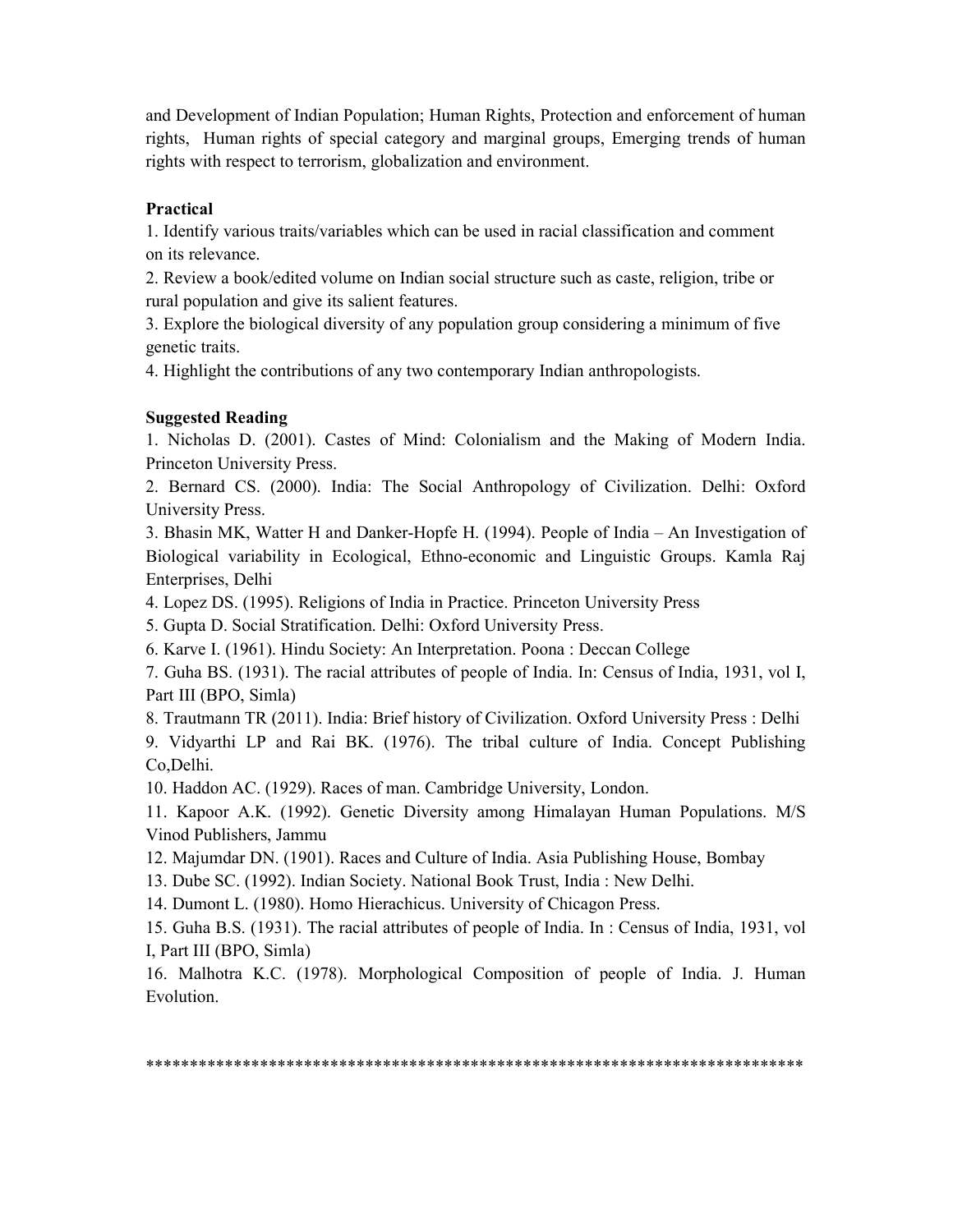#### **ANTHROPOLOGY UNDERGRADUATE SYLLABUS**

#### **FOR B.A/B.SC PASS**

| S. No.           | <b>Discipline Specific Core (DSC) Courses</b>             | Total-100<br>Theory-60<br>Mid Term-15<br>Practical-25 | Total Credit-6<br>Theory-4<br>Practical-2 |
|------------------|-----------------------------------------------------------|-------------------------------------------------------|-------------------------------------------|
|                  | <b>DSC</b> 1. Introduction to Biological Anthropology     | 100                                                   | 6                                         |
|                  | <b>DSC</b> 2. Introduction to Socio-Cultural Anthropology | 100                                                   | 6                                         |
|                  | <b>DSC</b> 3. Archaeological Anthropology                 | 100                                                   | 6                                         |
| <b>DSC</b> 4.    | Anthropology of India                                     | 100                                                   | h                                         |
| DSE <sub>1</sub> | Anthropology of Religion, Politics and<br>Economy         | 100                                                   | 6                                         |
|                  | <b>DSE 2</b> Tribal Cultures of India                     | 100                                                   | 6                                         |

Discipline Specific Core – 4 papers

Discipline Specific Elective – 2 papers

Marks per paper - Midterm : 15 marks, End term : 60 marks, Practical-25 Total – 100 marks

Credit per paper – Theory-4 Practical-2 Total-6

Teaching hours per paper  $-40$  hours (theory)  $+10$  hours (practical)

#### **DSC-1**

#### **Introduction to Biological Anthropology**

#### **Theory**

**Unit I**: History of Physical Anthropology and development of Modern Biological anthropology, aim, scope and its relationship with allied disciplines; Difference in the approaches of modern and traditional Biological Anthropology.

**Unit II**: History and development of understanding human evolution (pre-19th and post-19th Century); Theories of evolution: Lamarckism, Darwinism, Synthetic theory, and Mutation theory.

**Unit III**: Primates: General Characteristics, Distribution and Classification of Non human living primates. Comparative anatomy and behaviour of human and non-human primates.

**Unit IV:** Structure and function of an animal cell; cell theory and cell division (Mitosis and Meiosis), Mendel's Laws of inheritance and its application to man.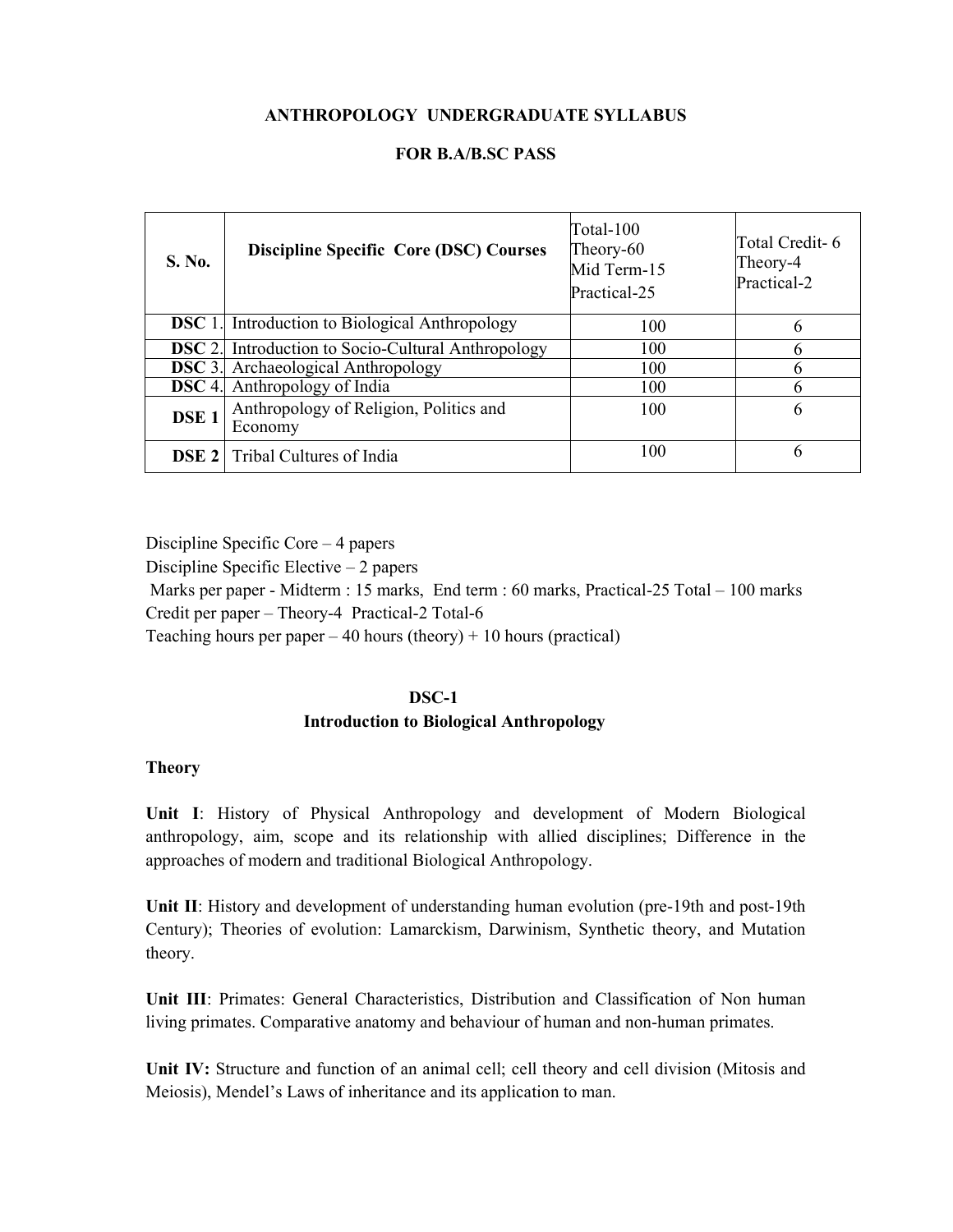#### **Practical**

#### **Osteology**

Introduction to Anthropology Laboratory: Dry Lab and Wet Lab, Calibration and Standardization of Instruments, Demonstration of Instruments: Anthropometry, Spreading Calliper, Sliding Calliper, Weighing Machine and Steel tape.

Somatometry

- 1. Stature 6. Maximum bizygomatic breadth
- 2. Sitting height 7. Bigonial breadth
- 
- 3. Body weight 8. Morphological facial height
- 4. Maximum head length 9. Head circumference
- 5. Maximum head breadth 10. Minimum frontal breadth

#### **Text book recommended:**

1. Shukla B.R.K. & Rastogi, S. 1990. *Physical Anthropology & Human Genetics: An Introduction*. PlakaPrakashan. Delhi.

2. Das B.M. 2008. *Outlines of Physical Anthropology*. Kitab Mahal, New Delhi.

3. Sarkar, R. M. 2004. *Fundamentals of Physical Anthropology* (New Edition).Book World. Kolkata.

4. Mukherji, D., D. Mukherjee and P. Bharti and A .Mukhopadhya. 2018. *Laboratory Manual for Biological Anthropology: Revised and Enlarged 2nd Edition*. SCHOLAR Booksellers & Publishers, Kolkata.

#### **Suggested Readings**

1. Jurmain R., Kilgore L., Trevathan W., Ciochon R.L. (2012). Introduction to Physical Anthropology Wadsworth Publ., USA.

2. Stanford C., Allen J.S. and Anton S.C. (2010). Exploring Biological Anthropology. The Essentials.

Prentice Hall Publ, USA.

#### **DSC 2 Introduction to Socio-cultural Anthropology**

#### **Theory**

**Unit I:** Anthropological perspective and orientation; Scope and relevance of Social Anthropology;Relationship of Social Anthropology with other disciplines.Its distinction from sociology.

Unit II: Concepts of society and culture; status and role; groups and institution, social stratification,and civil society.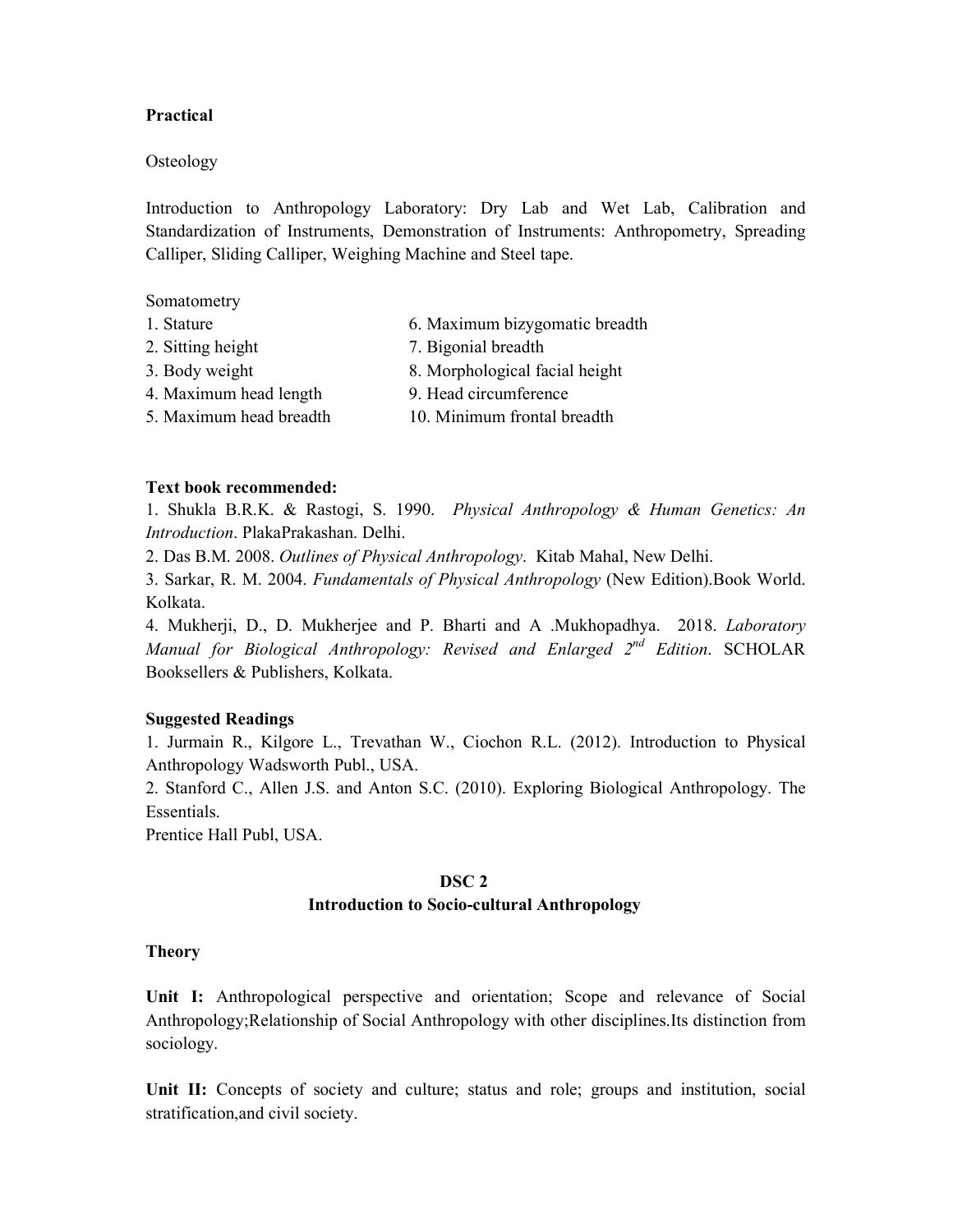**Unit III:** Social organization; social structure; social function; social system.

**Unit IV:** Theory and practice of ethnographic fieldwork; survey method; comparative and historical

**Methods** 

#### **Practical**

Methods and Techniques of Social Anthropology: The practical will include the following techniques and methods in collection of data in Social Anthropology.

- 1. Observation
- 2. Interview
- 3. Questionnaire and Schedule
- 4. Case study
- 5. Life history

## **Suggested Readings**

1. Beattie J. (1964). Other Cultures. London: Cohen & West Limited.

2. Bernard H.R. (1940). Research Methods in Cultural Anthropology. Newbury Park: Sage Publications.

3. Davis K. (1981). *Human Society.* New Delhi: Surjeet Publications.

*4.* Delaney C. (2004). *'Orientation and disorientation' In Investigating Culture: An Experiential Introduction to Anthropology.* Wiley-Blackwell.

5. Ember C. R. et al. (2011). *Anthropology.* New Delhi: Dorling Kindersley.

*6.* Ferraro G. and Andreatta S. (2008). In *Cultural Anthropology: An Applied Perspective.*  Belmont: Wadsworth.

7. Haviland, Prins, Walrath, McBride (2007). Introduction to Anthropology. Cengage Learning India Pvt. Ltd., New Delhi

8. Haviland, Prins, Walrath, McBride (2008).Cultural Anthropology. Cengage Learning India Pvt. Ltd., New Delhi

9*.* Karen O'reilly. (2012). *'Practical Issues in Interviewing' Ethnographic Methods.*  Abingdon: Routledge

10. Lang G. (1956). 'Concept of Status and Role in Anthropology: Their Definitions and Use. *The American Catholic Sociological Review,* 17(3): 206-218

11. O'reilly K. (2012). *Ethnographic Methods.* Abingdon: Routledge.

12. Parsons T. (1968). *The Structure of Social Action*. New York: Free Press

13*.* Rapport N. and Overing J. (2004). *Key Concepts in Social and Cultural Anthropology.*  London: Routledge.

14*.* Royal Anthropological Institute of Great Britain and Ireland (1971). *'Methods' In Notes and Queries on Anthropology*. London: Routledge & Kegan Paul Ltd.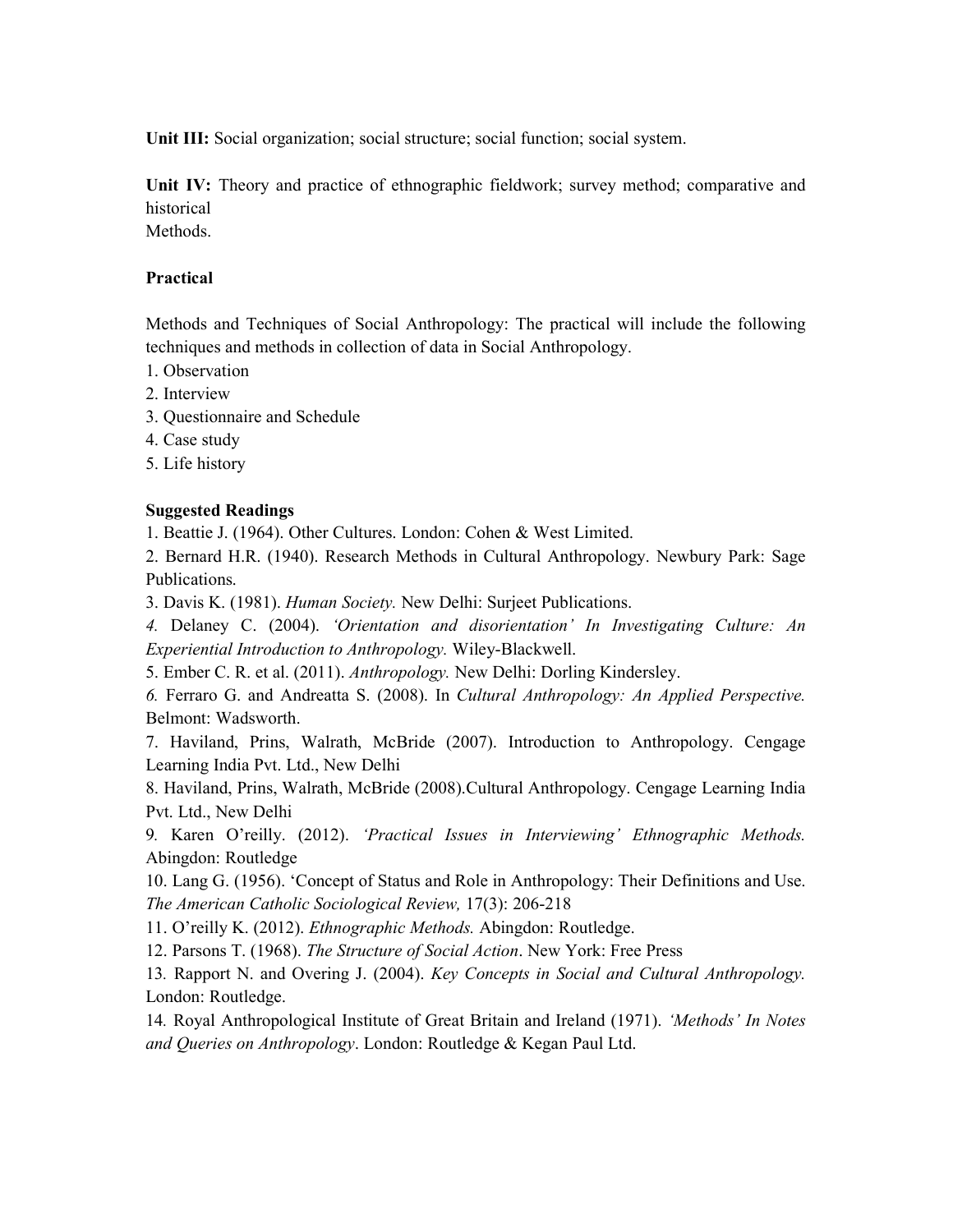#### **DSC-3**

## **Archaeological Anthropology**

#### **Theory**

**Unit I:** Introduction, Definition and scope of archaeological anthropology; Relation with other disciplines; Methods of studying archaeological anthropology.

**Unit II:** Methods of Estimation of Time and Reconstruction of the Past; Absolute dating methods: Radiocarbon<sup>14</sup> dating  $(C^{14})$ , Potassium-Argon, Dendochronology, Fission Track Dating; Relative dating methods: Stratigraphy, Palaeontology, Palynology.

**Unit III:** Geochronology of Pleistocene Epoch; Glacial and Interglacial; Pluviation and Inter Pluviation; Different types of geoclimatic events.

**Unit IV:** Understanding Culture; Technique of tool manufacture and estimation of their relative efficiency; Classification of tools: primary and combination of fabrication techniques; Earliest evidence of culture in the world: Konso, Olorgesaille, Olduvai Gorge, Pirro Nord, Damanisi, Attirampakkam, Isampur, Kuliana.

## **Practical**

Typo-technological Analysis of Prehistoric Tools: Identification, Interpretation and Drawings of the tool Types

- 1. Core Tool Types
- 2. Flake Tool Types
- 3. Blade Tool Types
- 4. Microlithic Tool Type
- 5. Neolithic Tool Type

## **Text book recommended:**

- 1. Rammi Reddy V. 1987 *Elements of Prehistory*, New Delhi Hindustan Publishing Corporation
- 2. Sankalia H.D. (1964). *Stone Age Tools.* Poona Deccan College

## **Suggested Readings**

1. Allchin and Allchin (1993). *The Rise of Civilization of India and Pakistan*. Cambridge University Press

2. Bhattacharya D.K. (1978). *Emergence of Culture in Europe*, Delhi, B.R. Publication.

3. Bhattacharya D.K. (1979). *Old Stone Age Tools and Techniques*. Calcutta, K.P. Bagchi Company

- 4. Bhattacharya D.K. (1996). *Palaeolithic Europe*. Netherlands, Humanities Press.
- 5. Champion et al. (1984). *Prehistoric Europe.* New York, Academic Press.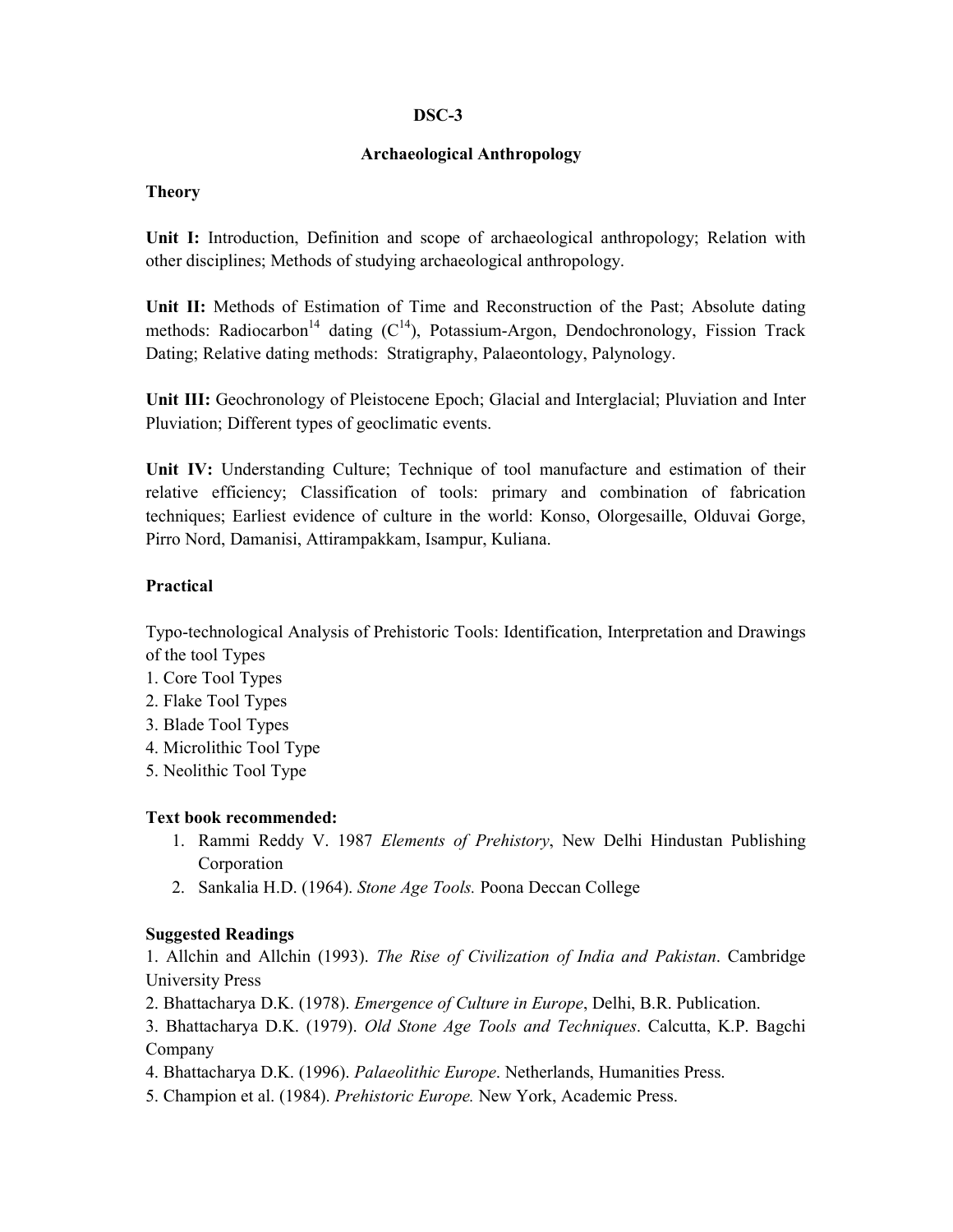6. Fagan B.M. (1983). *People of Earth: An Introduction*. Boston, Little, Brown & Company.

7. Phillipson D. W. (2005). *African Archaeology*. Cambridge, Cambridge University Press.

8. Renfrew, C. and Paul Bahn Archaeology 1996

## **DSC-4 Anthropology of India**

#### **Theory**

Unit I: Origin, history and development of Anthropology in India, approaches to study Indiansociety and culture- traditional and contemporary Racial and linguistic elements in Indian population.Understanding the diversity of Indian social structure - concept of Varna, Jati, Caste, Ashram or purusharatha, gender hierarchies - their economic and cultural impact, origin and evolution of social structures andtheir underlying philosophies; Contribution of contemporary biological, social and archaeologicalanthropologists in India.

Unit II: Aspects of Indian Village –social organisation, agriculture and impact of marketeconomy on villages**;** Tribal situation in India- biogenetic variability, linguistic and socio-economiccharacteristics; Problems of tribal peoples, land-alienation, indebtedness, lack ofeducational facilities, shifting-cultivation, migration, forests and tribal unemployment,health and nutrition, tribal movement and quest for identity

**Unit-III:** Developmental projects- tribal displacements and rehabilitation problem; Impact of culture-contact, urbanization and industrialization on tribal and rural Population ; Basic concepts -Great tradition and little tradition, sacred complex, Universalization andparochialization, Sanskritization and Westernization, Dominant caste, Tribe-caste; continuum, Nature-Man-Spirit complex, pseudotribalism.

**Unit IV:** Problems of exploitation and deprivation of scheduled caste/ tribe and Other Backward

Classes. Constitutional Provisions for the Scheduled caste and scheduled tribes, Evaluation and Development of Indian Population; Human Rights, Protection and enforcement of human rights, Human rights of special category and marginal groups, Emerging trends of human rights with respect to terrorism, globalization and environment.

# **Practical**

1. Identify various traits/variables which can be used in racial classification and comment on its relevance.

2. Review a book/edited volume on Indian social structure such as caste, religion, tribe or rural population and give its salient features.

3. Explore the biological diversity of any population group considering a minimum of five genetic traits.

4. Highlight the contributions of any two contemporary Indian anthropologists.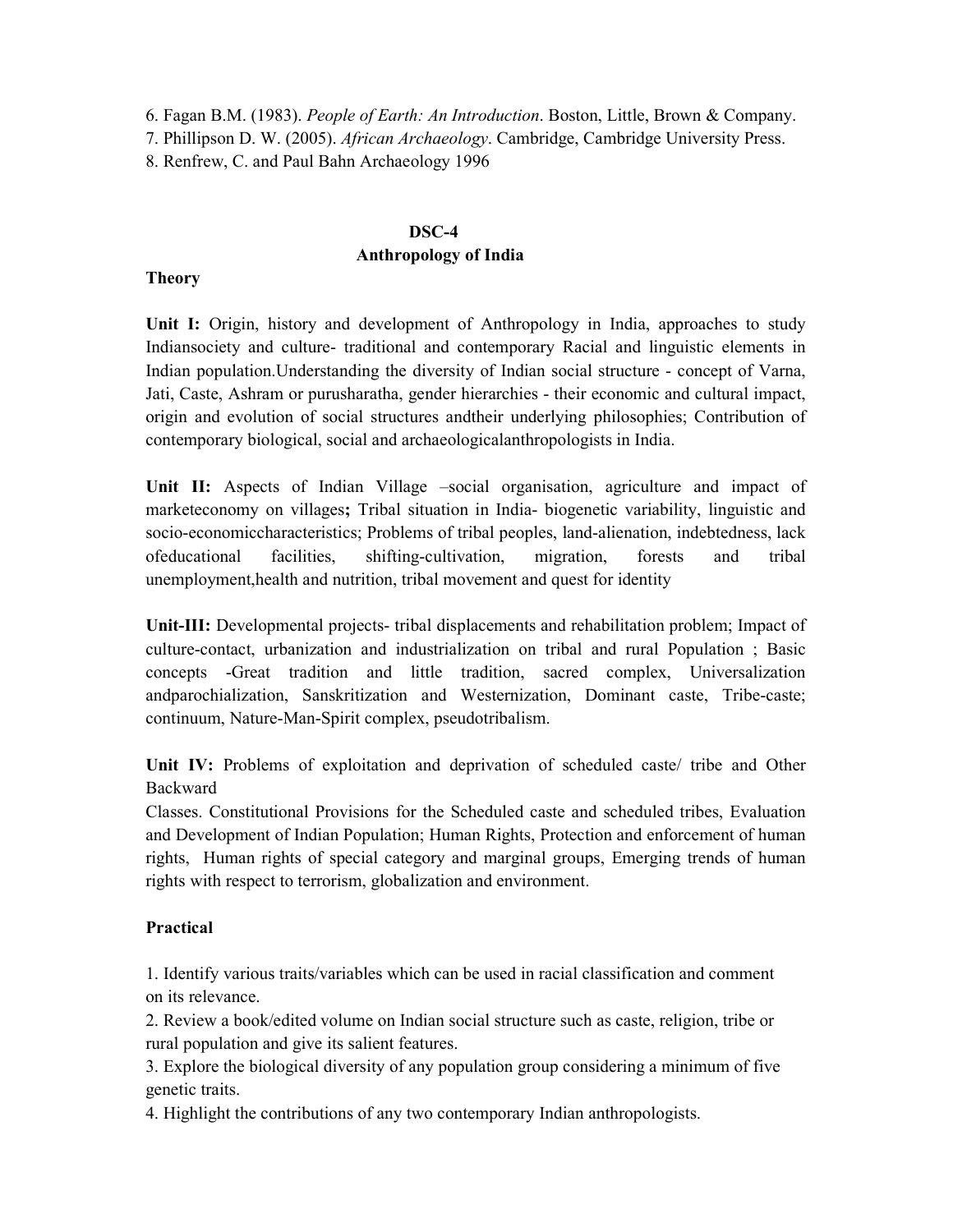#### **Suggested Reading**

1. Nicholas D. (2001). Castes of Mind: Colonialism and the Making of Modern India. Princeton University Press.

2. Bernard CS. (2000). India: The Social Anthropology of Civilization. Delhi: Oxford University Press.

3. Bhasin MK, Watter H and Danker-Hopfe H. (1994). People of India – An Investigation of Biological variability in Ecological, Ethno-economic and Linguistic Groups. Kamla Raj Enterprises, Delhi

4. Lopez DS. (1995). Religions of India in Practice. Princeton University Press

5. Gupta D. Social Stratification. Delhi: Oxford University Press.

6. Karve I. (1961). Hindu Society: An Interpretation. Poona : Deccan College

7. Guha BS. (1931). The racial attributes of people of India. In: Census of India, 1931, vol I, Part III (BPO, Simla)

8. Trautmann TR (2011). India: Brief history of Civilization. Oxford University Press : Delhi

9. Vidyarthi LP and Rai BK. (1976). The tribal culture of India. Concept Publishing Co,Delhi.

10. Haddon AC. (1929). Races of man. Cambridge University, London.

11. Kapoor A.K. (1992). Genetic Diversity among Himalayan Human Populations. M/S Vinod Publishers, Jammu

12. Majumdar DN. (1901). Races and Culture of India. Asia Publishing House, Bombay

13. Dube SC. (1992). Indian Society. National Book Trust, India : New Delhi.

14. Dumont L. (1980). Homo Hierachicus. University of Chicagon Press.

15. Guha B.S. (1931). The racial attributes of people of India. In : Census of India, 1931, vol I, Part III (BPO, Simla)

16. Malhotra K.C. (1978). Morphological Composition of people of India. J. Human Evolution

## **DSE 1**

## **Anthropology of Religion, Politics and Economy**

## **Theory**

Unit I: Anthropological approaches to understand religion- magic, animism, animatism,totemism, naturism; witchcraft and sorcery; Religious specialists: shaman, priests,mystics; Overview of Anthropological Theories of Religion; Religion as the sacralityof ecological adaptation and socialness

**Unit II:** Economic institutions: principles of production, distribution, and consumption insimple and complex societies; critical examination of relationship between economyand society through neo-classical, substantivist, and neo-marxist approaches, variousforms of exchange: barter, trade and market; Forms of currencies; reciprocities:generalized, balanced and negative.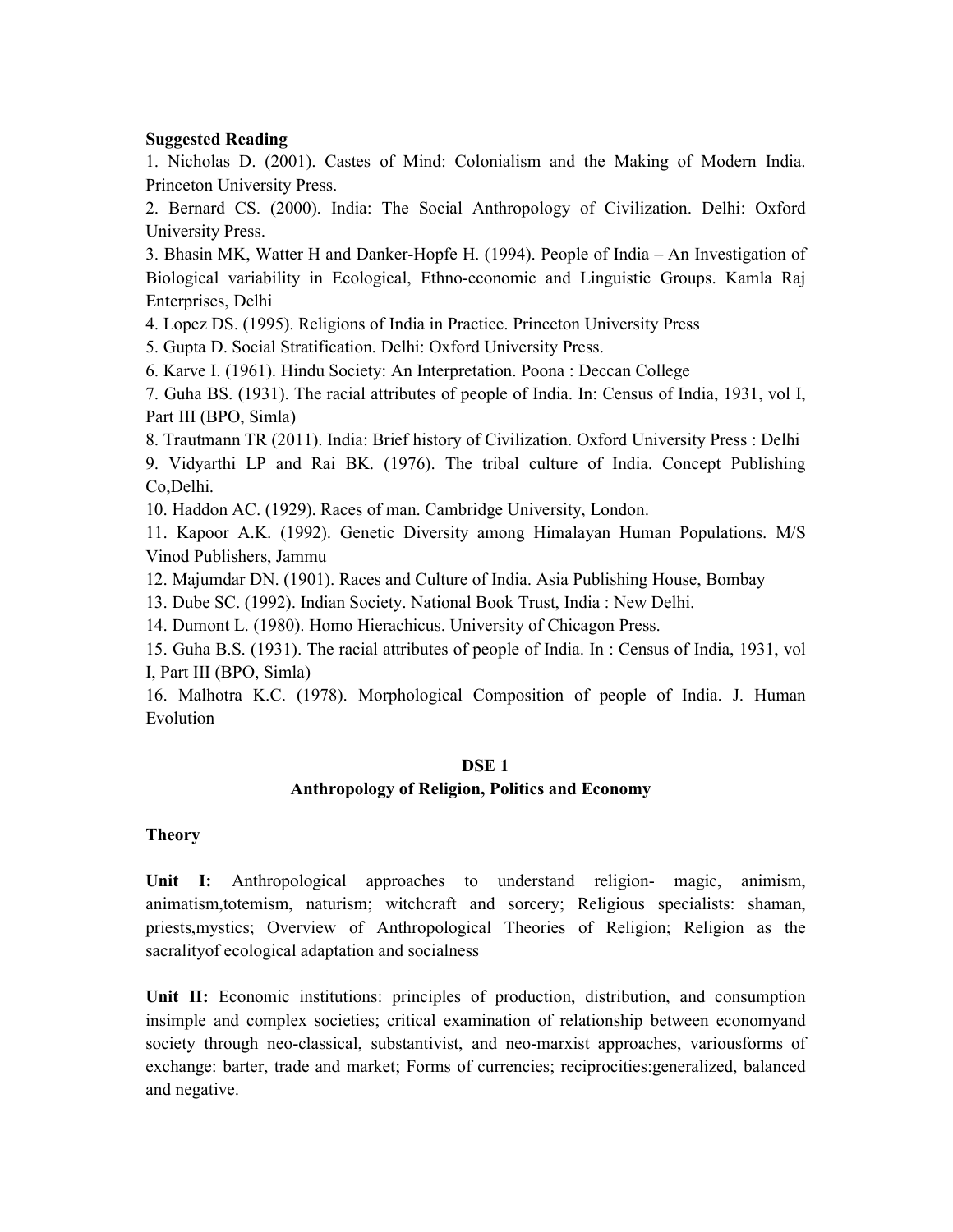Unit III: Political institutions: concepts of power and authority; types of authority; state andstatelesssocieties; law and justice in simple and complex societies; the prospects fordemocracy and tolerance among and within the world's diverse civilizations; themeaning and sources of identity in complex contemporary societies; the origins ofmodern politics, its institutions, and cultures, both Western and non-Western.

**Unit IV:** Interrelationship between religion, politics and economy; religious conversion andmovements, emergence of new religious sects in the global orde

## **Practical**

1. Case study of any of the social institute (religion, economic, political) with respect to culture perspective

#### **Text book recommended:**

1. Barbara, M. (2011). Cultural Anthropology. New Jersey: Pearson Education.

2. Ember, C.R. (2011). Anthropology. New Delhi: Dorling Kinderslay.

#### **Suggested Readings:**

- 1. Durkheim E. (1986). The elementary forms of the religious life, a study in religious sociology. New York:Macmillan.
- 2. Benedict A. (2006). Imagined Communities: Reflections on the Origin and Spread of Nationalism. Verso
- 3. Gledhill J. (2000). Power and Its Disguises: Anthropological Perspectives on Politics. 2nd ed. London: Pluto Press.
- 4. Ellis F. (2000). A framework for livelihood analysis. In Rural Livelihoods and Diversity in Developing Countries . Oxford: Oxford University Press.
- 5. Henrich J, Boyd R, Bowles S, Camerer C, Fehr E, Gintis H, McElreath R, Alvard M et al. (2005). 'Economic Man' in cross-cultural perspective: Behavioral experiments in 15 small-scale societies. Behavior and Brain Science. 28(6):795- 815;
- 6. Henrich J. (2002). Decision-making, cultural transmission, and adaptation in economic anthropology. In: J. Ensminger (Ed.), Theory in Economic Anthropology (pp. 251-295). Walnut Creek, CA: Altamira Press.
- 7. Lambek. M. (2008) A Reader in the Anthropology of Religion.
- 8. Eller JD. (2007). Introducing Anthropology of Religion. New York: Routledge.
- 9. Glazier SD. (1997). Anthropology of Religion: A Handbook. Westport, CT: Greenwood Press.
- 10. Frick GD and Langer R. (2010). Transfer and Spaces. Harrassowitz (Germany).
- 11. Evans-Pritchard EE. (1937). Witchcraft, Oracles and Magic among the Azande, Oxford: Clarendon Press.
- 12. Frazer JG. (1978). The Illustrated Golden Bough, London: Macmillan.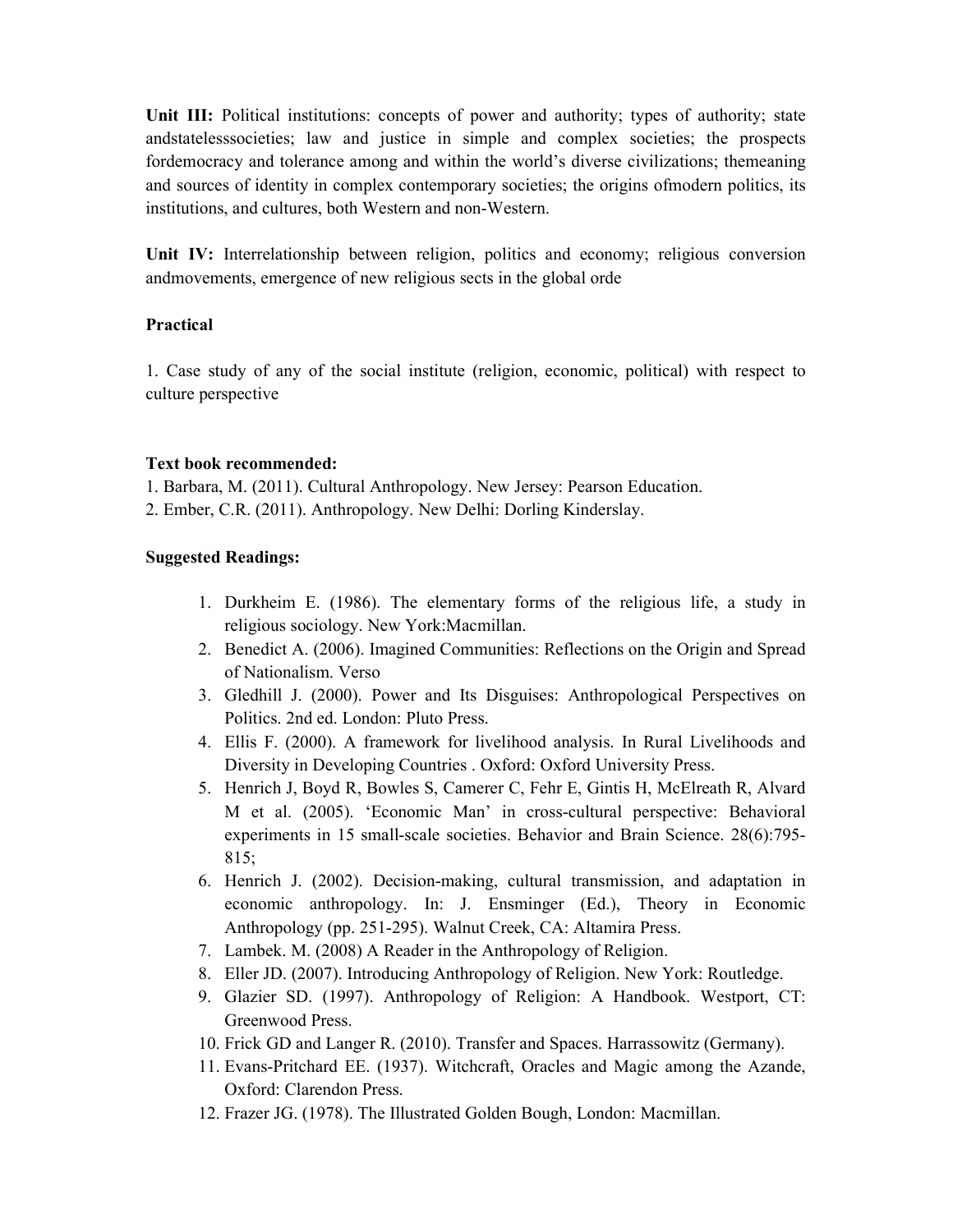- 13. Barbara M. (2011). Cultural Anthropology. New Jersey: Pearson Education.
- 14. Ember CR. (2011). Anthropology. New Delhi: Dorling Kinderslay.
- 15. Herskovits MJ. (1952). Economic Anthropology: A Study in Comparative Economics. New York: Alfred A Knopf Inc.
- 16. Malinowski B. (1922) Argonauts of the Western Pacific. London: Routledge.
- 17. Polyani K. et al (1957), Trade and Market in the Early Empires. Chicago: Henry Regnery Company.
- 18. Balandier G. (1972). Political Anthropology. Middlesex: Penguine

#### **DSE-2**

#### **Tribal cultures of India**

#### **Theory**

**Unit I**: Concept of tribes and its problematic nature, General and specific characteristics of tribes, Classification and distribution of tribes based on their economy, occupation and religion, Racial elements among the tribes, Scheduled and non-scheduled categories of tribes, Particularly Vulnerable Tribal Groups (PVTGs).

**Unit II**: Tribe- caste continuum, Gender and Tribe, Distribution of tribes in India.

**Unit III**: Tribes: Nomenclature- emic and etic differences; Tribal movements, Problems of tribal development.

**Unit IV**: Forest policies and tribes, Migration and occupational shift, Tribal arts and aesthetics Displacement, rehabilitation and social change Globalization among Indian tribes.

#### **Practical**

- 1. Distribution of Indian Tribes: PVTGs, ST
- 2. Location of different tribes on the map of India
- 3. Write an annotated bibliography on any one tribe
- 4. Write the social structure of any one tribe of India

#### **Text book recommended:**

1.Vidyarthi L.P and Rai B.K.. (1976). The tribal culture of India. Concept Publishing Co,Delhi

#### **Suggested Readings:**

1. Behera, D.K and Georg pfeffer. Contemporary Society Tribal Studies, Volume I to VII. New Delhi: Concept Publishing Company